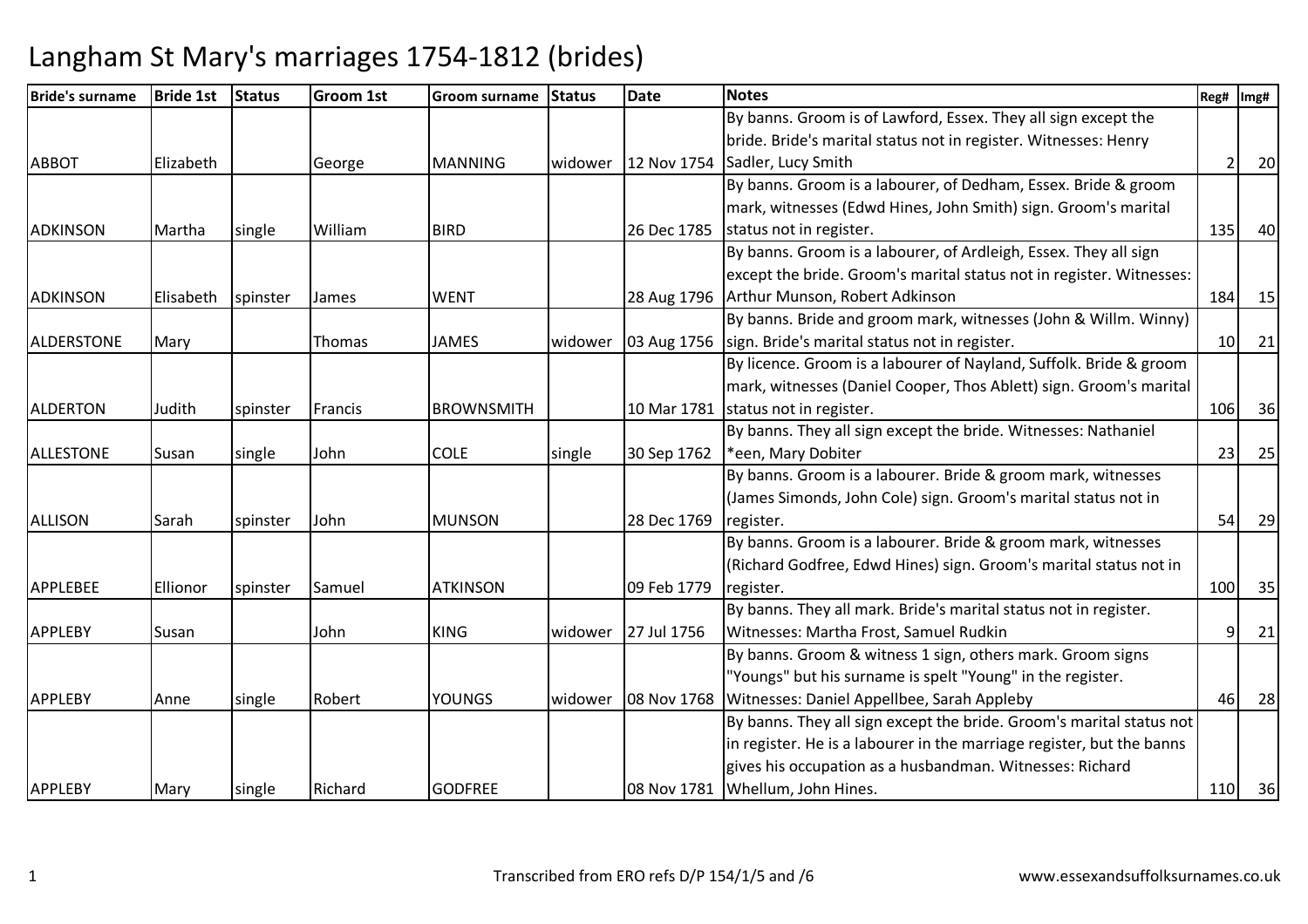| <b>Bride's surname</b> | <b>Bride 1st</b> | <b>Status</b> | <b>Groom 1st</b> | Groom surname    | <b>Status</b> | <b>Date</b> | <b>Notes</b>                                                             | Reg# | Img# |
|------------------------|------------------|---------------|------------------|------------------|---------------|-------------|--------------------------------------------------------------------------|------|------|
|                        |                  |               |                  |                  |               |             | By banns. Bride & groom mark, witnesses (Hannah Turner, John             |      |      |
| <b>ATKIN</b>           | Margaret         | spinster      | Jacob            | <b>HEWES</b>     | single        | 30 Oct 1805 | Smith) sign.                                                             |      | 22   |
|                        |                  |               |                  |                  |               |             |                                                                          |      |      |
|                        |                  |               |                  |                  |               |             | By licence. They all sign except the bride. Groom is of Ardleigh,        |      |      |
| <b>ATKINSON</b>        | Susan            | single        | Robert           | <b>YOUNG</b>     | single        | 11 Jun 1769 | Essex. Witnesses: William Gardener, William Grove                        | 50   | 29   |
|                        |                  |               |                  |                  |               |             | By banns. They all sign except the bride. Marital statuses not in        |      |      |
| <b>ATKINSON</b>        | Elizabeth        |               | Samuel           | <b>STARLING</b>  |               | 03 Nov 1812 | register. Witnesses: Rachel Askew, John Smith                            |      | 27   |
|                        |                  |               |                  |                  |               |             |                                                                          |      |      |
|                        |                  |               |                  |                  |               |             | By banns. They all mark except the groom. Note that in the banns         |      |      |
|                        |                  |               |                  |                  |               |             | (image 8, #47), the groom is of Langham, not Boxted as in the            |      |      |
| <b>BACON</b>           | Mary             | widow         | Stephen          | <b>CHEVERTON</b> | widower       | 01 Jan 1765 | marriage register. Witnesses: Samuel Rudkin, Elizabeth Frost             | 35   | 27   |
|                        |                  |               |                  |                  |               |             | By banns. Bride and groom mark, witnesses (Susannah & John               |      |      |
| <b>BAINES</b>          | Sarah            | widow         | Samuel           | <b>RUDKIN</b>    | widower       | 22 Sep 1756 | Baines) sign.                                                            | 13   | 22   |
|                        |                  |               |                  |                  |               |             | By banns. They all mark. Witnesses: Samuel Rudkin, Samuel                |      |      |
| <b>BAKER</b>           | Mary             | widow         | John             | <b>COOK</b>      | widower       | 12 Apr 1763 | Southgate                                                                | 25   | 26   |
|                        |                  |               |                  |                  |               |             | By banns. They all sign except the bride. Witnesses: William             |      |      |
| <b>BAKER</b>           | Jane             | single        | William          | <b>WEBB</b>      | single        | 23 Apr 1767 | Sargent, James Bruce                                                     | 41   | 28   |
|                        |                  |               |                  |                  |               |             | By banns. They all mark except witness 1. Witnesses: William             |      |      |
| <b>BAKER</b>           | Grace            | single        | Philip           | <b>TAYLOR</b>    | single        | 12 Oct 1767 | Webb, Robert Taylor                                                      | 43   | 28   |
|                        |                  |               |                  |                  |               |             | By licence. Groom is of Wherstead?, Essex. Bride and groom mark,         |      |      |
| <b>BAKER</b>           | Sarah            | spinster      | Robert           | <b>TAYLOR</b>    | bachelor      | 11 Aug 1769 | witnesses (Sam Blyth, Will Sargant) sign.                                | 51   | 29   |
|                        |                  |               |                  |                  |               |             |                                                                          |      |      |
| <b>BARBER</b>          | Hannah           | single        | Jonathan         | <b>NEAVARD</b>   | single        |             | 11 Feb 1812   By banns. They all sign. Witnesses: Thomas & Rebkah Barber |      | 27   |
|                        |                  |               |                  |                  |               |             | By licence. Groom is of Great Bromley, Essex. Groom and witness 1        |      |      |
|                        |                  |               |                  |                  |               |             | sign, bride and witness 2 mark (Samuel Rudkin marks with an R).          |      |      |
|                        |                  |               |                  |                  |               |             | Bride's marital status not in the register. Witnesses: Roger Munson,     |      |      |
| <b>BARREL</b>          | Mary             |               | Robert           | <b>SMITH</b>     | widower       | 20 Oct 1755 | Samuel Rudkin                                                            |      | 21   |
|                        |                  |               |                  |                  |               |             | By banns. Groom is a labourer. Bride & groom mark, witnesses             |      |      |
|                        |                  |               |                  |                  |               |             | (Hugh Greene, Danl Blyth) sign. Groom's marital status not in            |      |      |
| <b>BARREL</b>          | Mary             | single        | William          | <b>SMITH</b>     |               | 12 Nov 1792 | register.                                                                | 167  | 44   |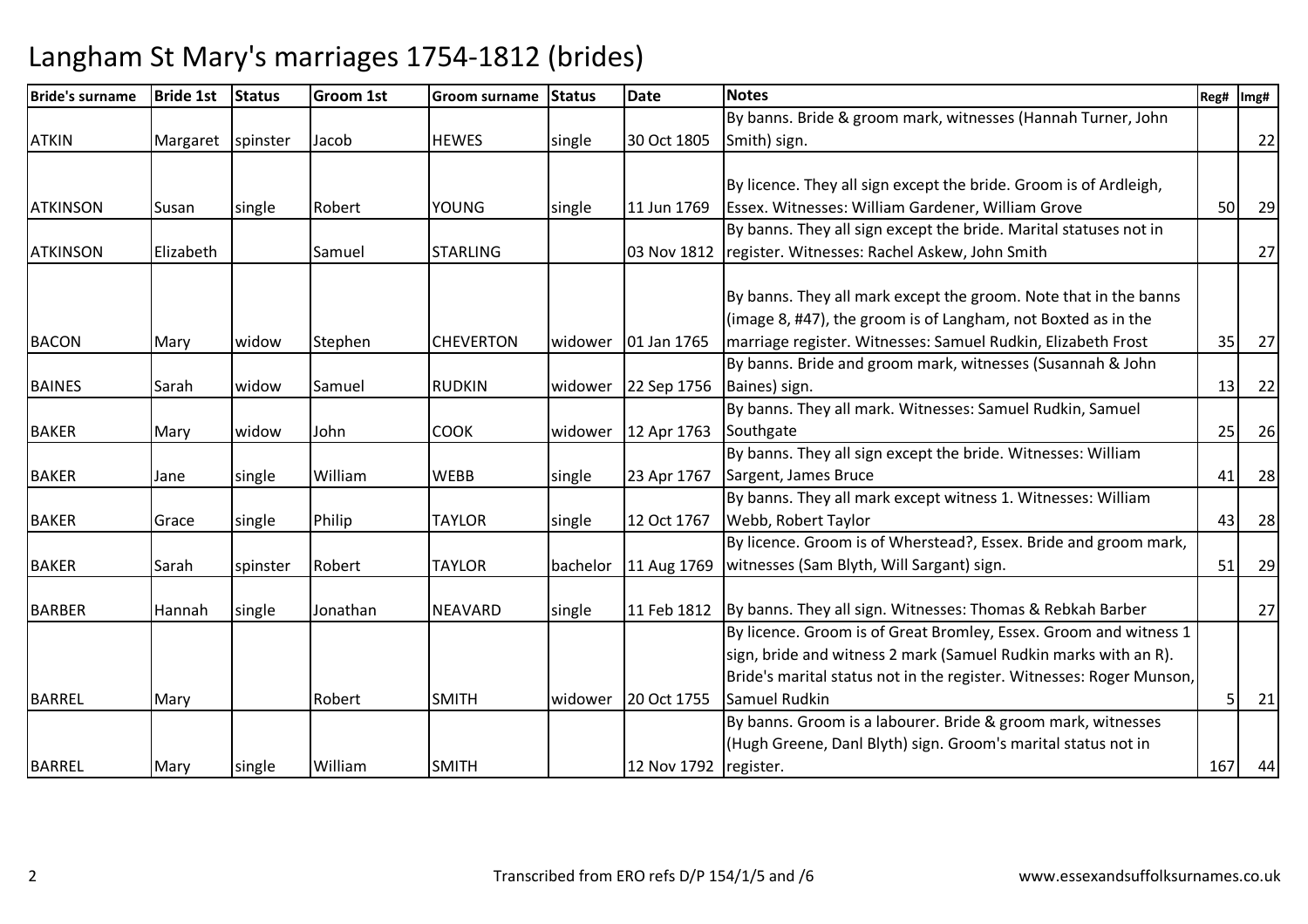| <b>Bride's surname</b> | <b>Bride 1st</b> | <b>Status</b> | <b>Groom 1st</b> | Groom surname    | <b>Status</b> | <b>Date</b>          | <b>Notes</b>                                                               | Reg# | Img# |
|------------------------|------------------|---------------|------------------|------------------|---------------|----------------------|----------------------------------------------------------------------------|------|------|
|                        |                  |               |                  |                  |               |                      | By banns. Groom is a labourer. Bride & groom mark, witnesses               |      |      |
|                        |                  |               |                  |                  |               |                      | (Daniel Cole, Edwd Hines) sign. Marital statuses not in register, but      |      |      |
| <b>BARREL</b>          | Elisabeth        | single        | William          | <b>SOUTHGATE</b> | single        | 21 Oct 1798          | appears in the banns at image 7, #17.                                      | 204  | 17   |
|                        |                  |               |                  |                  |               |                      | By licence. Groom is of East Bergholt, Suffolk. Bride & groom mark,        |      |      |
|                        |                  |               |                  |                  |               |                      | witnesses (Robt Baines, Rob Clark) sign. Marital statuses not in           |      |      |
| <b>BARRELL</b>         | Mary             |               | Daniel           | <b>MANN</b>      |               | 16 Nov 1798          | register.                                                                  | 206  | 18   |
|                        |                  |               |                  |                  |               |                      | By banns. Bride is of St Mary's, Colchester. They all sign except          |      |      |
| <b>BARRELL</b>         | Rachel           | spinster      | Edward           | NEAVARD          | bachelor      | 21 Dec 1809          | witness 1 (John Polley). Witness 2: John Smith                             |      | 25   |
|                        |                  |               |                  |                  |               |                      | By banns. Groom is a labourer. Bride & groom mark, witnesses               |      |      |
|                        |                  |               |                  |                  |               |                      | (Ann Neverd, Edwd Hines) sign. Groom's marital status not in               |      |      |
| <b>BARRET</b>          | Sarah            | single        | William          | <b>NEVARD</b>    | single        | 23 Feb 1802          | register, but appears in the banns at image 8.                             |      | 20   |
|                        |                  |               |                  |                  |               |                      | By banns. Groom is a labourer. Bride & groom mark, witnesses               |      |      |
|                        |                  |               |                  |                  |               |                      | (William Cooper, Edwd Hines) sign. Groom's marital status not in           |      |      |
| BARRIL                 | Sarah            | spinster      | Joseph           | <b>HARVEY</b>    |               | 18 Nov 1799          | register.                                                                  | 211  | 18   |
|                        |                  |               |                  |                  |               |                      | By banns. Groom is a labourer. Bride & groom mark, witnesses               |      |      |
|                        |                  |               |                  |                  |               |                      | (John Hines, Ruben Smith) sign. Groom's marital status not in              |      |      |
|                        |                  |               |                  |                  |               |                      | register, but appears in the banns on image 12, #88. Witness 2 is          |      |      |
| <b>BARRITT</b>         | Ann              | single        | Ruben            | <b>SMITH</b>     | single        | 01 Oct 1776          | Ruben Smith senr.                                                          | 89   | 34   |
|                        |                  |               |                  |                  |               |                      | By banns. Bride & groom mark, witnesses (John Ladbrook, Edwd               |      |      |
| <b>BARRITT</b>         | Susan            | single        | Thomas           | <b>LADBROOK</b>  | single        | 29 Dec 1797          | Hines) sign.                                                               | 197  | 16   |
|                        |                  |               |                  |                  |               |                      |                                                                            |      |      |
| <b>BEASTON</b>         | Elizabeth        | single        | Thomas           | <b>SPARE</b>     | widower       |                      | 10 May 1764 By banns. They all mark. Witnesses: Samuel Rudkin, Thomas King | 30   | 26   |
|                        |                  |               |                  |                  |               |                      | By licence. Groom is a farmer. Bride is of Ardleigh, Essex. They all       |      |      |
|                        |                  |               |                  |                  |               |                      | sign except the bride. Groom's marital status not in register.             |      |      |
| <b>BECKEY</b>          | Elizabeth        | spinster      | Henry            | <b>MOUNTAGUE</b> |               |                      | 04 May 1773 Witnesses: John Chapman, Thomas Beckey.                        | 71   | 32   |
|                        |                  |               |                  |                  |               |                      | By licence. Groom is of Stratford, Suffolk. Martial statuses not in        |      |      |
|                        |                  |               |                  |                  |               |                      | register. They all sign. The witnesses are John Salmon junior and          |      |      |
| <b>BLYTH</b>           | Hannah           |               | Richard          | <b>FOSTER</b>    |               | 16 Feb 1756          | senior.                                                                    | 61   | 21   |
|                        |                  |               |                  |                  |               |                      | By licence. They all sign. Bride's marital status not in register.         |      |      |
|                        |                  |               |                  |                  |               |                      | Groom's abode hard to read - looks like Woolvaston, which would            |      |      |
|                        |                  |               |                  |                  |               |                      | be a misspelling of Woolverston. Witnesses: Esther Blyth, John?            |      |      |
| <b>BLYTH</b>           | Martha           |               | Stephen          | <b>BRUCE</b>     |               | bachelor 19 Oct 1758 | Salmon                                                                     | 22   | 23   |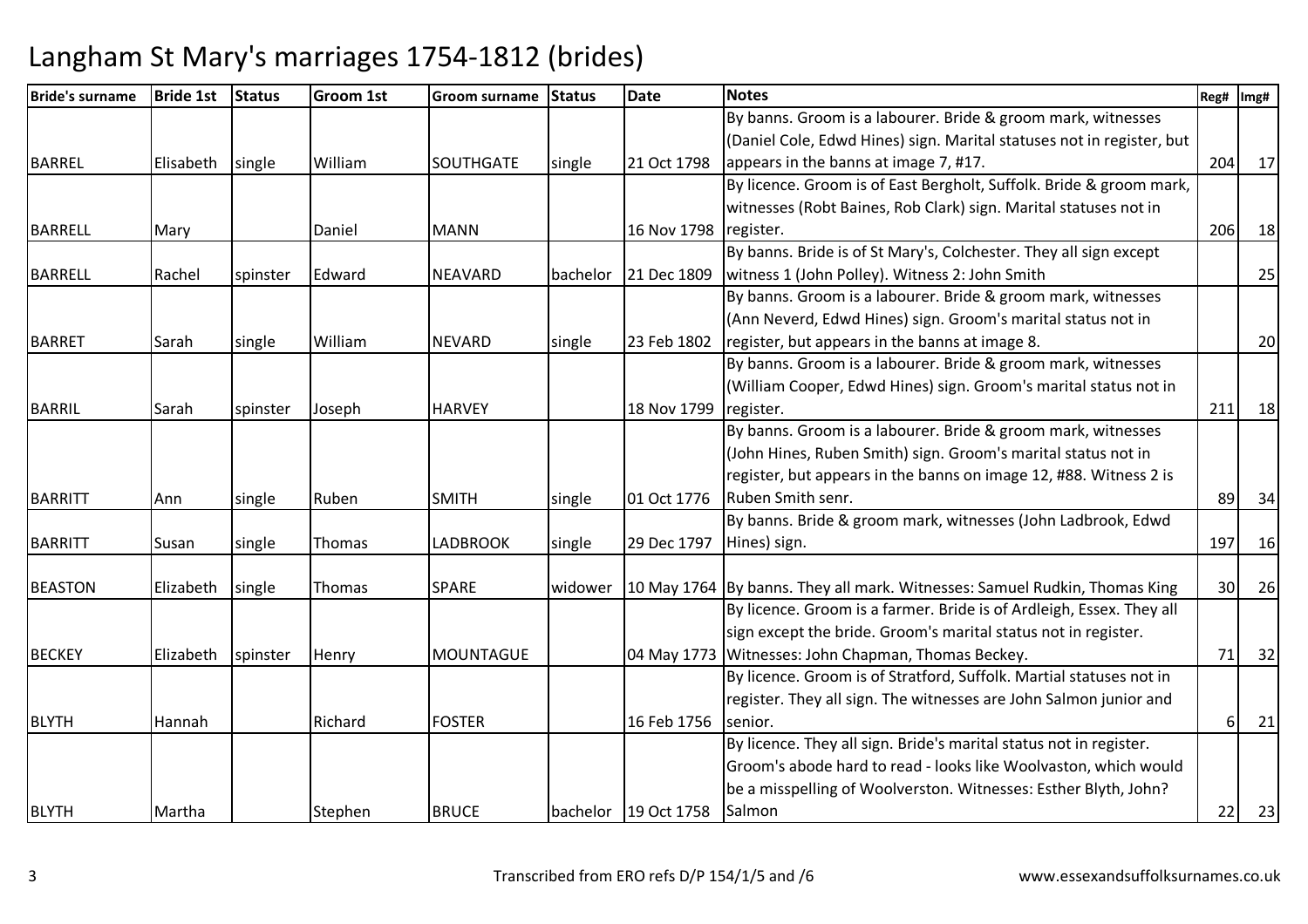| <b>Bride's surname</b> | <b>Bride 1st</b> | Status   | Groom 1st           | <b>IGroom surname</b> | <b>Status</b> | <b>Date</b>          | <b>Notes</b>                                                           | Reg# | Img# |
|------------------------|------------------|----------|---------------------|-----------------------|---------------|----------------------|------------------------------------------------------------------------|------|------|
|                        |                  |          |                     |                       |               |                      | By licence. Groom is of Wormingford, Essex. They all sign except       |      |      |
|                        |                  |          |                     |                       |               |                      | witness 2, who marks with an R. Witnesses: Saml Blyth, Saml            |      |      |
| <b>BLYTH</b>           | Susanna          | spinster | Pattrick            | <b>GREEN</b>          | bachelor      | 22 Mar 1759          | Rudkin                                                                 | 25   | 23   |
|                        |                  |          |                     |                       |               |                      | By licence. No marital statuses in register. Groom's abode (*ton,      |      |      |
|                        |                  |          |                     |                       |               |                      | Cambridgeshire) mostly obscured by an ink spot. Witnesses: Sam. &      |      |      |
| <b>BLYTH</b>           | <b>Hester</b>    |          | <b>Thomas</b>       | <b>PATERSON</b>       |               | 21 Dec 1763          | Martha Blyth                                                           | 28   | 26   |
|                        |                  |          |                     |                       |               |                      | By licence. Groom is of Lawford, Essex. They all sign. Witnesses:      |      |      |
| <b>BLYTH</b>           | Martha           | spinster | John                | <b>BLOMFIELD</b>      | single        | 30 Jul 1771          | Samuel Blyth, John Hollick? Jnr.                                       | 64   | 31   |
|                        |                  |          |                     |                       |               |                      | By banns. Groom is a carpenter. Bride & groom mark, witnesses          |      |      |
|                        |                  |          |                     |                       |               |                      | (Samuel Beardwell, Robert Seborn) sign. Groom's marital status         |      |      |
| <b>BLYTH</b>           | Sarah            | single   | John                | <b>COLE</b>           |               | 09 Jan 1794          | not in register.                                                       | 174  | 45   |
|                        |                  |          |                     |                       |               |                      |                                                                        |      |      |
|                        |                  |          |                     |                       |               |                      | By licence. They all sign. The groom is The Reverend William Kemp,     |      |      |
|                        |                  |          |                     |                       |               |                      | Dissenting Minister, from Colchester. His marital status is not in the |      |      |
| <b>BLYTH</b>           | Elizabeth        | single   | William             | <b>KEMP</b>           |               | 25 Feb 1794          | register. Witnesses: James Blyth, James Blyth junior.                  | 175  | 45   |
|                        |                  |          |                     |                       |               |                      |                                                                        |      |      |
|                        |                  |          |                     |                       |               |                      | By licence. Groom is a farmer. They all sign except the bride.         |      |      |
|                        |                  |          |                     |                       |               |                      | Marital statuses not in register. Groom's abode (Hadley)               |      |      |
| <b>BLYTH</b>           | Frances          |          | William             | <b>DURRANT</b>        |               | 14 Oct 1798          | presumably Hadleigh, Suffolk. Witnesses: Robt Baines, Edwd Hines       | 203  | 17   |
|                        |                  |          |                     |                       |               |                      | By licence. They all sign except the bride. Witnesses: William         |      |      |
| <b>BLYTH</b>           | Martha           | single   | <b>Robert Jones</b> | <b>BAINES</b>         | single        | 12 Dec 1801          | Weatherly, Edward Hines                                                |      | 20   |
|                        |                  |          |                     |                       |               |                      | By licence. They all sign. Marital statuses not in register. Witnesses |      |      |
| <b>BLYTH</b>           | Sarah            |          | John                | <b>ENDFIELD</b>       |               |                      | 23 May 1804 are James Blyth senior and junior.                         |      | 21   |
|                        |                  |          |                     |                       |               |                      | By banns. They all sign except the bride. Marital statuses not in      |      |      |
| <b>BLYTH</b>           | Mary             |          | Joseph              | <b>PALMER</b>         |               | 19 Jul 1804          | register. Witnesses: Robt Baines, Hannah Curstanell?                   |      | 21   |
|                        |                  |          |                     |                       |               |                      |                                                                        |      |      |
|                        |                  |          |                     |                       |               |                      | By licence. Groom is of Shoreditch, Middlesex. They all sign. Bride's  |      |      |
|                        |                  |          |                     |                       |               |                      | marital status not in register. Appears to give groom's occupation,    |      |      |
| <b>BLYTH</b>           | Mary Ann         |          | John                | <b>HADDON</b>         | bachelor      | 04 Dec 1810          | but very hard to read - printer? Witnesses: Danl Blyth, Blyth Foster   |      | 26   |
|                        |                  |          |                     |                       |               |                      | By licence. They all sign except witness 2. Witnesses: Jacob Hinde,    |      |      |
| <b>BOLEN</b>           | Sophia           | spinster | Francois David      | PITTONNET             |               | bachelor 12 Jun 1762 | Samuel Rudkin                                                          | 22   | 25   |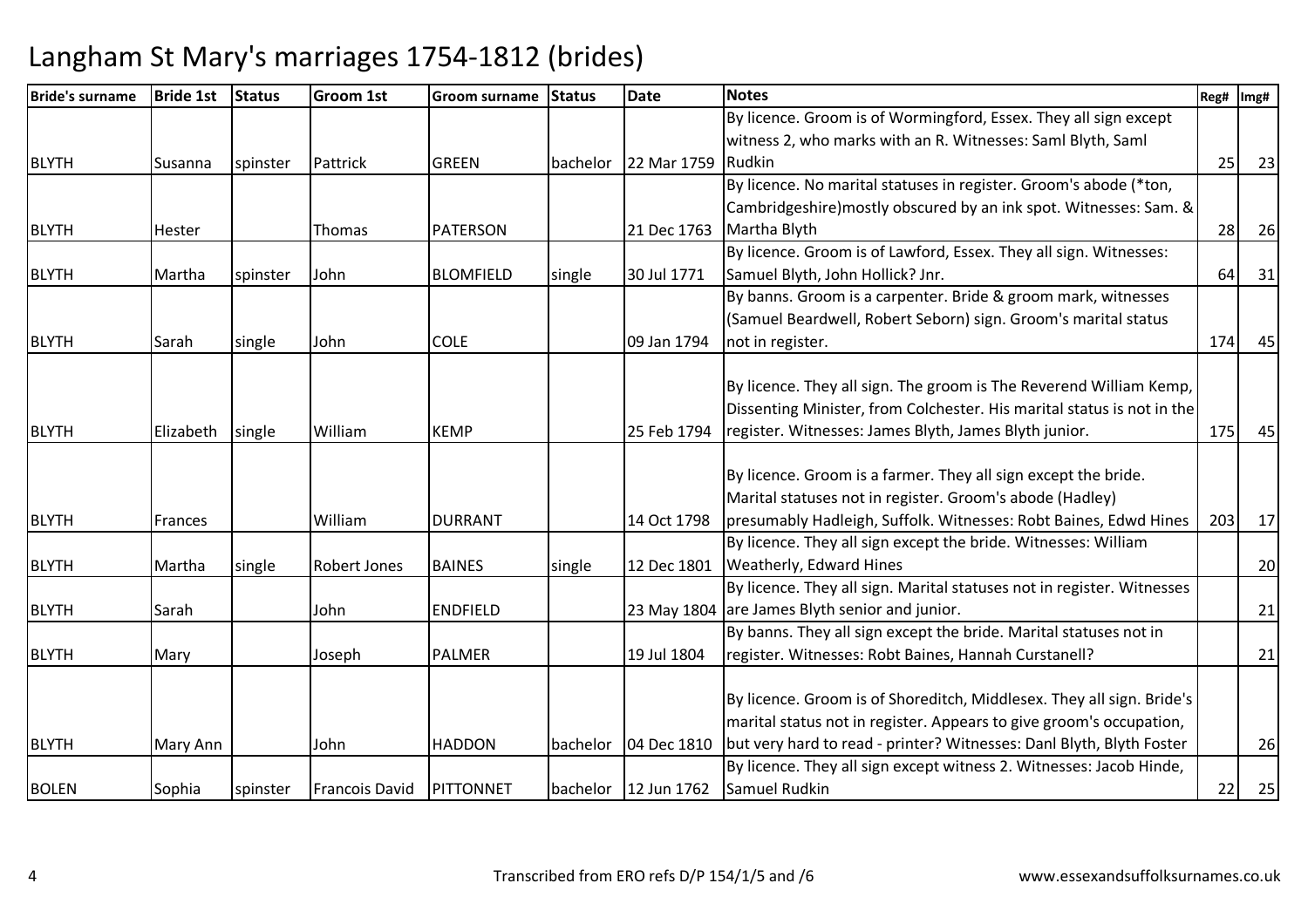| Bride's surname  | <b>Bride 1st</b> | <b>Status</b> | <b>Groom 1st</b> | <b>Groom surname</b> | <b>Status</b> | <b>Date</b> | <b>Notes</b>                                                             | Reg# | Img# |
|------------------|------------------|---------------|------------------|----------------------|---------------|-------------|--------------------------------------------------------------------------|------|------|
|                  |                  |               |                  |                      |               |             | By banns. They all mark except witness 2. Witnesses: Peter Barrel,       |      |      |
| <b>BOWDELL</b>   | Ann              | single        | James            | <b>BARREL</b>        | single        | 14 Nov 1800 | <b>Edwd Hines</b>                                                        | 24   | 19   |
|                  |                  |               |                  |                      |               |             |                                                                          |      |      |
|                  |                  |               |                  |                      |               |             | By licence. Groom is of Lavenham, Suffolk. They all sign. Marital        |      |      |
| <b>BRANWHITE</b> | Sarah            |               | William          | <b>CLARKE</b>        |               |             | 23 May 1797 statuses not in register. Witnesses: Hugh Green, Sarah Symes | 188  | 15   |
|                  |                  |               |                  |                      |               |             |                                                                          |      |      |
|                  |                  |               |                  |                      |               |             | By banns. Groom is a labourer. They all sign except the bride.           |      |      |
|                  |                  |               |                  |                      |               |             | Groom's marital status not in register but appears in banns at           |      |      |
| <b>BRIGHT</b>    | Margaret single  |               | Samuel           | <b>PHILLIPS</b>      | single        | 07 Nov 1797 | limage 6, #11. Witnesses: Ruth Godfree, Edwd Hines                       | 195  | 16   |
|                  |                  |               |                  |                      |               |             | By banns. Groom is of West Mersea, Essex. Bride and groom mark,          |      |      |
|                  |                  |               |                  |                      |               |             | others sign. Groom's abode very faded and difficult to read.             |      |      |
| <b>BUMBY</b>     | Sarah            | single        | Edward           | <b>SMITH</b>         | single        | 08 Jul 1759 | Witnesses: Willm Smith, John Dobter                                      | 27   | 23   |
|                  |                  |               |                  |                      |               |             | By licence. They all sign. Witnesses: Robert Stebbing junior, John       |      |      |
| <b>BURGESS</b>   | Mary             | spinster      | Thomas           | <b>GROVE</b>         | bachelor      | 28 Oct 1807 | Smith.                                                                   |      | 23   |
|                  |                  |               |                  |                      |               |             | By banns. Groom is a labourer. Bride & groom mark, witnesses             |      |      |
|                  |                  |               |                  |                      |               |             | (James Bush, Edwd Hines) sign. Groom's marital status not in             |      |      |
| <b>BUSH</b>      | Sarah            | single        | Daniel           | <b>CARVER</b>        |               | 06 Oct 1789 | register.                                                                | 148  | 41   |
|                  |                  |               |                  |                      |               |             |                                                                          |      |      |
|                  |                  |               |                  |                      |               |             | By banns. Groom is of Boxted, Essex. They all mark. Bride's marital      |      |      |
| <b>BUTCHER</b>   | Mary             |               | James            | <b>PHILIPS</b>       | widower       | 28 Sep 1756 | status not in register. Witnesses: Natha. Hind, William Butcher          | 14   | 22   |
|                  |                  |               |                  |                      |               |             |                                                                          |      |      |
|                  |                  |               |                  |                      |               |             | By banns. Groom is a labourer. Groom & witness 2 mark, others            |      |      |
|                  |                  |               |                  |                      |               |             | sign. Groom's marital status not in register, but appears in the         |      |      |
| <b>CANDLER</b>   | Sarah            | widow         | John             | <b>STERLING</b>      | single        | 03 Jul 1787 | banns at image 16, #130. Witnesses: Edwd Hines, Mary Starns              | 142  | 41   |
|                  |                  |               |                  |                      |               |             | By banns. Groom uis a sawyer. They all sign. Groom's marital status      |      |      |
|                  |                  |               |                  |                      |               |             | not in register. Groom's surname difficult to read in the marriage       |      |      |
|                  |                  |               |                  |                      |               |             | register, but is clearer in the banns - see image 18, #149.              |      |      |
| <b>CANDLER</b>   | Sally            | spinster      | Thomas           | <b>RULE</b>          |               | 22 Oct 1792 | Witnesses: John? Rule, Edwd Hines                                        | 164  | 43   |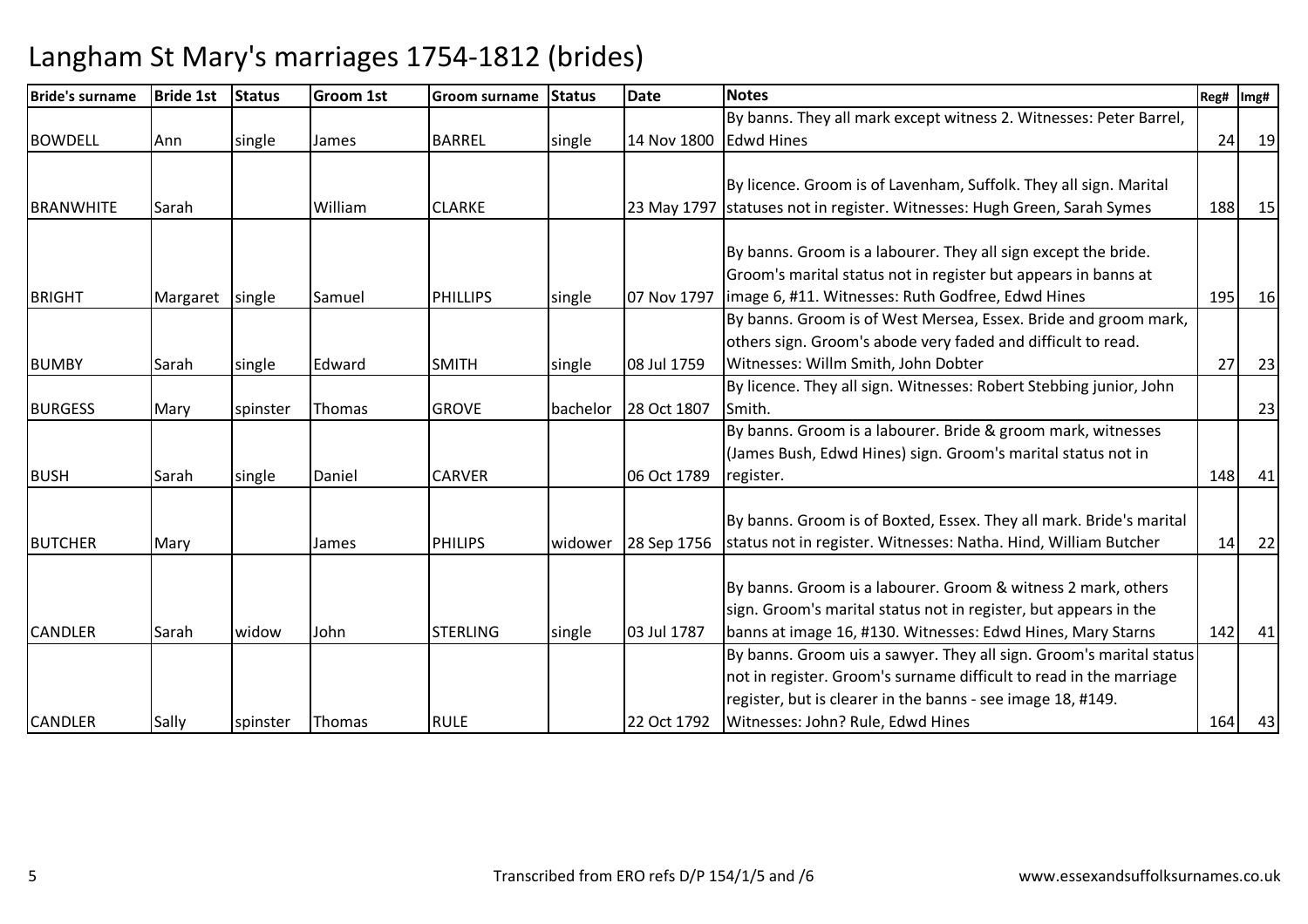| <b>Bride's surname</b> | <b>Bride 1st</b> | <b>Status</b> | <b>Groom 1st</b> | Groom surname    | <b>Status</b> | <b>Date</b>         | <b>Notes</b>                                                            | Reg#            | Img# |
|------------------------|------------------|---------------|------------------|------------------|---------------|---------------------|-------------------------------------------------------------------------|-----------------|------|
|                        |                  |               |                  |                  |               |                     | By banns. Groom is a labourer of Boxted, Essex. They all mark           |                 |      |
|                        |                  |               |                  |                  |               |                     | except witness 1. Groom's marital status not in register. The           |                 |      |
|                        |                  |               |                  |                  |               |                     | groom's first name is entered as both Edward Sheldrake and              |                 |      |
|                        |                  |               |                  |                  |               |                     | Edmund Sheldrake in the marriage part of the register, then as          |                 |      |
|                        |                  |               |                  |                  |               |                     | Edmund in the banns (image 15, #114). Witnesses: John Hines,            |                 |      |
| <b>CASON</b>           | Ann              | single        | Edmund           | SHELDRAKE        |               | 21 Oct 1783         | <b>Matthew Edward</b>                                                   | 122             | 38   |
|                        |                  |               |                  |                  |               |                     | By banns. Groom is a labourer, of Boxted, Essex. They all mark          |                 |      |
|                        |                  |               |                  |                  |               |                     | except witness 1. Groom's marital status not in register. The           |                 |      |
|                        |                  |               |                  |                  |               |                     | groom's first name is entered as both Edward Sheldrake and              |                 |      |
|                        |                  |               |                  |                  |               |                     | Edmund Sheldrake in the marriage part of the register, then as          |                 |      |
|                        |                  |               |                  |                  |               |                     | Edmund in the banns (image 15, #114). Witnesses: John Hines,            |                 |      |
| <b>CASON</b>           | Ann              | single        | Edward           | SHELDRAKE        |               | 21 Oct 1783         | <b>Matthew Edward</b>                                                   | 122             | 38   |
|                        |                  |               |                  |                  |               |                     | By banns. Bride & groom mark, witnesses (Pheby Barham, Edwd             |                 |      |
| <b>CASON</b>           | Mary             | spinster      | William          | <b>RAND</b>      | widower       | 23 Jul 1797         | Hines) sign.                                                            | 190             | 16   |
|                        |                  |               |                  |                  |               |                     | Banns only, not a marriage. Read: 2, 9, 16 Mar 1760. Bride is of        |                 |      |
| <b>CATCHPOLE</b>       | Lydia            | widow         | James            | <b>GILLWATER</b> | widower       | $* * 1760$          | Boxted, Essex                                                           | 24              |      |
|                        |                  |               |                  |                  |               |                     | By licence. Groom is a farmer. They all sign. Bride's signature         |                 |      |
|                        |                  |               |                  |                  |               |                     | presumably incomplete - signs Chamber. Witnesses: John Young,           |                 |      |
| <b>CHAMBERLAIN</b>     | Mary             | widow         | James            | <b>BLYTH</b>     |               | 02 Oct 1782         | <b>Edwd Hines</b>                                                       | 114             | 37   |
|                        |                  |               |                  |                  |               |                     | By banns. They all mark except witness 1. Witnesses: Isaac Farrow,      |                 |      |
| <b>COBEY</b>           | Amy              | single        | Nathaniel        | <b>FARROW</b>    | single        | 22 Jan 1761         | James Potter                                                            | 15 <sup>1</sup> | 24   |
|                        |                  |               |                  |                  |               |                     | By banns. They all mark except witness 2. Bride's marital status not    |                 |      |
|                        |                  |               |                  |                  |               |                     | in register, but appears in the banns part of the register on image     |                 |      |
|                        |                  |               |                  |                  |               |                     | 6, banns #28. Groom is of Dedham. Witnesses: Samuel Rudkin,             |                 |      |
| <b>COLE</b>            | Martha           | single        | John             | <b>PHILLIPS</b>  | single        | 30 Sep 1760         | <b>Nathaniel Phillips</b>                                               | 12              | 24   |
|                        |                  |               |                  |                  |               |                     |                                                                         |                 |      |
|                        |                  |               |                  |                  |               |                     | By banns. Bride is of Boxted, Essex. Groom & witness 1 mark,            |                 |      |
|                        |                  |               |                  |                  |               |                     | others sign. Bride's marital status not in register, but appears in the |                 |      |
| <b>COLE</b>            | Mary             | spinster      | Thomas           | <b>LADBROOK</b>  | widower       | 17 Jan 1805         | banns at image 9. Witnesses: Jonas Cole, Edward Hines                   |                 | 21   |
|                        |                  |               |                  |                  |               |                     | By banns. They all mark except witness 2. Witnesses: Sarah Linsel,      |                 |      |
| <b>COLE</b>            | Maria            | spinster      | Daniel           | LINSEL           |               | widower 27 Dec 1808 | John Smith                                                              |                 | 24   |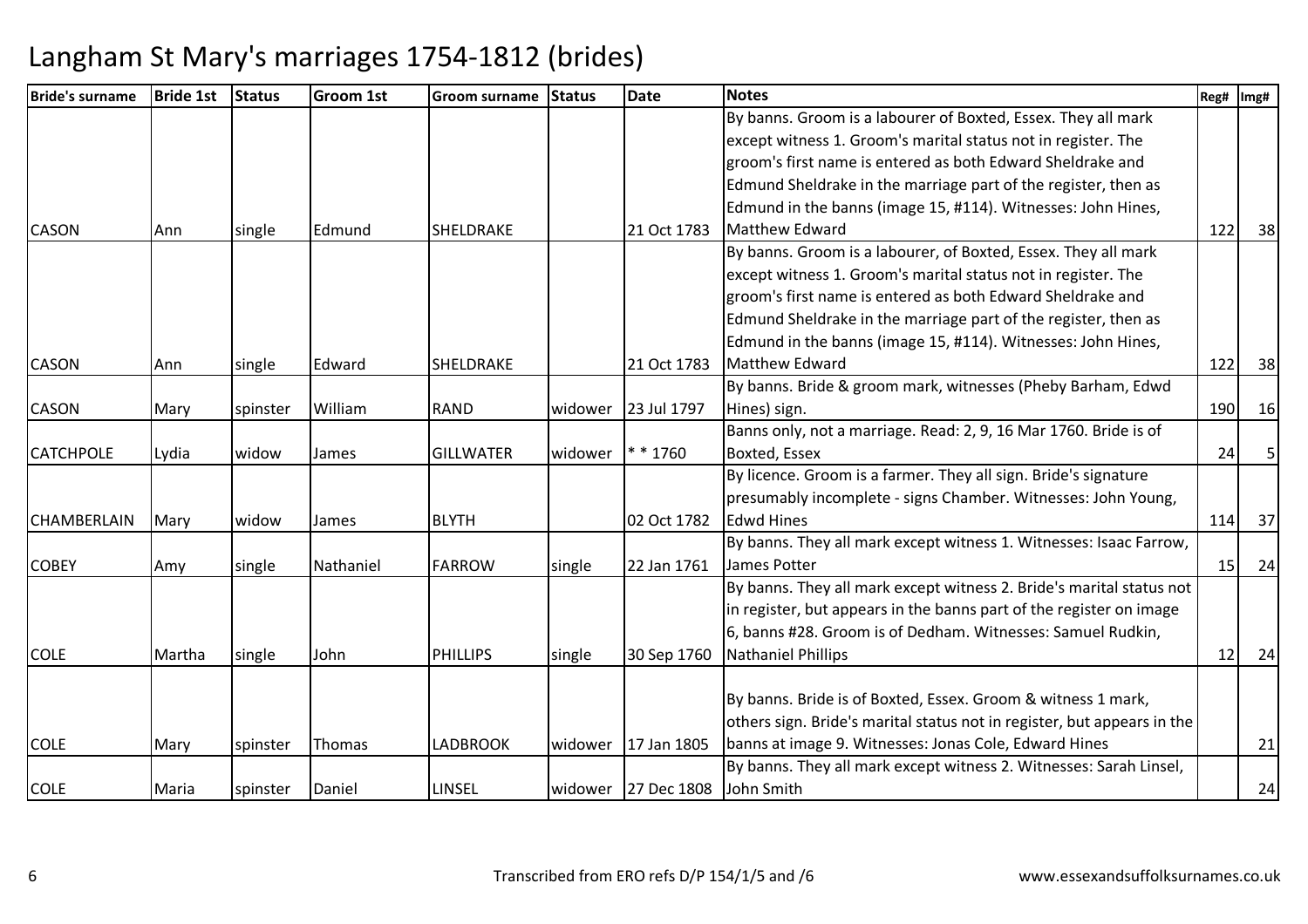| <b>Bride's surname</b> | <b>Bride 1st</b> | <b>Status</b> | <b>Groom 1st</b> | Groom surname   | <b>Status</b> | <b>Date</b>           | <b>Notes</b>                                                       | Reg# | Img# |
|------------------------|------------------|---------------|------------------|-----------------|---------------|-----------------------|--------------------------------------------------------------------|------|------|
|                        |                  |               |                  |                 |               |                       | By banns. Groom is a butcher, of St Martin's, Colchester. Bride &  |      |      |
|                        |                  |               |                  |                 |               |                       | groom mark, witnesses (Wm Hisson?, John Hines) sign. Groom's       |      |      |
| <b>COLLIER</b>         | Mary             | single        | Lenard           | <b>SIMONS</b>   |               | 26 Feb 1793           | marital status not in register.                                    | 170  | 44   |
|                        |                  |               |                  |                 |               |                       | By banns. Groom is a labourer. They all mark except witness 2.     |      |      |
|                        |                  |               |                  |                 |               |                       | Groom's marital status not in register. Witnesses: John James,     |      |      |
| <b>COOK</b>            | Lucy             | single        | Robert           | <b>DIGGINS</b>  |               | 27 Apr 1788           | <b>Edwd Hines</b>                                                  | 146  | 41   |
|                        |                  |               |                  |                 |               |                       |                                                                    |      |      |
|                        |                  |               |                  |                 |               |                       | By banns. Groom is of Manningtree, Essex. They all sign. Marital   |      |      |
| <b>COOK</b>            | Sarah            |               | Charles          | <b>CLOD</b>     |               | 16 Apr 1802           | statuses not in register. Witnesses: James Godfrey, James Smith    |      | 20   |
|                        |                  |               |                  |                 |               |                       | By banns. They all sign except the groom. Witness 1's first name   |      |      |
|                        |                  |               |                  |                 |               |                       | signed without an R, hence "Heny" (Heny Cook). Witness 2's         |      |      |
| <b>COOK</b>            | Martha           |               | James            | <b>DINES</b>    |               | 04 Aug 1804           | surname presumably Clodd but signed "Cloodd" (Joseph Cloodd).      |      | 21   |
|                        |                  | spinster      |                  |                 | single        |                       |                                                                    |      |      |
|                        |                  |               |                  |                 |               |                       | By banns. They all sign except the bride. Groom's abode (Asford)   |      |      |
| <b>COOPER</b>          | Elizabeth        | single        | John             | <b>MUNSON</b>   | single        |                       | 30 Mar 1762   presumably Alresford. Witnesses: Robt & Mary Munson  | 21   | 25   |
|                        |                  |               |                  |                 |               |                       | By banns. Groom is a labourer. Bride is of Little Bromley, Essex.  |      |      |
|                        |                  |               |                  |                 |               |                       | Bride & groom mark, witnesses (John James, Edwd Hines) sign.       |      |      |
| <b>COOPER</b>          | Elisabeth        | spinster      | John             | <b>NEVARD</b>   |               | 13 Aug 1775           | Groom's marital status not in register.                            | 83   | 33   |
|                        |                  |               |                  |                 |               |                       | By banns. They all sign except the bride. Witnesses: Jacob Ham,    |      |      |
| <b>COWEL</b>           | Mary             | single        | Thomas           | <b>WEBB</b>     | widower       | 16 Oct 1770           | <b>Edwd Hines</b>                                                  | 58   | 30   |
|                        |                  |               |                  |                 |               |                       |                                                                    |      |      |
|                        |                  |               |                  |                 |               |                       | By banns. Groom is a farmer. Bride is of Ardleigh, Essex. They all |      |      |
|                        |                  |               |                  |                 |               |                       | sign. Groom's marital status not in register, but appears in the   |      |      |
| <b>DAY</b>             | Elisabeth        | single        | Henry            | <b>MONTAGUE</b> |               | widower   05 Jun 1780 | banns on image 13, #99. Witnesses: John Chapman, Thos Barker       | 102  | 35   |
|                        |                  |               |                  |                 |               |                       | Banns only, not a marriage: Read: 1, 8, 15 Apr 1759. Bride is of   |      |      |
| <b>DEAN</b>            | Abigail          | spinster      | Benjamin         | <b>WEBB</b>     | widower       | * 1759                | Dedham, Essex                                                      | 18   | 5    |
|                        |                  |               |                  |                 |               |                       | By licence. Bride and groom mark, witnesses (William Went, Wm      |      |      |
| <b>DEATH</b>           | Hannah           | single        | John             | <b>FENNER</b>   | single        | 12 Oct 1763           | Cowperthwaite) sign.                                               | 27   | 26   |
|                        |                  |               |                  |                 |               |                       | By banns. They all mark. Witnesses: Samuel Southgate, Samuel       |      |      |
| <b>DEEVES</b>          | Sarah            | single        | James            | SOUTHGATE       | single        | 25 Oct 1761           | Rudkin                                                             | 18   | 25   |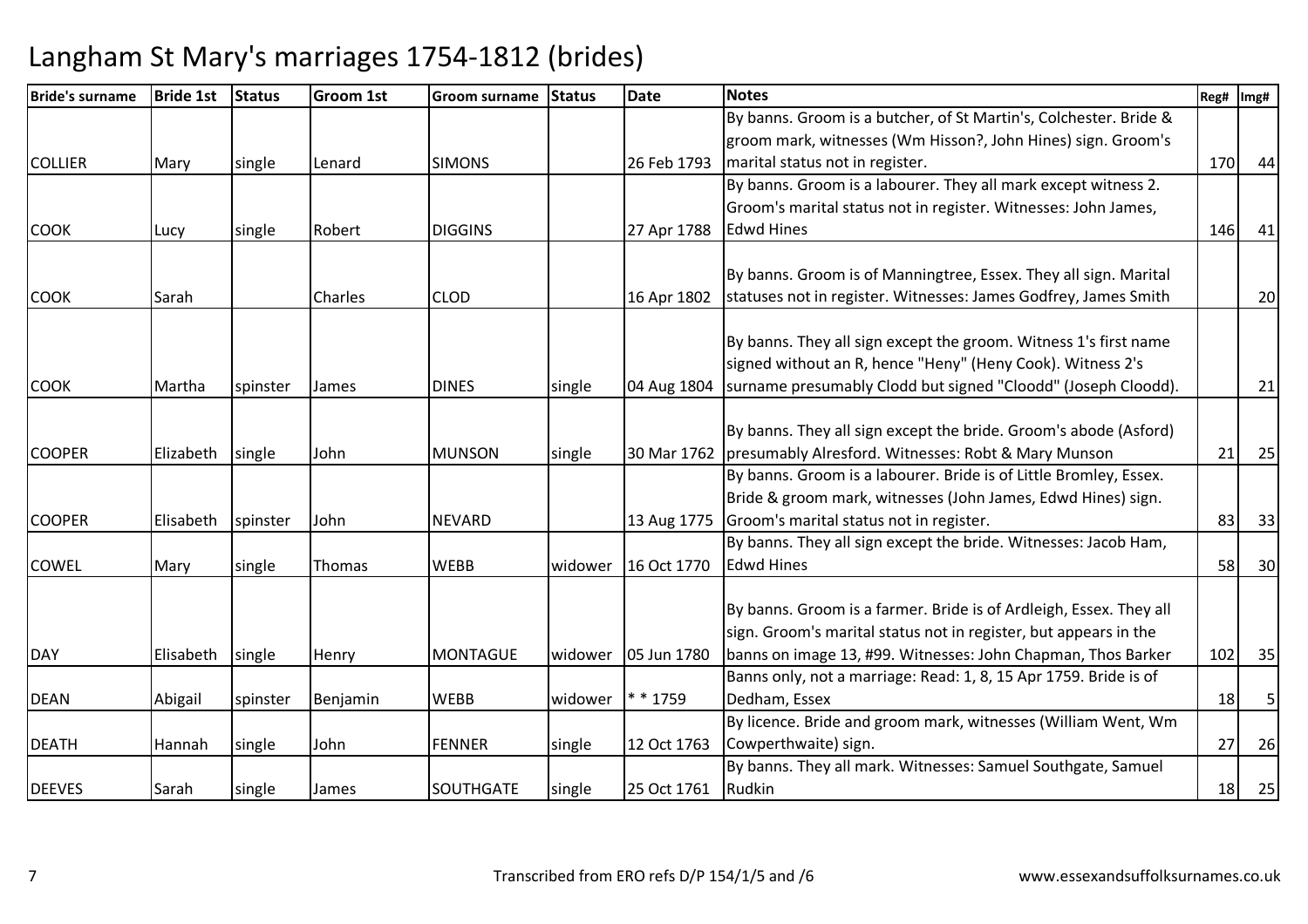| <b>Bride's surname</b> | <b>Bride 1st</b> | <b>Status</b> | <b>Groom 1st</b> | Groom surname   | <b>Status</b> | <b>Date</b>           | <b>Notes</b>                                                          | Reg# | Img# |
|------------------------|------------------|---------------|------------------|-----------------|---------------|-----------------------|-----------------------------------------------------------------------|------|------|
|                        |                  |               |                  |                 |               |                       | By banns. Groom is a labourer. They all mark except witness 2.        |      |      |
|                        |                  |               |                  |                 |               |                       | Groom's marital status not in register. Witnesses: Robert Digens,     |      |      |
| <b>DEGENS</b>          | Lucy             | single        | John             | <b>PORTER</b>   |               | 06 Nov 1791           | <b>Edwd Hines</b>                                                     | 159  | 43   |
|                        |                  |               |                  |                 |               |                       | By banns. Bride & groom mark, witnesses (Samuel Starling, John        |      |      |
| <b>DINES</b>           | Mary             |               | John             | <b>ROWLIN</b>   |               |                       | 03 Nov 1812 Smith) sign. Marital statuses not in register.            |      | 27   |
|                        |                  |               |                  |                 |               |                       | By banns. Groom is of Boxted, Essex. Bride & groom mark,              |      |      |
| <b>DOBBITER</b>        | Elisabeth        | single        | John             | <b>CHANDLER</b> | single        | 16 Oct 1770           | witnesses (William Sargant, Thomas Blyth) sign.                       | 59   | 30   |
|                        |                  |               |                  |                 |               |                       | By banns. They all sign. Witnesses: Benjamin Hanenes?, Alexr.         |      |      |
| <b>DOBITER</b>         | Mary             | spinster      | William          | <b>COLLYER</b>  | single        | 02 Oct 1764           | Scouler?                                                              | 32   | 27   |
|                        |                  |               |                  |                 |               |                       | By banns. Groom is a labourer. Groom & witness 2 sign, others         |      |      |
|                        |                  |               |                  |                 |               |                       | mark. Groom's marital status not in register. Witnesses: William      |      |      |
| <b>DOBITER</b>         | Sarah            | single        | John             | <b>SMITH</b>    |               |                       | 28 May 1786 Smith, Edwd Hines                                         | 136  | 40   |
|                        |                  |               |                  |                 |               |                       |                                                                       |      |      |
|                        |                  |               |                  |                 |               |                       | By banns. Groom is a labourer. Bride & groom mark, witnesses          |      |      |
|                        |                  |               |                  |                 |               |                       | (John Smith, Edwd Hines) sign. Groom's marital status not in          |      |      |
| <b>DOBITER</b>         | Susan            | single        | James            | <b>ADCOCK</b>   | single        | 03 Aug 1794           | register, but appears in the banns at image 18, #158.                 | 177  | 45   |
|                        |                  |               |                  |                 |               |                       |                                                                       |      |      |
|                        |                  |               |                  |                 |               |                       | By banns. Groom is of Ardleigh, Essex. They all mark except witness   |      |      |
|                        |                  |               |                  |                 |               |                       | 2. Marital statuses not in register, but bride's appears in the banns |      |      |
| <b>DOR</b>             | Sarah            | single        | John             | <b>HALE</b>     |               |                       | 22 May 1798 on image 6, #13. Witnesses: James Dor, Sarah Atkins       | 198  | 17   |
|                        |                  |               |                  |                 |               |                       | By banns. Groom is a labourer. They all mark except witness 2.        |      |      |
|                        |                  |               |                  |                 |               |                       | Groom's marital status not in register, but appears in the banns at   |      |      |
| <b>DRIVER</b>          | Ann              | spinster      | James            | PAR             | single        | 02 Mar 1802           | image 8. Witnesses: Thomas Carter, Edw Hines                          |      | 20   |
|                        |                  |               |                  |                 |               |                       | By licence. Groom is a miller. They all sign. Groom's marital status  |      |      |
| <b>DUNNAGE</b>         | Mary             | single        | Robt             | <b>KEMBALL</b>  |               | 22 Sep 1784           | not in register. Witnesses: Daniel Blyth, Hugh Green                  | 126  | 38   |
|                        |                  |               |                  |                 |               |                       |                                                                       |      |      |
|                        |                  |               |                  |                 |               |                       | By banns. Groom is a carpenter. They all sign. Groom's marital        |      |      |
| <b>DYSON</b>           | Ann              | widow         | Benjamin         | <b>WHILEY</b>   |               | 12 Feb 1790           | status not in register. Witnesses: John Whiley, Joseph Sargent        | 151  | 42   |
|                        |                  |               |                  |                 |               |                       |                                                                       |      |      |
|                        |                  |               |                  |                 |               |                       | By banns. Groom is a labourer. Bride & groom mark, witnesses          |      |      |
|                        |                  |               |                  |                 |               |                       | (James Candler, Edwd Hines) sign. Groom's marital status not in       |      |      |
| <b>EDWARDS</b>         | Ann              | spinster      | John             | <b>BARREL</b>   |               | widower   19 Apr 1773 | register but appears in the banns on image 11, #76.                   | 70   | 31   |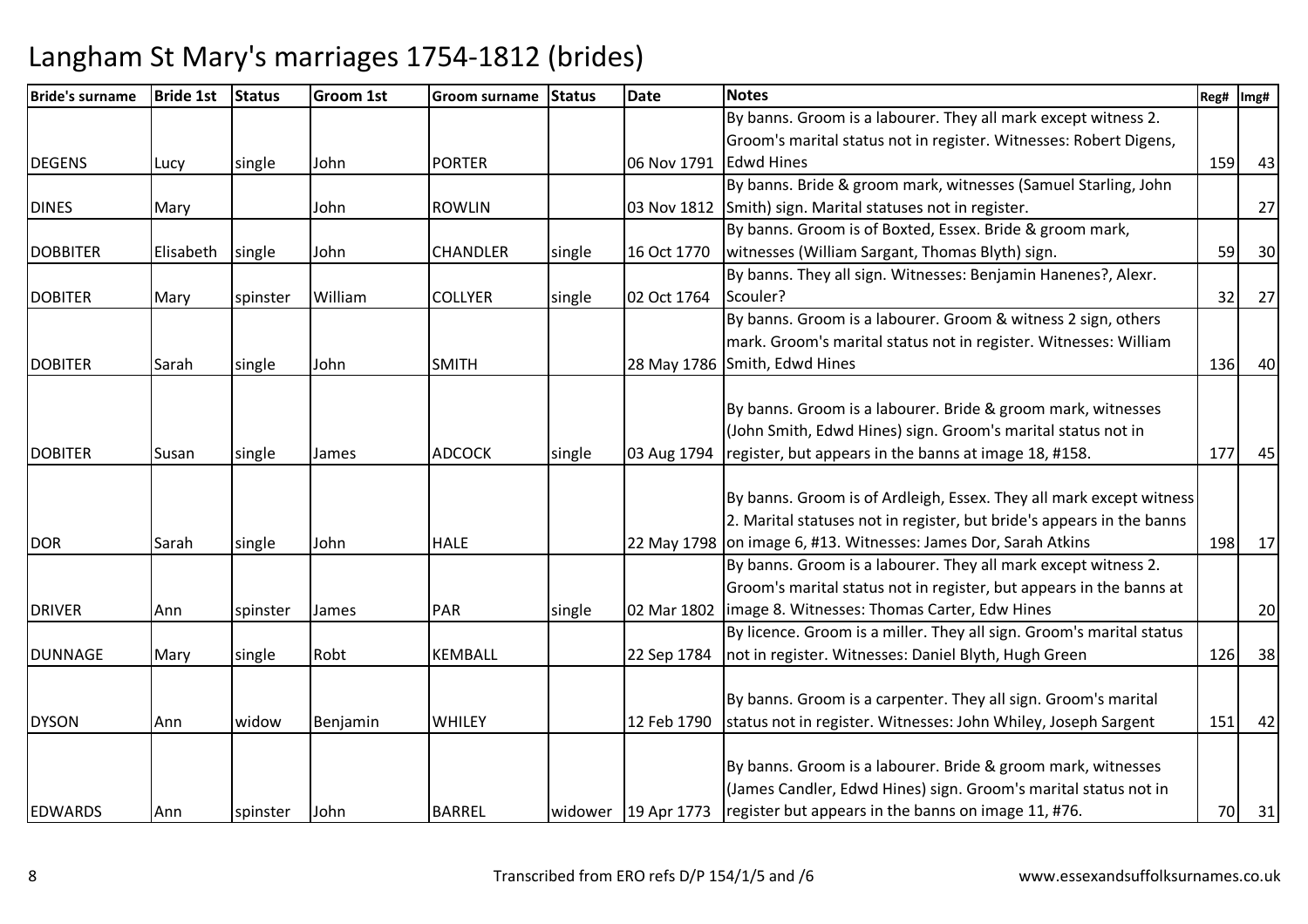| <b>Bride's surname</b> | <b>Bride 1st</b> | <b>Status</b> | <b>Groom 1st</b> | Groom surname  | <b>Status</b> | <b>Date</b> | <b>Notes</b>                                                        | Reg# | Img# |
|------------------------|------------------|---------------|------------------|----------------|---------------|-------------|---------------------------------------------------------------------|------|------|
|                        |                  |               |                  |                |               |             |                                                                     |      |      |
|                        |                  |               |                  |                |               |             | Banns only, not a marriage. Read: 30 Apr, 7, 14 May 1758. Bride's   |      |      |
| <b>EDWARDS</b>         | Elizabeth        |               | William          | <b>WENLOCK</b> | bachelor      | $* * 1758$  | marital status not in register. Bride is of Boxted, Essex           | 14   |      |
|                        |                  |               |                  |                |               |             | By banns. They all mark except witness 1. Groom's marital status    |      |      |
|                        |                  |               |                  |                |               |             | not in register. He is a labourer in the marriage register, but the |      |      |
|                        |                  |               |                  |                |               |             | banns gives his occupation as husbandman. Witnesses: John Hines,    |      |      |
| <b>ELLISTON</b>        | Mary             | single        | John             | <b>JAMES</b>   |               | 02 Apr 1782 | John Alderton                                                       | 111  | 37   |
|                        |                  |               |                  |                |               |             |                                                                     |      |      |
|                        |                  |               |                  |                |               |             | By banns. Groom is a labourer. They all sign except the bride.      |      |      |
|                        |                  |               |                  |                |               |             | Groom's marital status not in register, but appears in the banns at |      |      |
| <b>FARROW</b>          | Mary             | single        | Thomas           | <b>EVERETT</b> | single        | 21 Feb 1803 | image 8. Witnesses: Elizabeth Everitt, Edward Hines                 |      | 20   |
|                        |                  |               |                  |                |               |             | By banns. Groom is a labourer. Groom & witness 1 mark, others       |      |      |
|                        |                  |               |                  |                |               |             | sign. Groom's marital status not in register. Witnesses: Samuel     |      |      |
| <b>FARTHING</b>        | Lucy             | single        | John             | <b>KING</b>    |               | 27 Oct 1796 | King, Edward Hines                                                  | 186  | 15   |
|                        |                  |               |                  |                |               |             |                                                                     |      |      |
|                        |                  |               |                  |                |               |             | By banns. Groom is of Dedham, Essex. They all sign. Marital         |      |      |
|                        |                  |               |                  |                |               |             | statuses not in register. Groom signs John and his name is John in  |      |      |
|                        |                  |               |                  |                |               |             | the banns at image 10, but his name has been written in the         |      |      |
| <b>FELGATE</b>         | Mary             |               | John             | <b>WHITE</b>   |               | 19 Oct 1808 | register as "James". Witnesses: William Felgate, Mary Squirrell     |      | 24   |
|                        |                  |               |                  |                |               |             | By banns. They all mark except witness 1. Groom is of Ardleigh,     |      |      |
| <b>FENNER</b>          | Amie             | spinster      | John             | <b>BACKEN</b>  | single        | 24 Jun 1760 | Essex. Witnesses: William Sadler, John Cole                         | 10   | 24   |
|                        |                  |               |                  |                |               |             |                                                                     |      |      |
|                        |                  |               |                  |                |               |             | By banns. Groom & witness 1 sign, others mark. Groom is of          |      |      |
| <b>FENNER</b>          | Mary             | single        | George           | <b>NOONE</b>   | single        | 27 Sep 1765 | Chelmsford, Essex. Witnesses: Elizabeth Noone, Elizabeth Hills      | 38   | 27   |
|                        |                  |               |                  |                |               |             | By banns. Groom is a labourer. Bride & groom mark, witnesses        |      |      |
|                        |                  |               |                  |                |               |             | (William Starling, Edmd Hines) sign. Groom's marital status not in  |      |      |
| <b>FENNER</b>          | Mary             | single        | John             | <b>KING</b>    |               | 29 Apr 1783 | register.                                                           | 118  | 37   |
|                        |                  |               |                  |                |               |             | By banns. Groom is of Great Bromley, Essex. Bride & groom mark,     |      |      |
|                        |                  |               |                  |                |               |             | witnesses (John Johnson, Isaac Blyth) sign. Groom's marital status  |      |      |
|                        |                  |               |                  |                |               |             | not in register. "Labourer" entered by groom's name but crossed     |      |      |
| <b>FENNER</b>          | Hannah           | single        | Robert           | <b>CARTER</b>  |               | 09 Sep 1783 | through.                                                            | 120  | 38   |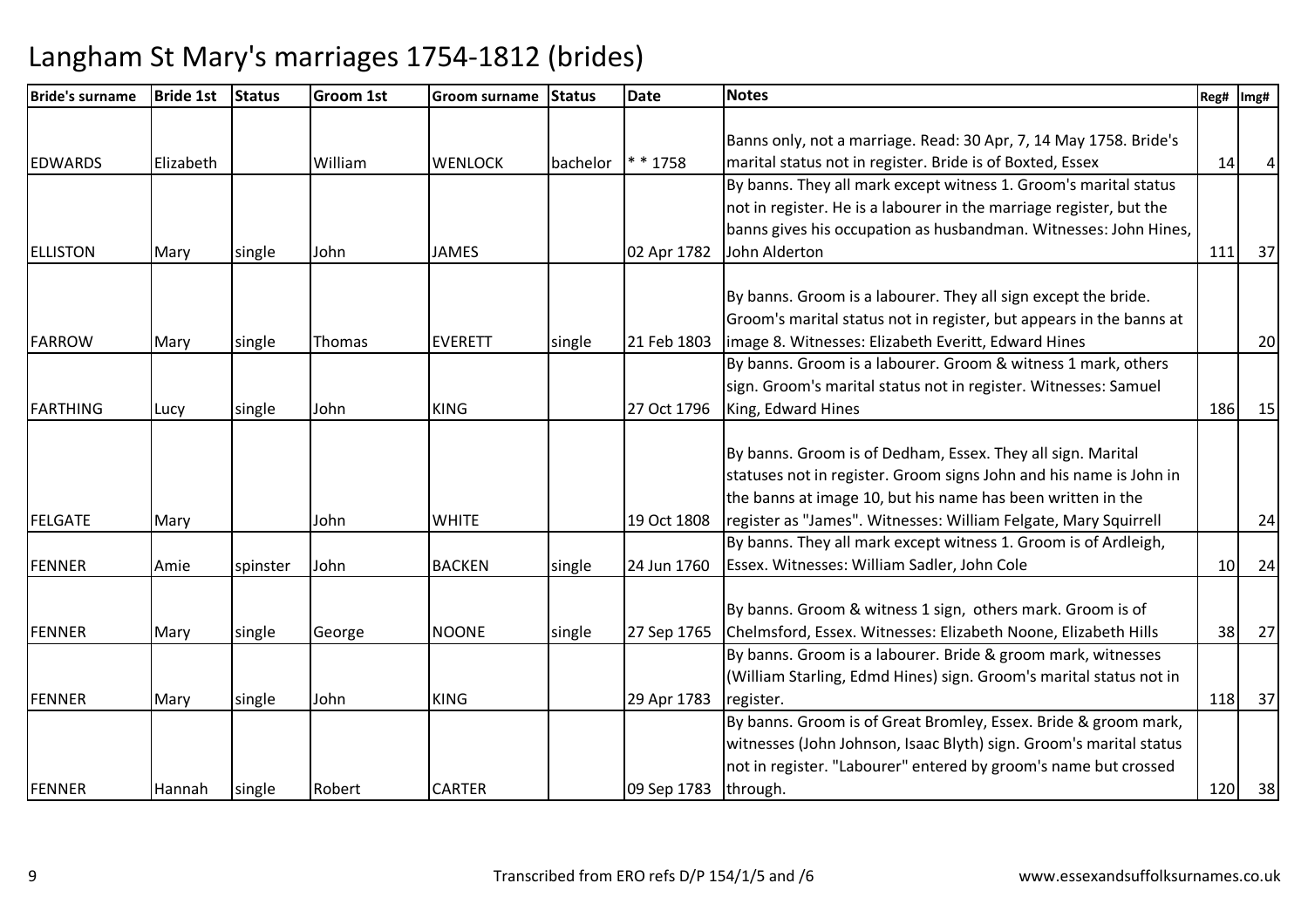| <b>Bride's surname</b> | <b>Bride 1st</b> | <b>Status</b> | Groom 1st           | Groom surname   | <b>Status</b> | <b>Date</b> | <b>Notes</b>                                                           | Reg# | Img# |
|------------------------|------------------|---------------|---------------------|-----------------|---------------|-------------|------------------------------------------------------------------------|------|------|
|                        |                  |               |                     |                 |               |             | By licence. Groom is a labourer, of Bradwell near the Sea. Bride &     |      |      |
|                        |                  |               |                     |                 |               |             | groom mark, witnesses (Hugh Green, Robert Clark) sign. Marital         |      |      |
|                        |                  |               |                     |                 |               |             | statuses not in register. Marriage entered in wrong place, after a     |      |      |
| <b>FENNER</b>          | Elisabeth        |               | Henry               | <b>WAKELEN</b>  |               | 08 Jan 1799 | marriage in May 1799.                                                  | 210  | 18   |
|                        |                  |               |                     |                 |               |             | By banns. They all mark except witness 2. Witnesses: Joseph            |      |      |
| <b>FINCH</b>           | Elizabeth        | spinster      | Abraham             | <b>LEE</b>      | bachelor      | 07 Nov 1808 | Church, John Smith                                                     |      | 24   |
|                        |                  |               |                     |                 |               |             | Banns only, not a marriage. Read 22, 29 Jan, 5 Feb 1809. Ann's         |      |      |
| <b>FOX</b>             | Ann              |               | Joseph              | <b>JORDAN</b>   | bachelor      | ** 1809     | marital status not in register. She is of Mistley, Essex.              |      | 11   |
|                        |                  |               |                     |                 |               |             | By banns. Groom is a labourer. Groom & witness 2 sign, others          |      |      |
|                        |                  |               |                     |                 |               |             | mark. Marital statuses not in register. Witnesses: Samuel Garwood,     |      |      |
| <b>FRANCES</b>         | Mary             |               | James               | <b>SARGENT</b>  |               | 28 Dec 1800 | <b>Edward Hines</b>                                                    | 25   | 19   |
|                        |                  |               |                     |                 |               |             | By banns. Groom is a labourer, of Boxted, Essex. Bride & groom         |      |      |
|                        |                  |               |                     |                 |               |             | mark, witnesses (James Sargent, Edwd Hines) sign. Groom's marital      |      |      |
| <b>FRANCIS</b>         | Sarah            | single        | Cornelius           | <b>GROVE</b>    |               | 22 Apr 1792 | status not in register.                                                | 162  | 43   |
|                        |                  |               |                     |                 |               |             |                                                                        |      |      |
|                        |                  |               |                     |                 |               |             | By licence. Groom is a butcher. They all sign. Marital statuses not in |      |      |
|                        |                  |               |                     |                 |               |             | register. Groom's abode, Higham, is presumably Higham in Suffolk.      |      |      |
| <b>FRANCIS</b>         | Sarah            |               | <b>Isaac Sadler</b> | <b>JOHNSON</b>  |               | 20 Oct 1800 | Witnesses: Samuel Francis, Ann Ponder                                  | 24   | 19   |
|                        |                  |               |                     |                 |               |             | By banns. They all mark. Witnesses: James Southgate, Samuel            |      |      |
| <b>FROST</b>           | Martha           | single        | William             | SOUTHGATE       | single        | 06 Oct 1761 | Rudkin                                                                 | 17   | 25   |
|                        |                  |               |                     |                 |               |             | By banns. Bride & groom mark, witnesses (Ralph Walls, James            |      |      |
| <b>FROST</b>           | Martha           | widow         | Thomas              | <b>DINES</b>    | widower       | 06 Aug 1765 | Eade) sign.                                                            | 37   | 27   |
|                        |                  |               |                     |                 |               |             |                                                                        |      |      |
|                        |                  |               |                     |                 |               |             | By banns. Groom is a labourer. Bride & groom mark, witnesses           |      |      |
|                        |                  |               |                     |                 |               |             | (Hugh Green, John Johnson) sign. Groom's marital status not in         |      |      |
| <b>GARDNER</b>         | Sarah            | single        | John                | <b>PARSONS</b>  | single        | 24 Oct 1785 | register, but appears in the banns at image 15, #121.                  | 133  | 39   |
|                        |                  |               |                     |                 |               |             | By banns. Bride & groom mark, witnesses (Henry Cook, Mary Page)        |      |      |
|                        |                  |               |                     |                 |               |             | sign. 3rd witness is John Smith, who witnesses most of the             |      |      |
|                        |                  |               |                     |                 |               |             | marriages at this time in Langham and was perhaps the parish           |      |      |
| GARRARD                | Elizabeth        | single        | James               | <b>SMITH</b>    | single        | 25 Oct 1805 | clerk.                                                                 |      | 21   |
|                        |                  |               |                     |                 |               |             | Banns only, not a marriage. Read: 1, 8, 15 Oct 1769. Bride is of       |      |      |
| <b>GARROD</b>          | Elisabeth single |               | John                | <b>JACKEMAN</b> | single        | ** 1769     | Ardleigh, Essex                                                        | 62   | 9    |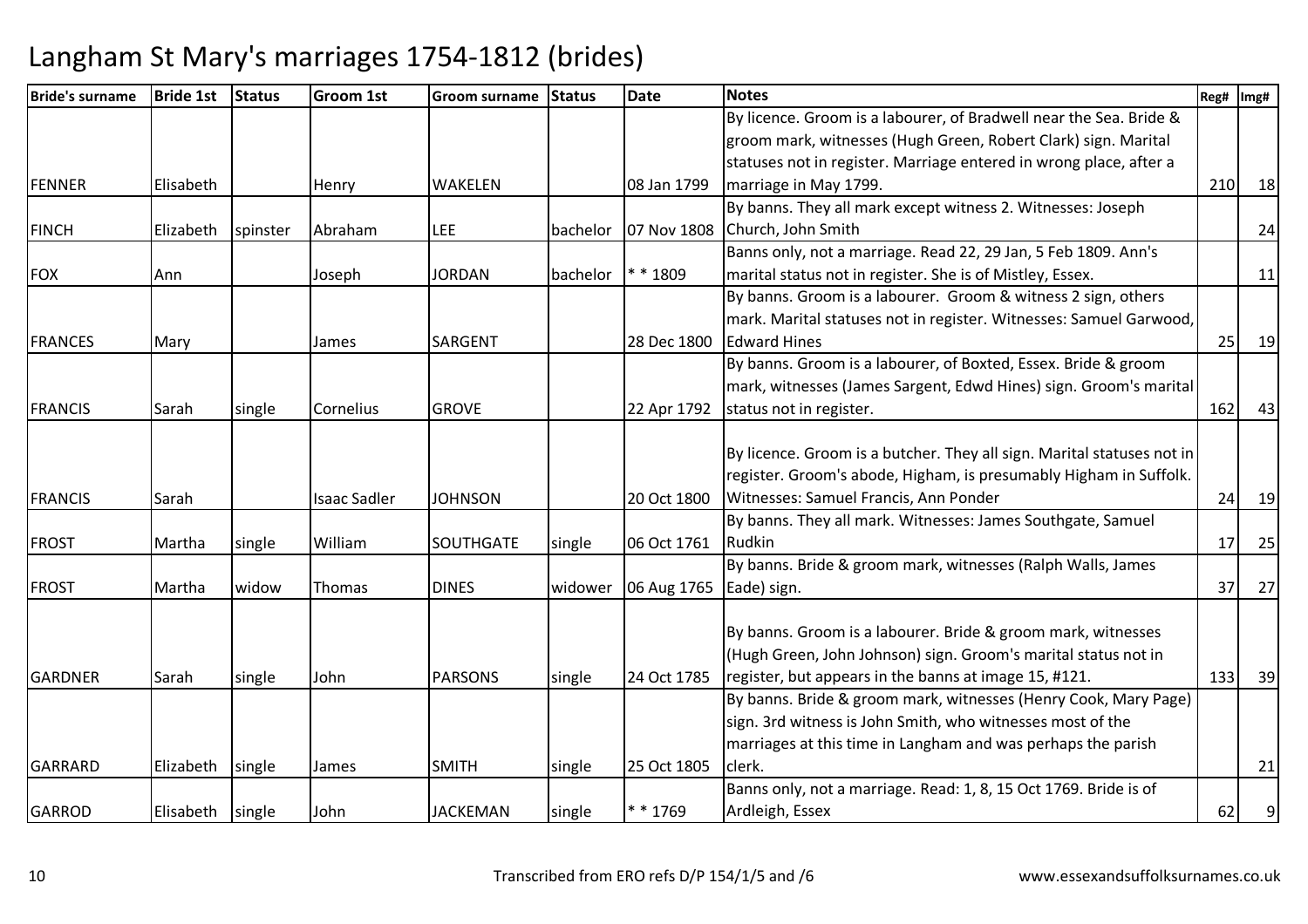| <b>Bride's surname</b> | <b>Bride 1st</b> | <b>Status</b> | Groom 1st    | Groom surname  | <b>Status</b> | <b>Date</b> | <b>Notes</b>                                                            | Reg# | Img# |
|------------------------|------------------|---------------|--------------|----------------|---------------|-------------|-------------------------------------------------------------------------|------|------|
|                        |                  |               |              |                |               |             | By licence. Groom is of Tregwent, Grandstone, Pembrokeshire.            |      |      |
|                        |                  |               |              |                |               |             | They all sign. Marital statuses not in register. Witnesses: J Gates,    |      |      |
| <b>GATES</b>           | Elisabeth        |               | George       | <b>HARRIES</b> |               | 18 Oct 1781 | <b>Edwd Hines</b>                                                       | 109  | 36   |
|                        |                  |               |              |                |               |             | By banns. Groom is a labourer. They all sign except the groom.          |      |      |
|                        |                  |               |              |                |               |             | Groom's marital status not in register. Witnesses: Jon Sibbon, Edwd     |      |      |
| <b>GILLY</b>           | Lydia            | single        | William      | <b>SEEBORN</b> |               | 09 Oct 1787 | Hines                                                                   | 145  | 41   |
|                        |                  |               |              |                |               |             |                                                                         |      |      |
|                        |                  |               |              |                |               |             | By banns. Bride is of Stoke, Suffolk. They all sign except the bride.   |      |      |
| <b>GODDEN</b>          | Sarah            |               | William      | <b>SEBORN</b>  | bachelor      | 19 Apr 1809 | Bride's marital status not in register. Witnesses: Stoke, Suffolk.      |      | 25   |
|                        |                  |               |              |                |               |             | By banns. Groom is a maltster, of St Giles', Colchester. They all sign. |      |      |
|                        |                  |               |              |                |               |             | Marital statuses not in register, but bride's appears in the banns at   |      |      |
|                        |                  |               |              |                |               |             | image 7, #23. Witness 2's surname mainly covered by an ink spot.        |      |      |
| <b>GODFREE</b>         |                  |               |              | <b>GOFS</b>    |               | 29 Jan 1801 | Witnesses: Maria Bethell?, Joseph Adken?                                |      | 19   |
|                        | Ruth             | single        | Joseph       |                |               |             | By banns. Groom is a labourer, of Stratford, Suffolk. They all sign     |      |      |
|                        |                  |               |              |                |               |             | except the groom. Groom's marital status not in register.               |      |      |
| <b>GODFREY</b>         |                  |               |              |                |               |             |                                                                         |      |      |
|                        | Rachel           | single        | Joseph       | <b>ASKEW</b>   |               | 05 Jan 1792 | Witnesses: John Godfrey, Richard Godfree                                | 160  | 43   |
|                        |                  |               |              |                |               |             | By banns. Groom is of Great Horkesley, Essex. Bride & groom mark,       |      |      |
|                        |                  |               |              |                |               |             | witnesses (John Ath*, John Godfrey) sign. Groom's marital status        |      |      |
| <b>GODFRY</b>          | Ann              | single        | William      | <b>DIXON</b>   |               | 04 Jan 1787 | not in register.                                                        | 138  | 40   |
|                        |                  |               |              |                |               |             | By banns. They all mark except witness 2. Witnesses: Thomas             |      |      |
| <b>GODFRY</b>          | Deborah          | single        | Robert       | LILLY          | single        | 11 Nov 1801 | Godfry, Edward Hines                                                    |      | 19   |
|                        |                  |               |              |                |               |             | By banns. Groom is a labourer. Bride is of Ardleigh, Essex. They all    |      |      |
|                        |                  |               |              |                |               |             |                                                                         |      |      |
|                        |                  |               |              |                |               |             | sign. Groom's marital status not in register, but appears in the        |      |      |
| <b>GOYMOUR</b>         | Frances          | spinster      | <b>James</b> | <b>SADLER</b>  | widower       | 18 Jun 1775 | banns on image 11, #83. Witnesses: Edwd & John Hines                    | 82   | 33   |
|                        |                  |               |              |                |               |             | By licence. Groom is a wheelwright. Bride is of Nayland, Suffolk.       |      |      |
|                        |                  |               |              |                |               |             | They all sign. Groom's marital status not in register. Witnesses:       |      |      |
| <b>GRAY</b>            | Mary             | spinster      | Samuel       | SARGENT        |               | 14 Jul 1782 | William Sargent, Edmd? Hines                                            | 112  | 37   |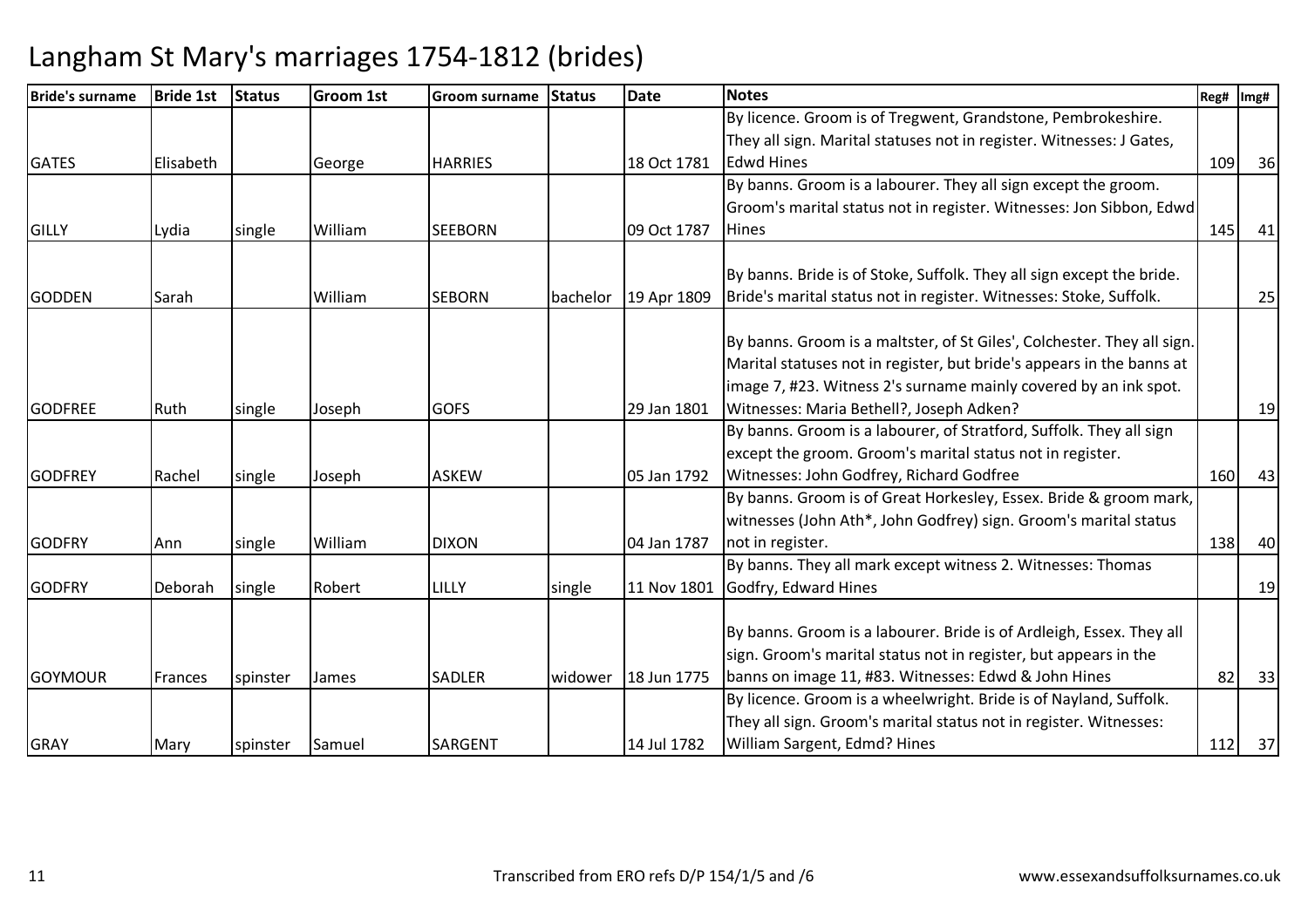| <b>Bride's surname</b> | <b>Bride 1st</b> | Status   | <b>Groom 1st</b> | Groom surname    | <b>Status</b> | <b>Date</b> | <b>Notes</b>                                                           | Reg# | Img# |
|------------------------|------------------|----------|------------------|------------------|---------------|-------------|------------------------------------------------------------------------|------|------|
|                        |                  |          |                  |                  |               |             |                                                                        |      |      |
|                        |                  |          |                  |                  |               |             | By banns with consent of the Guardian (bride is a minor). They all     |      |      |
|                        |                  |          |                  |                  |               |             | mark except witness 1 (Tho Sizer?). Bride's marital status not in      |      |      |
| <b>GREEN</b>           | Susan            |          | Peter            | <b>POLLY</b>     | bachelor      | 09 May 1757 | register. Witness 2 (Samuel Rudkin) marks with an R.                   | 17   | 22   |
|                        |                  |          |                  |                  |               |             |                                                                        |      |      |
|                        |                  |          |                  |                  |               |             | By banns. Groom and witness 2 sign, others mark. Bride's marital       |      |      |
| <b>GREEN</b>           | Ann              |          | Benjamin         | <b>WEBB</b>      | bachelor      |             | 28 Mar 1758 status not in register. Witnesses: Mary Sigar, Thomas Webb | 20   | 22   |
|                        |                  |          |                  |                  |               |             | By banns. They all mark except witness 2. Groom's marital status       |      |      |
| <b>GRIDELEY</b>        | Hannah           | spinster | Robert           | <b>BARRELL</b>   |               | 06 Oct 1812 | not in register. Witnesses: Henry Barrell, John Smith                  |      | 27   |
|                        |                  |          |                  |                  |               |             |                                                                        |      |      |
|                        |                  |          |                  |                  |               |             | By banns. Groom is a labourer. They all mark except witness 2.         |      |      |
|                        |                  |          |                  |                  |               |             | Groom's marital status not in register, but appears in the banns at    |      |      |
| <b>GRIGGS</b>          | Mary             | widow    | William          | <b>SOUTHGATE</b> | widower       | 10 Jun 1787 | image 16, #129. Witnesses: Susannah Southgate, Edwd Hines              | 141  | 40   |
|                        |                  |          |                  |                  |               |             | By licence to the consent of the Father. They all sign. Bride's        |      |      |
|                        |                  |          |                  |                  |               |             | marital status not in register. Groom is of Boxted, Essex. Witnesses:  |      |      |
| <b>GROVE</b>           | Mary             |          | Thomas           | <b>FISHER</b>    | bachelor      | 24 Feb 1757 | William & Sarah Grove                                                  | 16   | 22   |
|                        |                  |          |                  |                  |               |             | By banns. They all mark except witness 1 (Wm Clayton). Witness 2       |      |      |
| <b>GROVE</b>           | Sarah            | spinster | John             | <b>STARLING</b>  | widower       | 05 Jun 1759 | (Samuel Rudkin) marks with an R.                                       | 26   | 23   |
|                        |                  |          |                  |                  |               |             | By licence. They all sign. Witnesses: Sarah Groves, Thos Fisher        |      |      |
| <b>GROVE</b>           | Elizabeth        | spinster | Nathaniel        | <b>TIFFEN</b>    | widower       | 24 Oct 1765 | junior.                                                                | 39   | 28   |
| <b>GROVE</b>           | Sarah            | single   | James            | <b>BLYTH</b>     | single        | 12 Jan 1769 | By licence. They all sign. Witnesses: Danl Blyth, Thos Fisher          | 48   | 29   |
|                        |                  |          |                  |                  |               |             | By banns. Groom is a labourer. They all sign except witness 2.         |      |      |
|                        |                  |          |                  |                  |               |             | Groom's marital status not in register. Witnesses: John Hines, John    |      |      |
| <b>HAM</b>             | Sarah            | spinster | James            | CANDLER          |               | 31 Mar 1772 | <b>IDav</b>                                                            | 67   | 31   |
|                        |                  |          |                  |                  |               |             | By banns. Groom is a labourer. Bride is of Elmstead, Essex. Groom      |      |      |
|                        |                  |          |                  |                  |               |             | & witness 2 sign, others mark. No marital statuses in register, but    |      |      |
|                        |                  |          |                  |                  |               |             | the bride's status is given in the banns, image 14, #107. Witnesses:   |      |      |
| <b>HAM</b>             | Ann              | single   | John             | <b>POLLEY</b>    |               | 02 Oct 1782 | Jonathan Ham, Edwd Hines                                               | 115  | 37   |
| <b>HARRIS</b>          | Mary             | single   | Benjamin         | <b>FRANCES</b>   | widower       | 10 May 1761 | By banns. They all mark. Witnesses: Samuel & Sarah Rudkin              | 16   | 25   |
|                        |                  |          |                  |                  |               |             | By banns. They all mark except witness 2. Witnesses: Thomas            |      |      |
| <b>HART</b>            | Sarah            | spinster | James            | <b>BARREL</b>    | single        | 13 Oct 1768 | Fenner, Edwd Hines                                                     | 45   | 28   |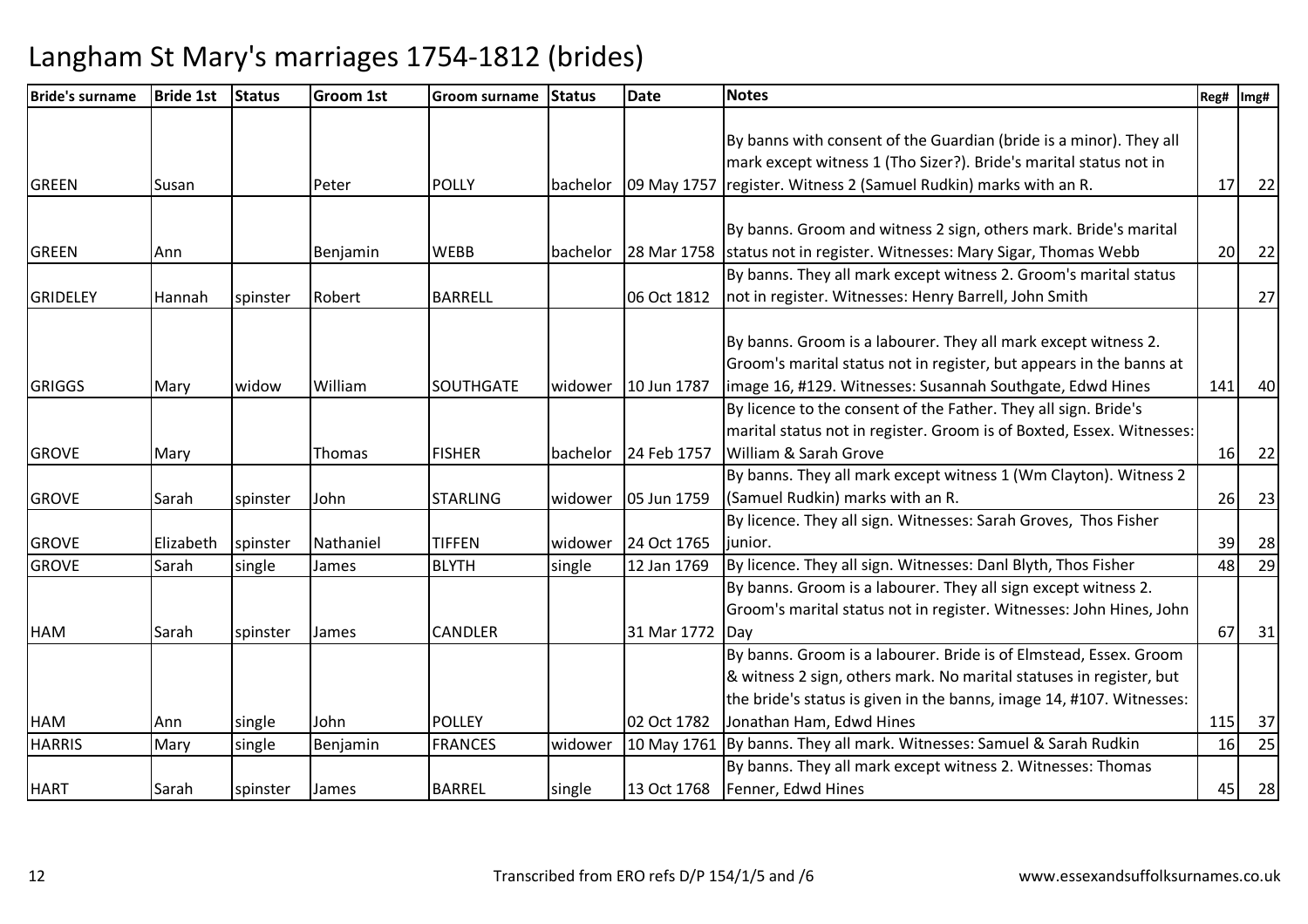| <b>Bride's surname</b> | <b>Bride 1st</b> | <b>Status</b> | <b>Groom 1st</b> | Groom surname    | <b>Status</b> | <b>Date</b>                    | <b>Notes</b>                                                          | Reg# | Img# |
|------------------------|------------------|---------------|------------------|------------------|---------------|--------------------------------|-----------------------------------------------------------------------|------|------|
|                        |                  |               |                  |                  |               |                                | By banns. Groom marks, others sign. No second witness. Witness:       |      |      |
| <b>HART</b>            | Mary             | widow         | William          | <b>GARDENER</b>  | widower       | 20 Sep 1807                    | John Smith                                                            |      | 23   |
|                        |                  |               |                  |                  |               |                                |                                                                       |      |      |
|                        |                  |               |                  |                  |               |                                | Banns only, not a marriage. Read: 28 Sep, 5, 12 Oct. Bride is of      |      |      |
| <b>HAYKINS</b>         | Mary             | single        | Zachary          | <b>WHALE</b>     | single        | $* * 1766$                     | Horkesley (doesn't state whether Great or Little Horkesley)           | 53   | 8    |
|                        |                  |               |                  |                  |               |                                |                                                                       |      |      |
|                        |                  |               |                  |                  |               |                                | By banns. Groom is of Boxted, Essex. Bride & groom mark,              |      |      |
|                        |                  |               |                  |                  |               |                                | witnesses (John Hines, John Hines junr) sign. Marital statuses not in |      |      |
| <b>HINES</b>           | Mary             | single        | Nathaniel        | <b>HINES</b>     | single        | 21 Oct 1770                    | register but appear in banns on image 10, #70.                        | 60   | 30   |
|                        |                  |               |                  |                  |               |                                | By banns. Groom is a glover, of Boxted, Essex. They all sign.         |      |      |
|                        |                  |               |                  |                  |               |                                | Groom's marital status not in register, but appears in banns on       |      |      |
| <b>HINES</b>           | Ann              | single        | William          | <b>GROVE</b>     | single        | 22 Jun 1774                    | image 11, #80. Witnesses: John Grove, Edw Hines                       | 76   | 32   |
|                        |                  |               |                  |                  |               |                                | By licence. They all sign except the bride. No marital status in      |      |      |
|                        |                  |               |                  |                  |               |                                | register. Groom is of West Mersea, Essex. Witnesses: Richd            |      |      |
| <b>HOLDEN</b>          | Mary             |               | Edward           | <b>MAY</b>       |               | 29 Oct 1759                    | Houlden, Abram. Mazengarb                                             | 28   | 23   |
|                        |                  |               |                  |                  |               |                                |                                                                       |      |      |
|                        |                  |               |                  |                  |               |                                | By licence. Groom is a farmer. Bride is of Great Horkesley, Essex.    |      |      |
|                        |                  |               |                  |                  |               |                                | Groom & witness 1 sign, others mark. Groom's marital status not in    |      |      |
| <b>HOLDEN</b>          | Mary             | widow         | Isaac            | <b>BLYTH</b>     |               | 09 Feb 1792                    | register. Witnesses: Edwd Hines, George English                       | 161  | 43   |
|                        |                  |               |                  |                  |               |                                | By licence. They all sign except the bride. Groom is of West          |      |      |
| <b>HOULDEN</b>         | Isabella         | spinster      | Abraham          | <b>MAZENGARB</b> | bachelor      | 23 Apr 1756                    | Mersea, Essex. Witnesses: John Cooke, Richd Houlden                   |      | 21   |
|                        |                  |               |                  |                  |               |                                |                                                                       |      |      |
|                        |                  |               |                  |                  |               |                                | By licence. They all sign. Bride's name is spelt Houlden in the       |      |      |
|                        |                  |               |                  |                  |               |                                | register but she spells it Holden. Groom is of West Mersea, Essex.    |      |      |
| <b>HOULDEN</b>         | Elizabeth        | spinster      | John             | <b>COOKE</b>     | bachelor      | 23 Apr 1756                    | Witnesses: Abram. Mazengarb, Richd Houlden                            | 8    | 21   |
|                        |                  |               |                  |                  |               |                                | Banns only, not a marriage. Read 16, 23, 30 Nov 1808. Bride is of     |      |      |
| <b>HUNT</b>            | Hannah           | spinster      | John             | CANDLER          | bachelor      | * 1808                         | <b>Stratford St Mary, Suffolk</b>                                     |      | 11   |
|                        |                  |               |                  |                  |               |                                | By licence. Groom is a labourer, of Stoke, Suffolk. Bride & groom     |      |      |
|                        |                  |               |                  |                  |               |                                | mark, witnesses (Robert Clark, James Blyth) sign. Groom's marital     |      |      |
| <b>JACKAMAN</b>        | Elisabeth        | spinster      | Samuel           | <b>WARNER</b>    |               | 25 Jan 1793                    | status not in register.                                               | 168  | 44   |
|                        |                  |               |                  |                  |               |                                | By banns. They all mark except witness 2. Witnesses: John James,      |      |      |
| <b>JAMES</b>           | Mary             | single        | John             | <b>WILLIS</b>    |               | widower 26 Nov 1805 John Smith |                                                                       |      | 22   |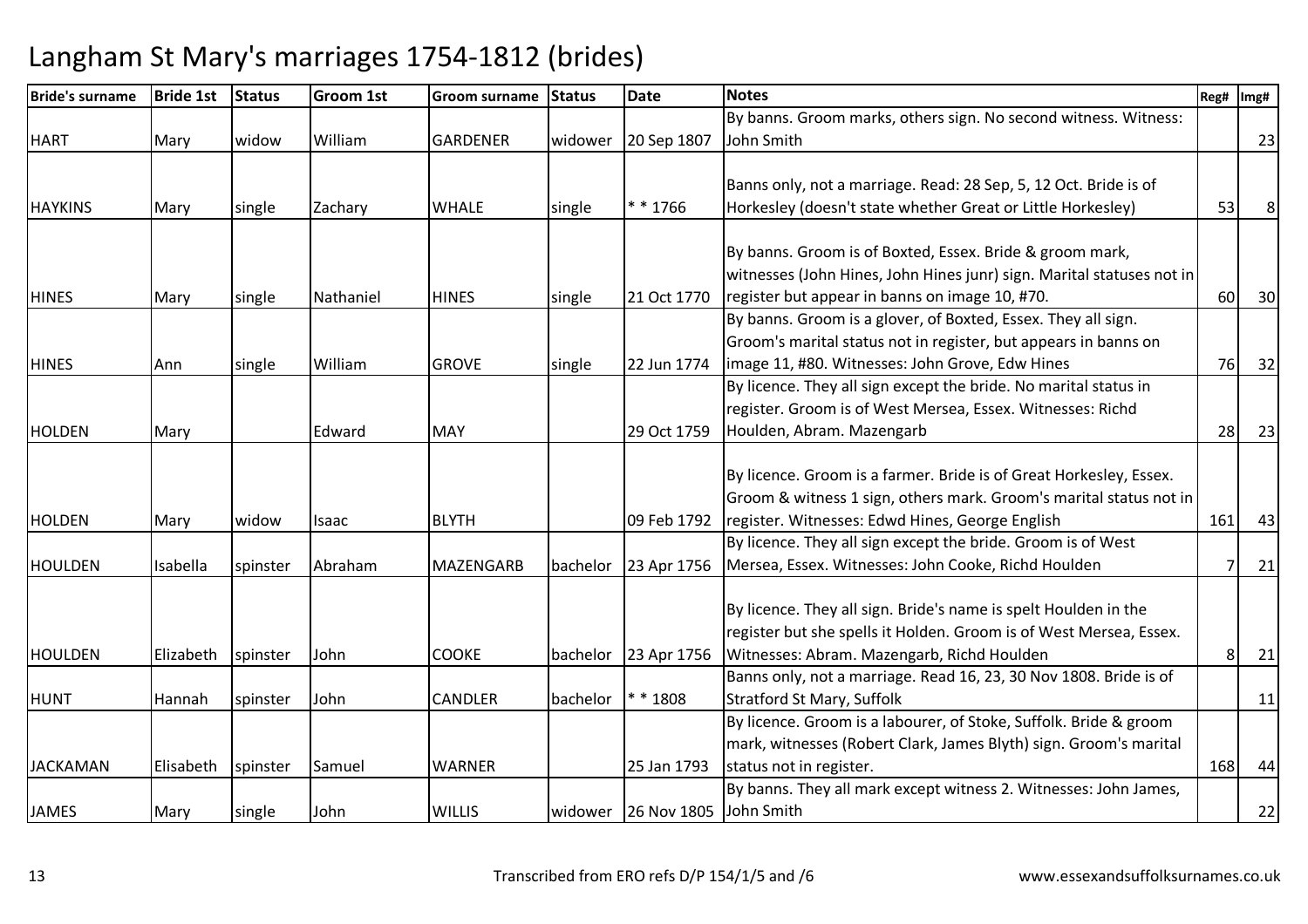| <b>Bride's surname</b> | <b>Bride 1st</b> | <b>Status</b> | Groom 1st | Groom surname   | <b>Status</b> | <b>Date</b> | <b>Notes</b>                                                            | Reg# | Img# |
|------------------------|------------------|---------------|-----------|-----------------|---------------|-------------|-------------------------------------------------------------------------|------|------|
|                        |                  |               |           |                 |               |             | By banns. They all sign except the groom. Witnesses: Samuel Blyth,      |      |      |
| <b>JOHNSON</b>         | Mary             | spinster      | John      | <b>SIBBONS</b>  | widower       | 11 Jun 1769 | <b>William Sargant</b>                                                  | 49   | 29   |
|                        |                  |               |           |                 |               |             | By banns. Groom is a carpenter. Bride is of Great Horkesley, Essex.     |      |      |
|                        |                  |               |           |                 |               |             | They all sign. Groom's marital status not in register. Groom signs      |      |      |
|                        |                  |               |           |                 |               |             | Smyth but his surname is spelt Smith in the register. Witnesses:        |      |      |
| <b>JOHNSON</b>         | Sarah            | spinster      | John      | <b>SMYTH</b>    |               | 09 Nov 1773 | John Johnson, John Hines                                                | 73   | 32   |
|                        |                  |               |           |                 |               |             | By banns. Groom is of Dedham, Essex. They all mark except witness       |      |      |
|                        |                  |               |           |                 |               |             | 2. Bride's marital status not in register. Witnesses: Edmund            |      |      |
| <b>JOLLY</b>           | Elizabeth        |               | Edward    | <b>OSBORN</b>   | widower       | 06 Apr 1755 | Sherman, Lucy Smith                                                     |      | 20   |
|                        |                  |               |           |                 |               |             | By banns. Bride & groom mark, witness (John Smith) signs. No            |      |      |
| <b>KERRY</b>           | Rachael          | spinster      | Thomas    | <b>GARROD</b>   | bachelor      | 02 Oct 1810 | second witness.                                                         |      | 25   |
|                        |                  |               |           |                 |               |             |                                                                         |      |      |
| <b>KING</b>            | Elizabeth        | single        | John      | <b>NEVARD</b>   | single        | 31 Dec 1761 | By banns. They all mark. Witnesses: Thomas King, Samuel Rudkin          | 20   | 25   |
|                        |                  |               |           |                 |               |             | By licence. Groom is a labourer. Bride & groom mark, witnesses          |      |      |
|                        |                  |               |           |                 |               |             | (Thomas Grove, Nicholas Romcelet?) sign. Groom's marital status         |      |      |
| <b>KING</b>            | Elisabeth        | spinster      | Daniel    | <b>DOWSETT</b>  |               | 13 Sep 1774 | not in register.                                                        | 78   | 32   |
|                        |                  |               |           |                 |               |             | Banns only, not a marriage. Read: 22, 29 Apr, 6 May 1759. Bride is      |      |      |
| <b>KING</b>            | Mary             | single        | John      | WHILEY          | single        | * * 1759    | of Fordham, Essex                                                       | 19   | 5    |
|                        |                  |               |           |                 |               |             |                                                                         |      |      |
|                        |                  |               |           |                 |               |             | By banns. Groom is a gardener. They all sign. Groom's marital           |      |      |
| <b>KING</b>            | Susanah          | single        | Samuel    | <b>STOPHER</b>  |               | 22 Jul 1798 | status not in register. Witnesses: Samuel & Mary King                   | 200  | 17   |
|                        |                  |               |           |                 |               |             |                                                                         |      |      |
|                        |                  |               |           |                 |               |             | By licence. They all sign. Groom is of St Mary Stoke, Ipswich,          |      |      |
| <b>KING</b>            | Sarah            | spinster      | Robert    | <b>SMITH</b>    | bachelor      |             | 07 Nov 1811 Suffolk. Witnesses: Natl Catton, Josh Chamberlain, ? Howard |      | 26   |
|                        |                  |               |           |                 |               |             | By banns. They all mark except witness 2. Witnesses: Samuel             |      |      |
| <b>KING</b>            | Matilda          | widow         | Arthur    | <b>MUNSON</b>   | bachelor      | 19 Nov 1811 | Usher, John Smith                                                       |      | 26   |
|                        |                  |               |           |                 |               |             | By banns. Groom is a labourer. Groom & witness 1 sign, others           |      |      |
|                        |                  |               |           |                 |               |             | mark. Groom's marital status not in register. Witnesses: Richd &        |      |      |
| <b>KNOLLER</b>         | Elisabeth        | single        | Spring    | <b>WYNCOLL</b>  |               | 04 Nov 1795 | Mary Whellum                                                            | 182  | 15   |
|                        |                  |               |           |                 |               |             | By banns. Groom is a labourer. They all mark except witness 2.          |      |      |
|                        |                  |               |           |                 |               |             | Groom's marital status not in register. Witnesses: John James,          |      |      |
| <b>KNOP</b>            | Ann              | single        | Samuel    | <b>LADBROOK</b> |               | 15 Feb 1787 | <b>Edwd Hines</b>                                                       | 139  | 40   |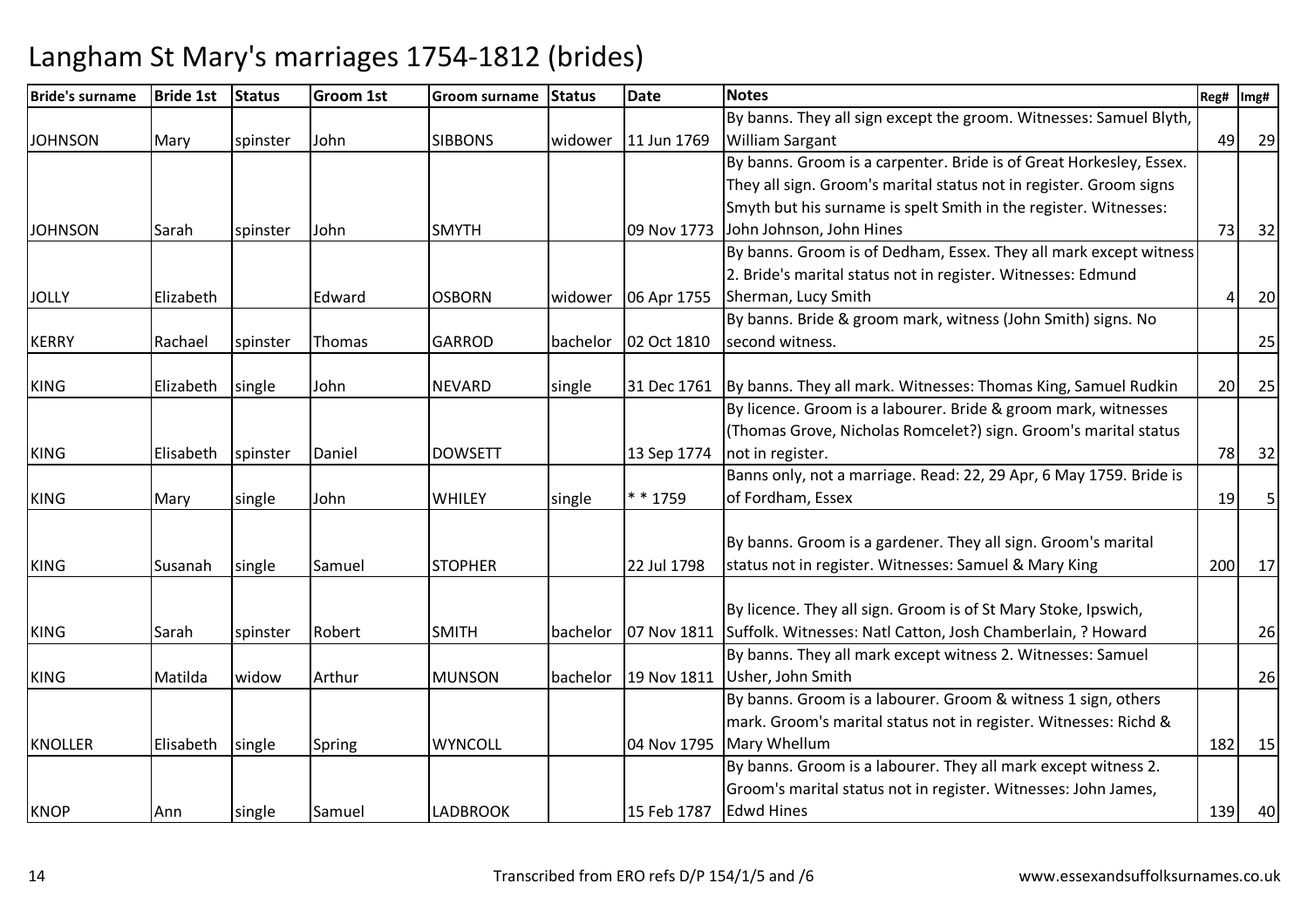| <b>Bride's surname</b> | <b>Bride 1st</b> | <b>Status</b> | <b>Groom 1st</b> | <b>Groom surname</b> | <b>Status</b> | <b>Date</b> | <b>Notes</b>                                                             | Reg# | Img# |
|------------------------|------------------|---------------|------------------|----------------------|---------------|-------------|--------------------------------------------------------------------------|------|------|
|                        |                  |               |                  |                      |               |             |                                                                          |      |      |
|                        |                  |               |                  |                      |               |             | By banns. Groom is a shoemaker. They all sign. Groom's marital           |      |      |
| <b>LADBROOK</b>        | Elizabeth        | spinster      | John             | <b>HINES</b>         |               |             | 11 May 1773 status not in register. Witnesses: James Candler, Edwd Hines | 72   | 32   |
|                        |                  |               |                  |                      |               |             | By banns. Groom is a labourer. Bride & groom mark, witnesses             |      |      |
|                        |                  |               |                  |                      |               |             | (John Cole, Edmd Hines) sign. Groom's marital status not in              |      |      |
| <b>LADBROOK</b>        | Mary             | single        | Abraham          | LEE                  |               | 08 Sep 1782 | register.                                                                | 113  | 37   |
|                        |                  |               |                  |                      |               |             | By banns. They all mark except witness 2. Witnesses: Isaac               |      |      |
| <b>LADBROOK</b>        | Ann              | widow         | John             | <b>JAMES</b>         | widower       | 11 Oct 1798 | Ladbrook, Edwd Hines                                                     | 202  | 17   |
|                        |                  |               |                  |                      |               |             | By banns. Groom is a labourer of Boxted, Essex. They all mark            |      |      |
|                        |                  |               |                  |                      |               |             | except witness 2. Groom's marital status not in register. Witnesses:     |      |      |
| <b>LAST</b>            | Ann              | spinster      | Joseph           | <b>GROVES</b>        |               | 31 Dec 1778 | William Whiatt, Edwd Hines                                               | 99   | 35   |
|                        |                  |               |                  |                      |               |             | By licence. Groom is a farmer. They all sign. Groom's marital status     |      |      |
| <b>LAXEN</b>           | Elisabeth        | spinster      | William          | <b>RASHBROOK</b>     |               | 04 Feb 1800 | not in register. Witnesses: Saml Grove, J? Ellisdon                      | 212  | 18   |
|                        |                  |               |                  |                      |               |             |                                                                          |      |      |
|                        |                  |               |                  |                      |               |             | By licence. Groom is a farmer. They all sign. Groom's marital status     |      |      |
| <b>LAXON</b>           | Ann              | single        | Samuel           | <b>GROVE</b>         |               | 20 Oct 1785 | not in register. Witnesses: John Johnson, Spon* Mason                    | 132  | 39   |
|                        |                  |               |                  |                      |               |             |                                                                          |      |      |
|                        |                  |               |                  |                      |               |             | By banns. Groom is a labourer. Bride & groom mark, witnesses             |      |      |
|                        |                  |               |                  |                      |               |             | (James Lilley, Edwd Hines) sign. Groom's marital status not in           |      |      |
| <b>LEACH</b>           | Ann              | widow         | Thomas           | <b>SMITH</b>         | widower       |             | 28 May 1799 register, but appears in the banns at image 7, #19.          | 208  | 18   |
|                        |                  |               |                  |                      |               |             | By banns. Groom is a labourer, of Ardleigh, Essex. They all sign         |      |      |
|                        |                  |               |                  |                      |               |             | except the bride. Groom's marital status not in register, but            |      |      |
|                        |                  |               |                  |                      |               |             | appears in the banns on image 12, #91. Witnesses: Robert                 |      |      |
| <b>LEAMON</b>          | Elizabeth        | spinster      | Robert           | <b>WENT</b>          | single        | 03 Mar 1778 | Chamberlin, Songer? Leamond                                              | 93   | 34   |
|                        |                  |               |                  |                      |               |             | By banns. They all sign except the bride. Groom is of Ardleigh,          |      |      |
| <b>LEE</b>             | Susan            | single        | Isaac            | <b>LADBROOK</b>      | single        | 20 Sep 1778 | Essex. Witnesses: Edwd Hines, James Mole                                 | 95   | 34   |
|                        |                  |               |                  |                      |               |             | By banns. They all mark except witness 1. Witnesses: John Smith,         |      |      |
| <b>LEE</b>             | Phebee           | single        | Joseph           | <b>CHURCH</b>        | single        | 20 Oct 1806 | <b>William Seaborn</b>                                                   |      | 23   |
|                        |                  |               |                  |                      |               |             | By banns. They all mark except the groom. Witness 2 marks with an        |      |      |
|                        |                  |               |                  |                      |               |             | R. Groom is of West Mersea, Essex. Witnesses: Thomas Lilly,              |      |      |
| LILLY                  | Sarah            | spinster      | James            | <b>ALDRIDGE</b>      | single        |             | 03 Mar 1760 Samuel Rudkin                                                | 29   | 24   |
|                        |                  |               |                  |                      |               |             |                                                                          |      |      |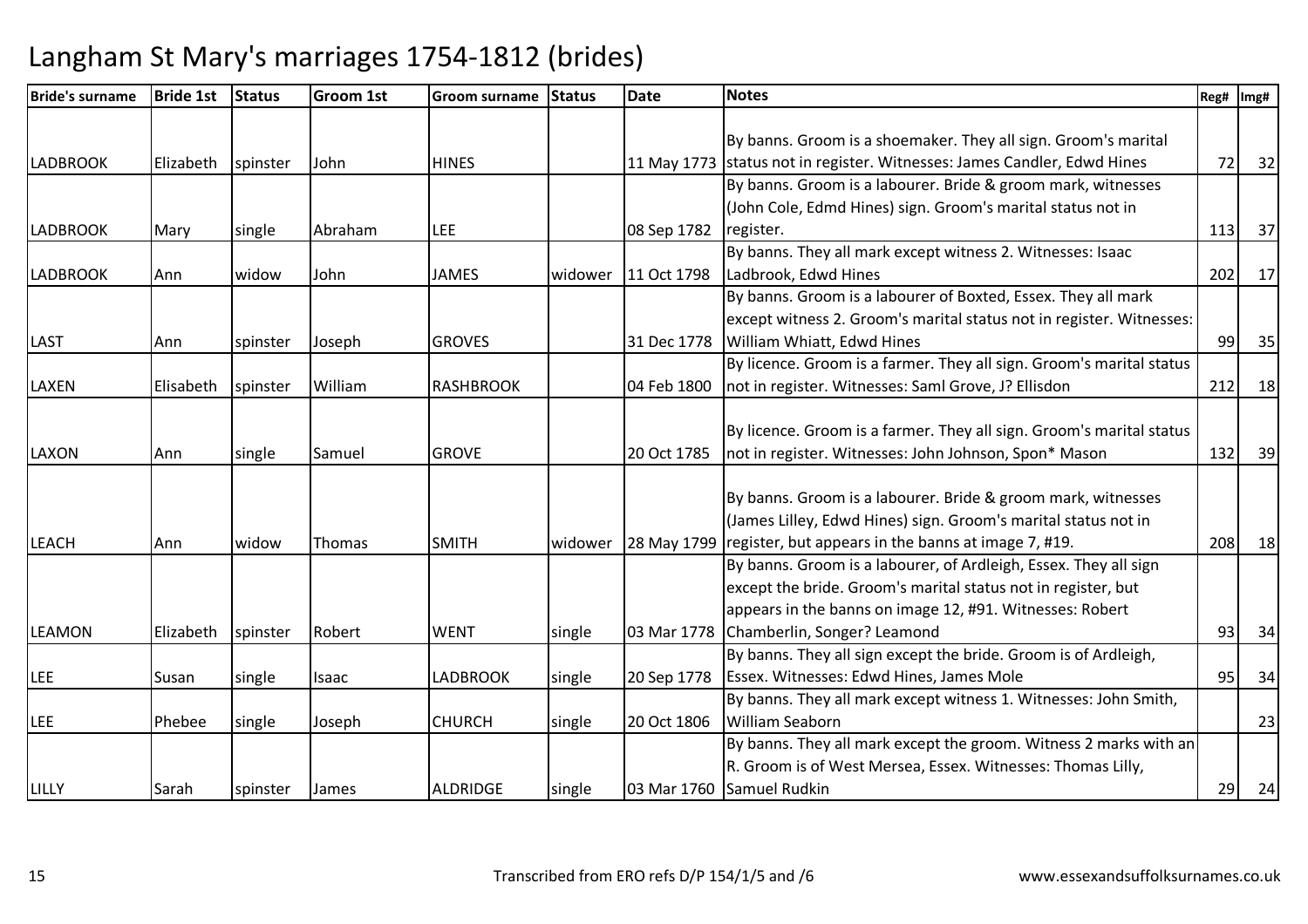| <b>Bride's surname</b> | <b>Bride 1st</b> | Status   | Groom 1st | <b>Groom surname</b> | <b>Status</b> | <b>Date</b>          | <b>Notes</b>                                                                                                                       | Reg# | Img# |
|------------------------|------------------|----------|-----------|----------------------|---------------|----------------------|------------------------------------------------------------------------------------------------------------------------------------|------|------|
|                        |                  |          |           |                      |               |                      | By banns. Groom & witness 1 (Saml Rudkin junior) sign, others                                                                      |      |      |
| LILLY                  | Mary             | widow    | John      | <b>FARROW</b>        | single        | 26 Nov 1767          | mark. Witness 2: Elizabeth Frost                                                                                                   | 44   | 28   |
|                        |                  |          |           |                      |               |                      | By licence. Groom is of Ardleigh, Essex. Bride & groom mark,                                                                       |      |      |
| LILLY                  | Sarah            | spinster | William   | <b>ELLNETT</b>       | bachelor      | 16 Feb 1777          | witnesses (James Lilly, Richd Wellum) sign.                                                                                        | 90   | 34   |
|                        |                  |          |           |                      |               |                      | By banns. Groom is a labourer. They all mark except witness 2.                                                                     |      |      |
|                        |                  |          |           |                      |               |                      | Groom's occupation appears in the banns part of the register                                                                       |      |      |
|                        |                  |          |           |                      |               |                      | (image 14, #108) but not in the marriage part of the register.                                                                     |      |      |
| LILLY                  | Elizabeth        | spinster | Thomas    | <b>SMITH</b>         | bachelor      | 11 Dec 1782          | Witnesses: Thomas Lilly, John Hines                                                                                                | 116  | 37   |
|                        |                  |          |           |                      |               |                      | By banns. Bride & groom mark, witness (John Smith) signs (no                                                                       |      |      |
|                        |                  |          |           |                      |               |                      | second witness). Groom's abode (Kirby) presumably Kirby-le-                                                                        |      |      |
| LILLY                  | Lucy             | single   | William   | <b>MAY</b>           | single        | 06 Feb 1806          | Soken, Essex.                                                                                                                      |      | 22   |
|                        |                  |          |           |                      |               |                      | By banns. Groom is of St Matthew's, Ipswich, Suffolk. They all sign.                                                               |      |      |
|                        |                  |          |           |                      |               |                      | Bride's marital status not in register. Witnesses: Benjamin Whiley,                                                                |      |      |
| <b>LONG</b>            | Hannah           |          | Francis   | <b>COOK</b>          | bachelor      | 29 Oct 1810          | Ann Sergent                                                                                                                        |      | 25   |
|                        |                  |          |           |                      |               |                      | By licence. They all sign. Groom is of Manchester, Lancashire.                                                                     |      |      |
| <b>MARRIOTT</b>        | Isabella         | spinster | William   | <b>BOARDMAN</b>      | bachelor      |                      | 16 May 1785 Witnesses: Geo & Mary Rooke                                                                                            | 129  | 39   |
|                        |                  |          |           |                      |               |                      | By banns. Groom is a husbandman of Ardleigh, Essex. Bride &                                                                        |      |      |
|                        |                  |          |           |                      |               |                      | groom mark, witnesses (Isaac Ponder, John Hines) sign. Groom's                                                                     |      |      |
| <b>MAY</b>             | Frances          | single   | Benjamin  | <b>DAY</b>           |               | 30 Sep 1781          | marital status not in register.                                                                                                    | 108  | 36   |
|                        |                  |          |           |                      |               |                      | By banns. Groom is of Little Bentley, Essex. Bride & groom mark,                                                                   |      |      |
| <b>MAY</b>             | Lucy             | widow    | John      | <b>BARTON</b>        | bachelor      | 11 Oct 1808          | witnesses (William Barton, John Smith) sign.                                                                                       |      | 24   |
|                        |                  |          |           |                      |               |                      |                                                                                                                                    |      |      |
|                        |                  |          |           |                      |               |                      | By banns. Witness: John Hines. Entry incorrectly filled in. The                                                                    |      |      |
|                        |                  |          |           |                      |               |                      | names of the spouses (who both mark) are only written on the line                                                                  |      |      |
|                        |                  |          |           |                      |               |                      | for marking or signing, and don't also appear in the section above                                                                 |      |      |
|                        |                  |          |           |                      |               |                      | where abode and marital status should also be given. Bride and                                                                     |      |      |
|                        |                  |          |           |                      |               |                      | groom mark. There is only one witness, who signs. Not entered in                                                                   |      |      |
| MAYS?                  | Martha           |          | Thos.     | <b>NEVARD</b>        |               | 06 Dec 1774          | the banns part of the register (if it did, it would be on image 11).                                                               | 80   | 33   |
|                        |                  |          |           |                      |               |                      |                                                                                                                                    |      |      |
|                        |                  |          |           |                      |               |                      | By licence. Groom is of Ardleigh, Essex. Groom and witness 1 sign,<br>others mark (Samuel Rudkin marks with an R). Bride's marital |      |      |
|                        |                  |          |           |                      |               |                      |                                                                                                                                    |      |      |
| <b>MONSON</b>          | Hester           |          | James     | <b>FENN</b>          |               | bachelor 27 Jul 1757 | status not in register. Witnesses: William Sargeant, Samuel Rudkin                                                                 | 19   | 22   |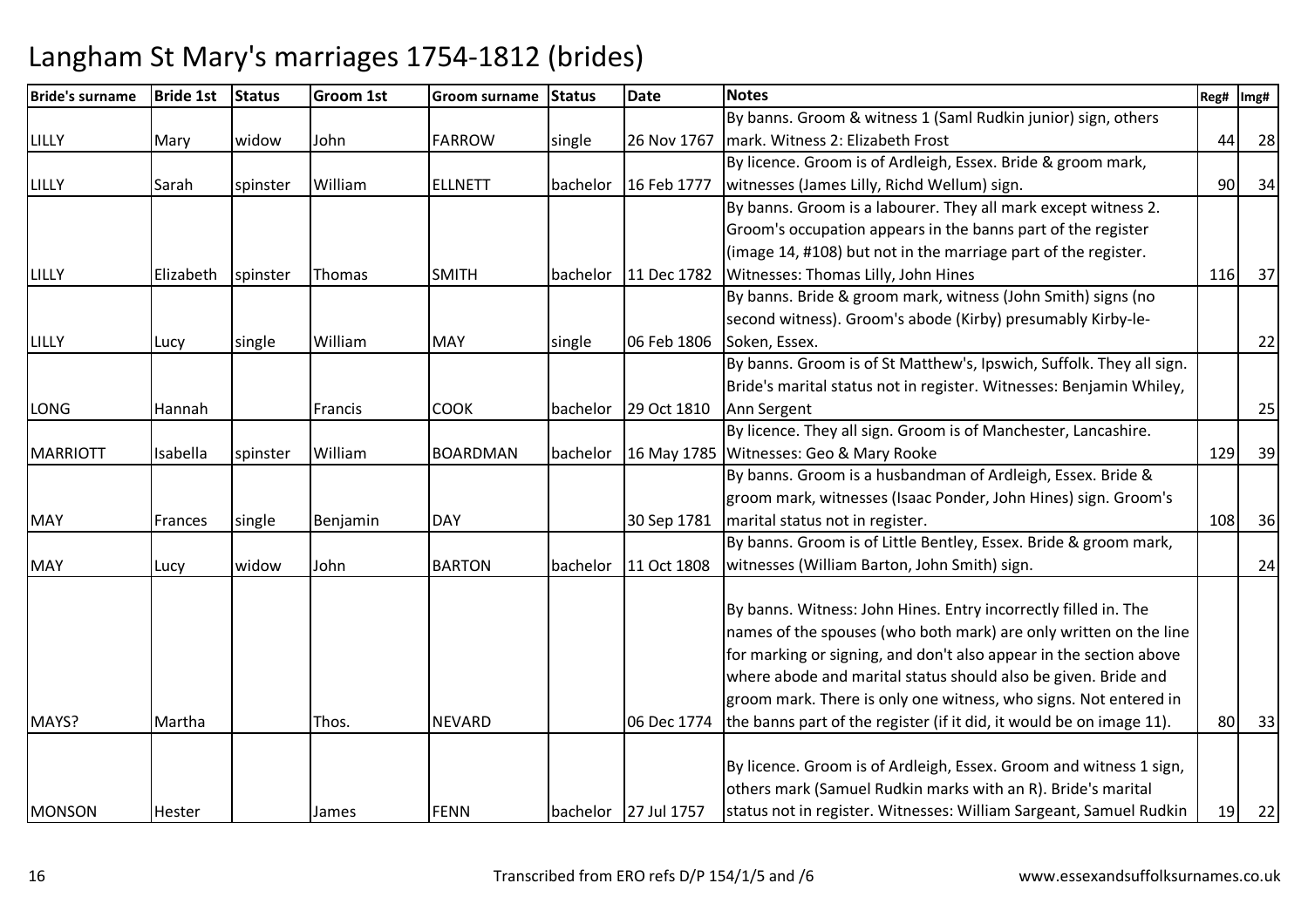| <b>Bride's surname</b> | <b>Bride 1st</b> | <b>Status</b> | <b>Groom 1st</b> | Groom surname   | <b>Status</b> | <b>Date</b> | <b>Notes</b>                                                                           | Reg# | Img#           |
|------------------------|------------------|---------------|------------------|-----------------|---------------|-------------|----------------------------------------------------------------------------------------|------|----------------|
|                        |                  |               |                  |                 |               |             |                                                                                        |      |                |
|                        |                  |               |                  |                 |               |             | By banns. Groom is a labourer. Bride & groom mark, witnesses (H                        |      |                |
| <b>MOOR</b>            | Susan            | single        | William          | <b>DINES</b>    |               | 01 Aug 1778 | Gates, John Hines) sign. Groom's marital status not in register.                       | 98   | 35             |
|                        |                  |               |                  |                 |               |             | By banns. Groom is a labourer. Bride & groom mark, witnesses                           |      |                |
|                        |                  |               |                  |                 |               |             | (Danl Blyth, Edmd Hines) sign. Groom's marital status not in                           |      |                |
| <b>MOOR</b>            | Mary             | single        | William          | <b>DINES</b>    |               | 10 Oct 1785 | register.                                                                              | 131  | 39             |
|                        |                  |               |                  |                 |               |             | By licence. They all sign except witness 2. Groom is of Capel.                         |      |                |
| <b>MOUNTAGUE</b>       | Mary             | single        | John             | <b>CHAPMAN</b>  | single        | 06 Dec 1764 | Witnesses: Henry Mountague, Samuel Rudkin                                              | 34   | 27             |
|                        |                  |               |                  |                 |               |             | Banns only, not a marriage. Read: 18, 25 Oct, 1 Nov. Bride is of                       |      |                |
| <b>MUNSEN</b>          | Susanne          | single        | Robert           | WHILEY          | single        | $* * 1761$  | Great Horkesley, Essex                                                                 | 36   | 7 <sup>1</sup> |
|                        |                  |               |                  |                 |               |             |                                                                                        |      |                |
|                        |                  |               |                  |                 |               |             | By banns. Groom is a labourer. Bride & groom mark, witnesses                           |      |                |
|                        |                  |               |                  |                 |               |             | (Isaac Blyth, William Gardener) sign. Groom's marital status not in                    |      |                |
| <b>MUNSON</b>          | Susan            | spinster      | John             | <b>TAYLOR</b>   | single        | 28 Nov 1769 | register but appears in banns on image 9, #63.                                         | 52   | 29             |
|                        |                  |               |                  |                 |               |             | By banns. Groom is a shoemaker. They all sign. Groom's marital                         |      |                |
|                        |                  |               |                  |                 |               |             | status unclear - "widower" was entered, then crossed out. It                           |      |                |
|                        |                  |               |                  |                 |               |             | appears as widower in the banns register on image 11, #75.                             |      |                |
| <b>MUNSON</b>          | Ruth             | spinster      | Nathaniel        | <b>FARROW</b>   | widower       | 29 Dec 1772 | Witnesses: Isaac Cobell, John Sands                                                    | 69   | 31             |
|                        |                  |               |                  |                 |               |             | By banns. Groom is a labourer. They all mark except witness 2.                         |      |                |
|                        |                  |               |                  |                 |               |             | Groom's marital status not in register. Witnesses: Edward                              |      |                |
| <b>MUNSON</b>          | Ann              | spinster      | Thomas           | <b>APPLEBEE</b> |               | 10 Feb 1778 | Applebee, Edward Hines                                                                 | 92   | 34             |
|                        |                  |               |                  |                 |               |             |                                                                                        |      |                |
|                        |                  |               |                  |                 |               |             | By banns. Groom is an innkeeper. Bride & groom mark, witnesses                         |      |                |
|                        |                  |               |                  |                 |               |             | (Isaac Blyth, Edwd Hines) sign. Groom's marital status not in                          |      |                |
| <b>MUNSON</b>          | Sarah            | spinster      | Richard          | <b>PAR</b>      | widower       | 22 Sep 1778 | register, but appears in the banns on image 12, #93.                                   | 96   | 35             |
|                        |                  |               |                  |                 |               |             | By banns. They all mark except the groom. Witnesses: Thomas                            |      |                |
| <b>MUNSON</b>          | Elizabeth        | single        | John             | <b>SMYTH</b>    | widower       | 12 Jun 1783 | Smyth, Ann Munson                                                                      | 119  | 38             |
|                        |                  |               |                  |                 |               |             | By banns. Groom & witness 2 sign, others mark. Witnesses: Daniel                       |      |                |
| <b>MUNSON</b>          | Mary             | single        | Samuel           | <b>EDWARDS</b>  | single        | 06 Nov 1805 | Barker, John Smith                                                                     |      | 22             |
|                        |                  |               |                  |                 |               |             |                                                                                        |      |                |
|                        |                  |               |                  |                 |               |             | By banns. Bride & groom mark, witnessses (Edw Eaverd, Sarah                            |      |                |
| <b>NEAVARD</b>         | Ann              | spinster      | John             | <b>POLLEY</b>   |               |             | bachelor   25 Feb 1806   Neaverd) sign. Witness 1's name written in confusing fashion. |      | 22             |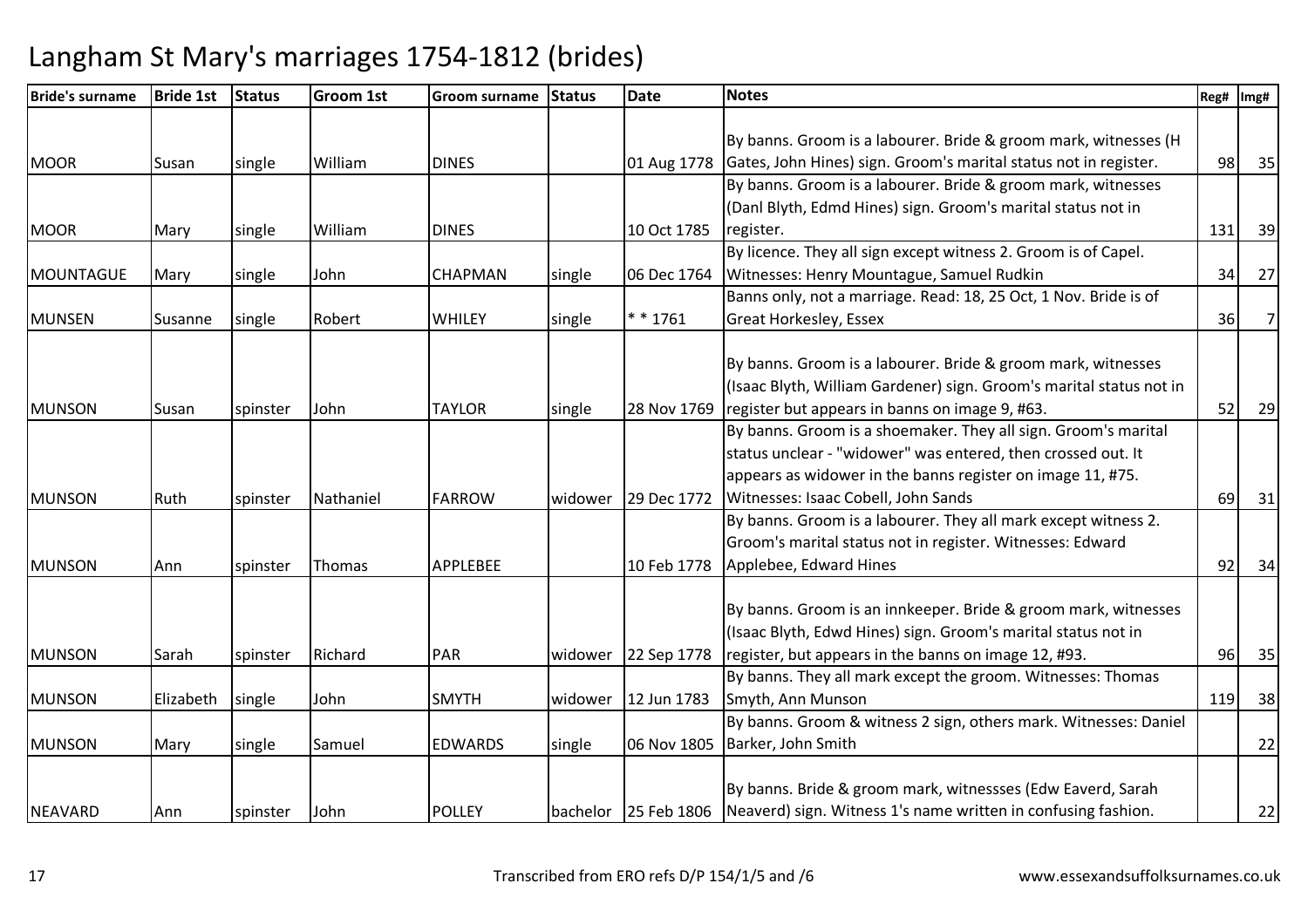| <b>Bride's surname</b> | <b>Bride 1st</b>  | <b>Status</b> | <b>Groom 1st</b> | <b>Groom surname</b> | <b>Status</b> | <b>Date</b> | <b>Notes</b>                                                                 | Reg# | Img# |
|------------------------|-------------------|---------------|------------------|----------------------|---------------|-------------|------------------------------------------------------------------------------|------|------|
| <b>NEAVARD</b>         | Mary Ann spinster |               | Samuel           | <b>WHELON</b>        | bachelor      |             | 01 Oct 1811   By banns. They all mark. Witnesses: Benjamin Cole, Mary Whelon |      | 26   |
|                        |                   |               |                  |                      |               |             | By banns. Groom is a labourer. Bride & groom mark, witnesses                 |      |      |
|                        |                   |               |                  |                      |               |             | (Edwd Hines, Sarah Parr) sign. Groom's marital status not in                 |      |      |
| <b>NEVARD</b>          | Sarah             | single        | William          | <b>SMITH</b>         |               | 13 Oct 1789 | register.                                                                    | 149  | 41   |
|                        |                   |               |                  |                      |               |             | By banns. Bride is of Boxted, Essex. They all sign. Marital statuses         |      |      |
| <b>PAGE</b>            | Elizabeth         |               | Robert           | <b>COOK</b>          |               | 19 Jun 1810 | not in register. Witnesses: Isaac and John Page                              |      | 25   |
|                        |                   |               |                  |                      |               |             | By banns. Groom is of Boxted, Essex. Groom & witness 1 sign,                 |      |      |
| <b>PARR</b>            | Lucy              | single        | Samuel           | <b>HOW</b>           | bachelor      | 06 Nov 1806 | others mark. Witnesses: John Smith, Richard Parr                             |      | 23   |
|                        |                   |               |                  |                      |               |             |                                                                              |      |      |
|                        |                   |               |                  |                      |               |             | By banns. They all mark except witness 2. Groom's abode (Thorpe)             |      |      |
| <b>PEGG</b>            | Mary              | single        | Stephen          | <b>FREEMAN</b>       | widower       |             | 22 May 1763 presumably Thorpe-le-Soken. Witnesses: Peter Polly, Edwd Hines   | 26   | 26   |
|                        |                   |               |                  |                      |               |             | By banns. They all mark. Witnesses: Elizabeth Petican, Edward                |      |      |
| <b>PETICAN</b>         | Sarah             | single        | Nathaniel        | <b>SIBORN</b>        | single        | 29 Oct 1765 | <b>Hindes</b>                                                                | 40   | 28   |
|                        |                   |               |                  |                      |               |             | By banns. Groom is a labourer, of Boxted, Essex. They all mark               |      |      |
|                        |                   |               |                  |                      |               |             | except witness 2. Groom's marital status not in register, but                |      |      |
|                        |                   |               |                  |                      |               |             | appears in banns on image 10, #74. Witnesses: Nathaniel Sebron,              |      |      |
| PETTICON               | Elizabeth         | spinster      | John             | <b>SUTHERWOOD</b>    | widower       | 30 Sep 1771 | <b>Edwd Hines</b>                                                            | 65   | 31   |
|                        |                   |               |                  |                      |               |             | By banns. Bride & groom mark, witnesses (Martha Stevenson, John              |      |      |
| <b>PHILLIPS</b>        | Sarah             | single        | Joseph           | <b>HALE</b>          | single        | 23 Oct 1764 | Godfre) sign.                                                                | 33   | 27   |
|                        |                   |               |                  |                      |               |             | By banns. Groom is a labourer. Bride & groom mark, witnesses                 |      |      |
|                        |                   |               |                  |                      |               |             | (Thomas? Webb, Edwd Hines) sign. Groom's marital status not in               |      |      |
| <b>POLLAD</b>          | Mary              | spinster      | William          | <b>BRIANT</b>        |               | 22 Jun 1797 | register.                                                                    | 189  | 15   |
|                        |                   |               |                  |                      |               |             | By banns. They all mark. Groom is of Wyston?, Suffolk. Witnesses:            |      |      |
| <b>POLLY</b>           | Sarah             | single        | John             | <b>BURROUGHS</b>     | single        | 29 Oct 1761 | Peter Polly, Samuel Rudkin                                                   | 19   | 25   |
|                        |                   |               |                  |                      |               |             |                                                                              |      |      |
|                        |                   |               |                  |                      |               |             | By banns. Groom is a gardener. Bride is of Stratford, Suffolk.               |      |      |
|                        |                   |               |                  |                      |               |             | Marital statuses not in register, but groom's appears in banns on            |      |      |
|                        |                   |               |                  |                      |               |             | image 10, #71. Groom & witness 1 sign, others mark. Groom signs              |      |      |
|                        |                   |               |                  |                      |               |             | his surname "Chamberlin" but it is spelt "Chamberlain" in the                |      |      |
| <b>POLLY</b>           | Mary              |               | George           | <b>CHAMBERLIN</b>    | single        | 26 Oct 1770 | register. Witnesses: Robet Scott, Samuel Polly                               | 61   | 30   |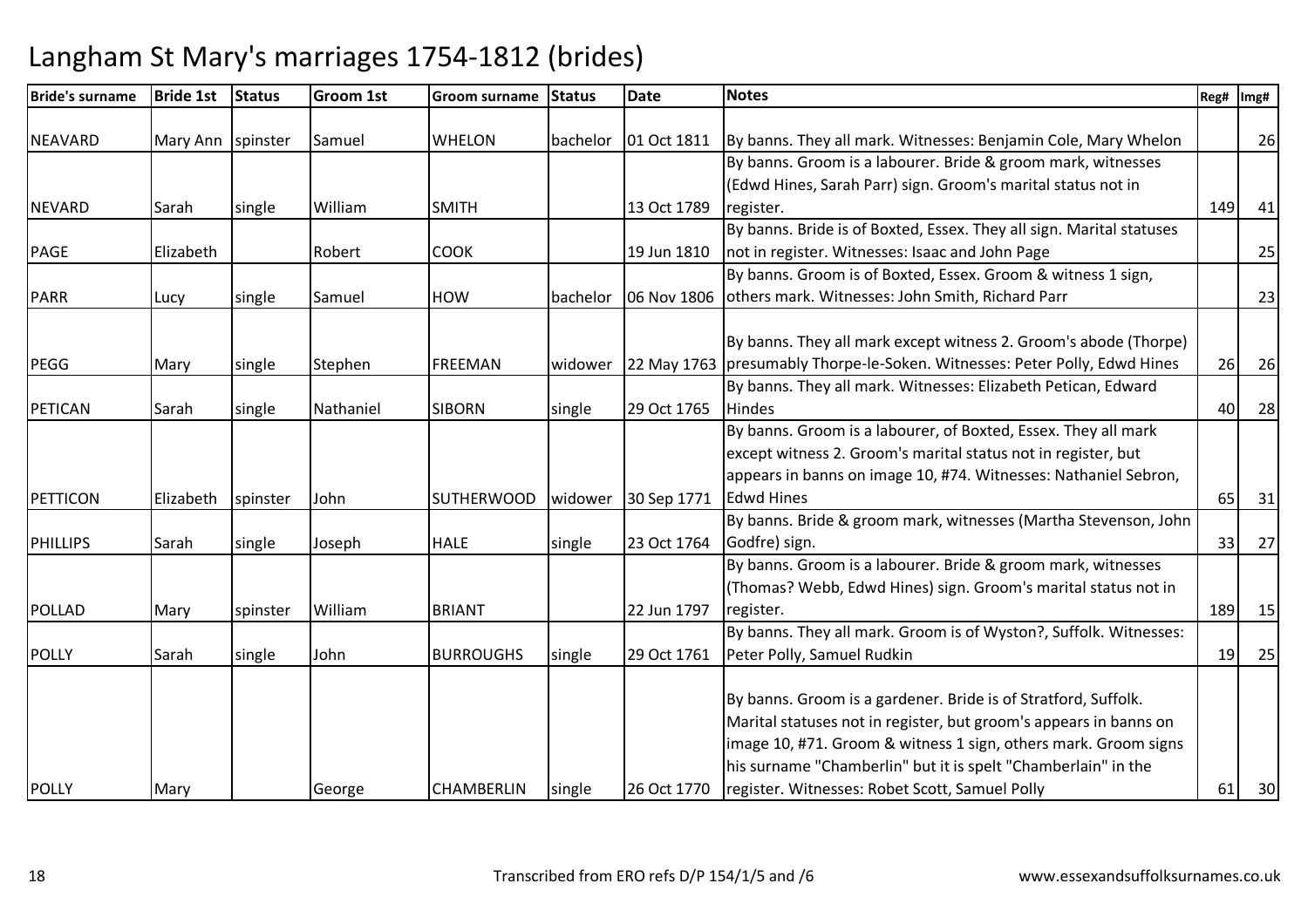| <b>Bride's surname</b> | <b>Bride 1st</b> | <b>Status</b> | <b>Groom 1st</b> | Groom surname   | <b>Status</b> | <b>Date</b> | <b>Notes</b>                                                               | Reg# | Img# |
|------------------------|------------------|---------------|------------------|-----------------|---------------|-------------|----------------------------------------------------------------------------|------|------|
|                        |                  |               |                  |                 |               |             | By banns. They all mark except witness 2. Witnesses: John Polly,           |      |      |
| <b>POLLY</b>           | Mary             | spinster      | William          | <b>RULE</b>     | bachelor      | 09 Feb 1809 | John Smith                                                                 |      | 24   |
|                        |                  |               |                  |                 |               |             | By licence. They all sign except the groom. Witnesses: Robt                |      |      |
| <b>PONDER</b>          | Rebecca          | spinster      | John             | <b>BLYTH</b>    | bachelor      | 14 Oct 1795 | Baines?, Ann Ponder                                                        | 178  | 14   |
|                        |                  |               |                  |                 |               |             | By licence. Groom is a miller, of Capel St Mary, Suffolk. They all         |      |      |
|                        |                  |               |                  |                 |               |             | sign. Groom's marital status not in register. Witnesses: John              |      |      |
| <b>PONDER</b>          | Mary             | spinster      | Mannister        | <b>COOPER</b>   |               | 10 Oct 1796 | Cooper, Samuel Rudkin                                                      | 185  | 15   |
|                        |                  |               |                  |                 |               |             | By licence. Groom is of Rochford, Essex. Bride & groom mark,               |      |      |
|                        |                  |               |                  |                 |               |             | witnesses (Robert Clark, Nathl King) sign. Bride's marital status not      |      |      |
| <b>PORTER</b>          | Mary             |               | John             | <b>BRAND</b>    | bachelor      | 24 Jan 1811 | in register.                                                               |      | 26   |
|                        |                  |               |                  |                 |               |             | By licence. Groom is of Bradfield, Essex. Bride and groom mark,            |      |      |
|                        |                  |               |                  |                 |               |             | witnesses (William Grove, William Sargeant?) sign. Bride's marital         |      |      |
| <b>POWELL</b>          | Matha            |               | James            | <b>GUNN</b>     | single        | 05 Nov 1754 | status not in register.                                                    |      | 20   |
|                        |                  |               |                  |                 |               |             |                                                                            |      |      |
|                        |                  |               |                  |                 |               |             | By banns. Groom is a cooper. They all sign. Groom's marital status         |      |      |
| <b>PYE</b>             | Mary             | single        | Daniel           | <b>DRIVER</b>   |               | 09 Oct 1792 | not in register. Witnesses: Maria Pritchard, Edw Hines                     | 163  | 43   |
|                        |                  |               |                  |                 |               |             |                                                                            |      |      |
|                        |                  |               |                  |                 |               |             | By banns. Groom is a labourer. Bride & groom mark, witnesses               |      |      |
|                        |                  |               |                  |                 |               |             | (Robt Norfolk, Edwd Hines) sign. Groom's marital status not in             |      |      |
| <b>RAINER</b>          | Susan            | single        | William          | <b>BRUICE</b>   | single        | 23 Oct 1798 | register but appears in the banns at image 7, #18.                         | 205  | 17   |
|                        |                  |               |                  |                 |               |             | By licence. They all sign. Marital statuses not in register. Witnesses:    |      |      |
| RANSDALE               | Lydia            |               | Robert           | <b>CLARK</b>    |               |             | 03 Nov 1812   E A Vince, Wm Atkinson                                       |      | 27   |
|                        |                  |               |                  |                 |               |             | By banns. Groom is a farmer. They all sign. Groom's marital status         |      |      |
| <b>REVETT</b>          | Martha           | single        | William          | <b>DAY</b>      |               | 22 Aug 1797 | not in register. Witnesses: William Day, Edwd Hines                        | 191  | 16   |
|                        |                  |               |                  |                 |               |             | By banns. Bride & groom mark, witnesses (Robt Burges, W                    |      |      |
| <b>RITE</b>            | Elizabeth        |               | James            | LILLEY          |               | 16 Oct 1808 | Adkinson) sign. Marital statuses not in register.                          |      | 24   |
|                        |                  |               |                  |                 |               |             |                                                                            |      |      |
|                        |                  |               |                  |                 |               |             | By licence. They all sign. Marital statuses not in register. Groom is      |      |      |
| <b>RIVETT</b>          | Mary             |               | Henry            | <b>TOWNSEND</b> |               |             | 29 Mar 1785 of Messing, Essex. Witnesses: Rachel Ballard, Joseph Rivett    | 128  | 39   |
|                        |                  |               |                  |                 |               |             |                                                                            |      |      |
|                        |                  |               |                  |                 |               |             | By banns. They all mark except the groom. Witness 2 marks with an          |      |      |
| <b>ROWLIN</b>          | Mary             | spinster      | Abraham          | <b>BONES</b>    | single        |             | 11 Jun 1760 R. Groom is of Dedham, Essex. Witnesses: Sarah & Samuel Rudkin | 9    | 24   |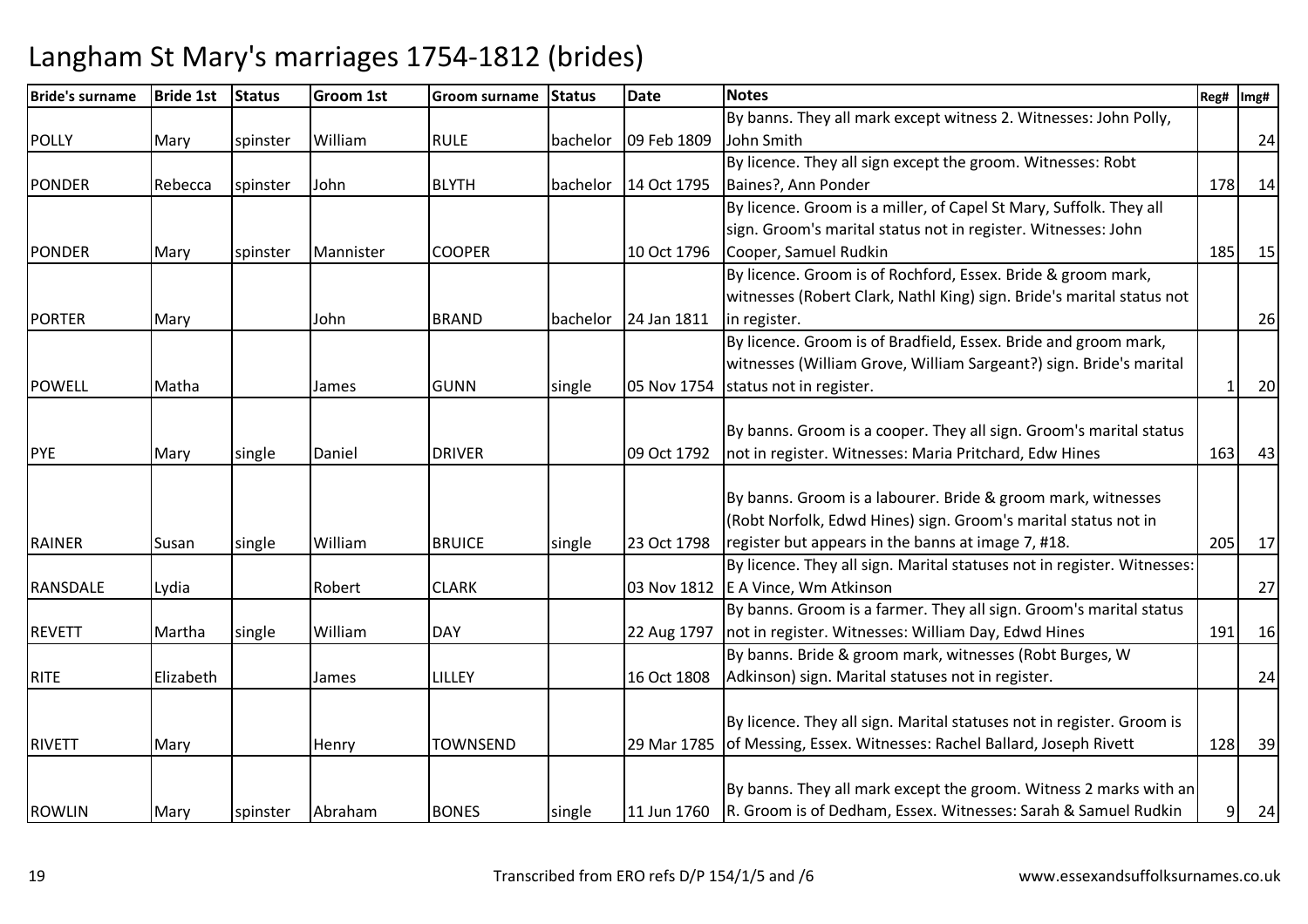| Bride's surname | Bride 1st | <b>Status</b> | <b>Groom 1st</b> | Groom surname   | <b>Status</b> | <b>Date</b>              | <b>Notes</b>                                                        | Reg# | Img# |
|-----------------|-----------|---------------|------------------|-----------------|---------------|--------------------------|---------------------------------------------------------------------|------|------|
|                 |           |               |                  |                 |               |                          |                                                                     |      |      |
|                 |           |               |                  |                 |               |                          | By banns. Groom is a labourer. They all mark except the groom.      |      |      |
|                 |           |               |                  |                 |               |                          | Groom's marital status not in register, but appears in the banns at |      |      |
| <b>RUDKIN</b>   | Mary      | single        | Richard          | <b>WELLUM</b>   | single        | 01 Dec 1785              | image 15, #122. Witnesses: Thomas Wellum, Stephen Rudkin            | 134  | 40   |
|                 |           |               |                  |                 |               |                          | By banns. Bride & groom mark, witnesses (John Smith, Edward         |      |      |
| <b>RUDKIN</b>   | Rachel    | single        | William          | <b>SMITH</b>    | widower       | 28 Sep 1794              | Hines) sign.                                                        | 175  | 14   |
|                 |           |               |                  |                 |               |                          | By licence. Groom is of Ardleigh, Essex. They all mark except       |      |      |
| <b>RUDKIN</b>   | Ann       | widow         | John             | <b>JOSLYN</b>   | widower       | 05 Apr 1801              | witness 2. Witnesses: Henry Oxley, Edwd Hines                       |      | 19   |
|                 |           |               |                  |                 |               |                          | By banns. Bride & groom mark, witnesses (Joseph Blyth, John         |      |      |
| <b>RUSSEL</b>   | Sarah     | spinster      | John             | <b>WOODGATE</b> | bachelor      | 10 Nov 1808 Smith) sign. |                                                                     |      | 24   |
|                 |           |               |                  |                 |               |                          | By banns. Groom is a labourer, of Ardleigh, Essex. Bride & groom    |      |      |
|                 |           |               |                  |                 |               |                          | mark, witnesses (William Sadler, Edwd Hines) sign. Groom's marital  |      |      |
| <b>SADLER</b>   | Sarah     | spinster      | John             | <b>STEADY</b>   |               |                          | 26 Mar 1770   status not in register.                               | 55   | 30   |
|                 |           |               |                  |                 |               |                          | By banns. Groom is a labourer. They all mark except witness 2.      |      |      |
|                 |           |               |                  |                 |               |                          | Groom's marital status not in register. Witnesses: James Sadler,    |      |      |
| <b>SADLER</b>   | Mary      | spinster      | Thomas           | WARD            |               | 05 Feb 1776              | <b>Edwd Hines</b>                                                   | 87   | 33   |
|                 |           |               |                  |                 |               |                          | By banns. Groom is a carpenter. Bride & groom mark, witnesses       |      |      |
|                 |           |               |                  |                 |               |                          | (Samuel & Daniel Sargent) sign. Groom's marital status not in       |      |      |
| <b>SARGENT</b>  | Mary      | spinster      | John             | CASON           |               | 21 Nov 1773              | register.                                                           | 74   | 32   |
|                 |           |               |                  |                 |               |                          |                                                                     |      |      |
|                 |           |               |                  |                 |               |                          | By licence. They all sign. Groom is a butcher of Wormingford,       |      |      |
| <b>SARGENT</b>  | Ann       | spinster      | Daniel           | <b>LEGGITT</b>  |               | 11 Sep 1791              | <b>Essex. Witnesses: Joseph Sargent, Samuel Rice</b>                | 156  | 42   |
|                 |           |               |                  |                 |               |                          | By licence. Groom is of Manningtree, Essex. They all sign. Groom's  |      |      |
|                 |           |               |                  |                 |               |                          | marital status not in register. Witnesses: Wm Sargent, Elizabeth    |      |      |
| <b>SARGENT</b>  | Sophia    | spinster      | Nathaniel        | <b>COLE</b>     |               | 26 May 1808 Keningale.   |                                                                     |      | 23   |
|                 |           |               |                  |                 |               |                          | By banns. Bride & groom mark, witnesses (Natl King, John Smith)     |      |      |
| SARGENT         | Sarah     | single        | Thomas           | <b>ADKINSON</b> | single        | 29 Dec 1811              | sign.                                                               |      | 26   |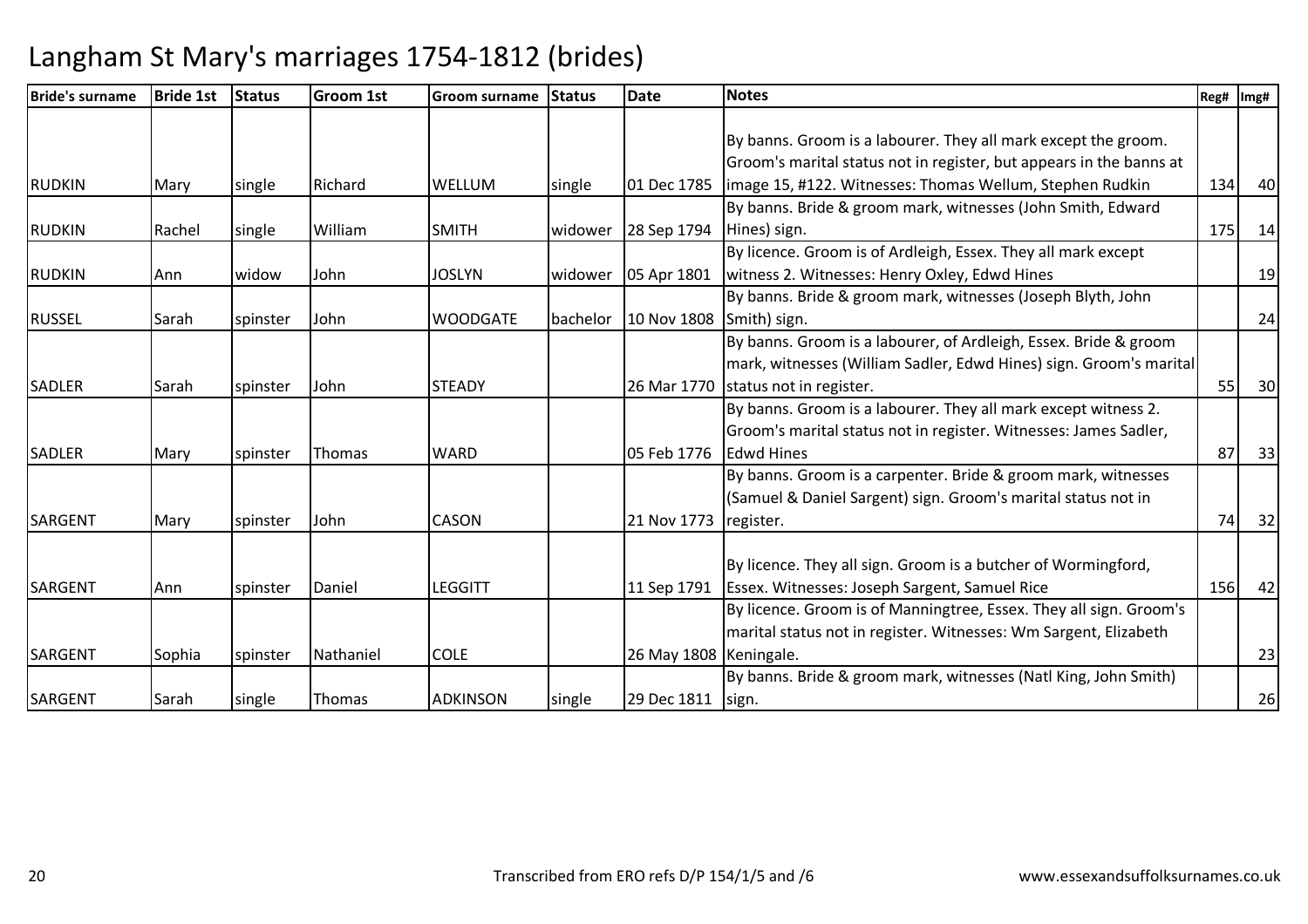| <b>Bride's surname</b> | <b>Bride 1st</b> | <b>Status</b> | <b>Groom 1st</b>     | Groom surname   | <b>Status</b> | <b>Date</b> | <b>Notes</b>                                                          | Reg# | Img# |
|------------------------|------------------|---------------|----------------------|-----------------|---------------|-------------|-----------------------------------------------------------------------|------|------|
|                        |                  |               |                      |                 |               |             | By banns. Groom is a labourer. Bride is of Dedham, Essex.             |      |      |
|                        |                  |               |                      |                 |               |             | Witnesses: Saml Cooper, Edmd Hines. They all sign except the          |      |      |
|                        |                  |               |                      |                 |               |             | groom, whose marital status isn't in the register. Bride signs        |      |      |
|                        |                  |               |                      |                 |               |             | Saunders but her surname is given as Alderton in the register -       |      |      |
|                        |                  |               |                      |                 |               |             | presumably a slip where her new married name has been given           |      |      |
| <b>SAUNDERS</b>        | Mary             | widow         | Samuel               | <b>ALDERTON</b> |               | 01 Oct 1780 | instead of her previous name.                                         | 104  | 36   |
|                        |                  |               |                      |                 |               |             | By banns. Groom is of Thorpe, Essex (Thorpe-le-Soken,                 |      |      |
|                        |                  |               |                      |                 |               |             | presumably). Groom & witness 2 sign, others mark. Marital             |      |      |
|                        |                  |               |                      |                 |               |             | statuses not in register, but appear in the banns at image 8, #25.    |      |      |
| <b>SAUNDERS</b>        | Martha           | single        | John                 | <b>CASON</b>    | single        | 10 Nov 1801 | Witnesses: William Sebon, Edward Hines                                |      | 19   |
|                        |                  |               |                      |                 |               |             | By banns. Groom is a labourer of Ardleigh, Essex. Bride & groom       |      |      |
|                        |                  |               |                      |                 |               |             | mark, witnesses (Henry Cook, Edwd Hines) sign. Groom's marital        |      |      |
| <b>SEBBON</b>          | Mary             | widow         | Thomas               | <b>CARDER</b>   |               | 21 Nov 1779 | status not in register.                                               | 101  | 35   |
|                        |                  |               |                      |                 |               |             |                                                                       |      |      |
|                        |                  |               |                      |                 |               |             | By banns. Groom is a labourer. Bride & groom mark, witnesses          |      |      |
|                        |                  |               |                      |                 |               |             | (John Hines, Isaac Farrow) sign. Groom's marital status not in        |      |      |
| <b>SEBORN</b>          | Sarah            | spinster      | John                 | <b>ALLITON</b>  | single        | 19 Mar 1776 | register, but appears in the banns on image 12, #87.                  | 88   | 34   |
|                        |                  |               |                      |                 |               |             | By licence. Groom is a blacksmith of Bradfield, Essex. They all sign. |      |      |
|                        |                  |               |                      |                 |               |             | Bride signs Seborn but her surname is spelt Sibborn in the register.  |      |      |
| <b>SEBORN</b>          | Mary             | widow         | John                 | <b>MIXTER</b>   |               | 05 Jul 1780 | Witnesses: John Young, Edwd Hines                                     | 103  | 36   |
|                        |                  |               |                      |                 |               |             | By licence. Groom is a farmer. Bride is of Hitcham, Suffolk. They all |      |      |
|                        |                  |               |                      |                 |               |             | sign. Marital statuses not in register. Witnesses: Joshua Marriott,   |      |      |
| <b>SEXTON</b>          | Ann              |               | <b>John Pattrick</b> | <b>STEARN</b>   |               | 23 Jan 1776 | <b>Isaac Sexton</b>                                                   | 86   | 33   |
|                        |                  |               |                      |                 |               |             | By banns. They all sign except the bride. Groom's marital status not  |      |      |
|                        |                  |               |                      |                 |               |             | in register. Groom is of Boxted, Essex. Witnesses: Edwd Hines,        |      |      |
| <b>SHELDRAKE</b>       | Elisabeth        | single        | John                 | <b>HOW</b>      |               | 12 Oct 1786 | Benjamin Whiley                                                       | 137  | 40   |
|                        |                  |               |                      |                 |               |             | By licence. Groom is a labourer. Bride & groom mark, witnesses        |      |      |
|                        |                  |               |                      |                 |               |             | (Jno Smith, Wm Limmer) sign. Groom's marital status not in            |      |      |
| <b>SHELDRAKE</b>       | Sarah            | single        | Nathaniel            | <b>BARREL</b>   |               | 01 Mar 1790 | register.                                                             | 152  | 42   |
|                        |                  |               |                      |                 |               |             | By banns. Groom is of Wivenhoe, Essex. Groom & witness 1 sign,        |      |      |
|                        |                  |               |                      |                 |               |             | others mark. Marital statuses not in register. Witnesses: Samuel      |      |      |
| SHELDRAKE              | Ruth             |               | William              | <b>CANDLER</b>  |               | 18 Oct 1810 | Starling, Eliz Atkins                                                 |      | 25   |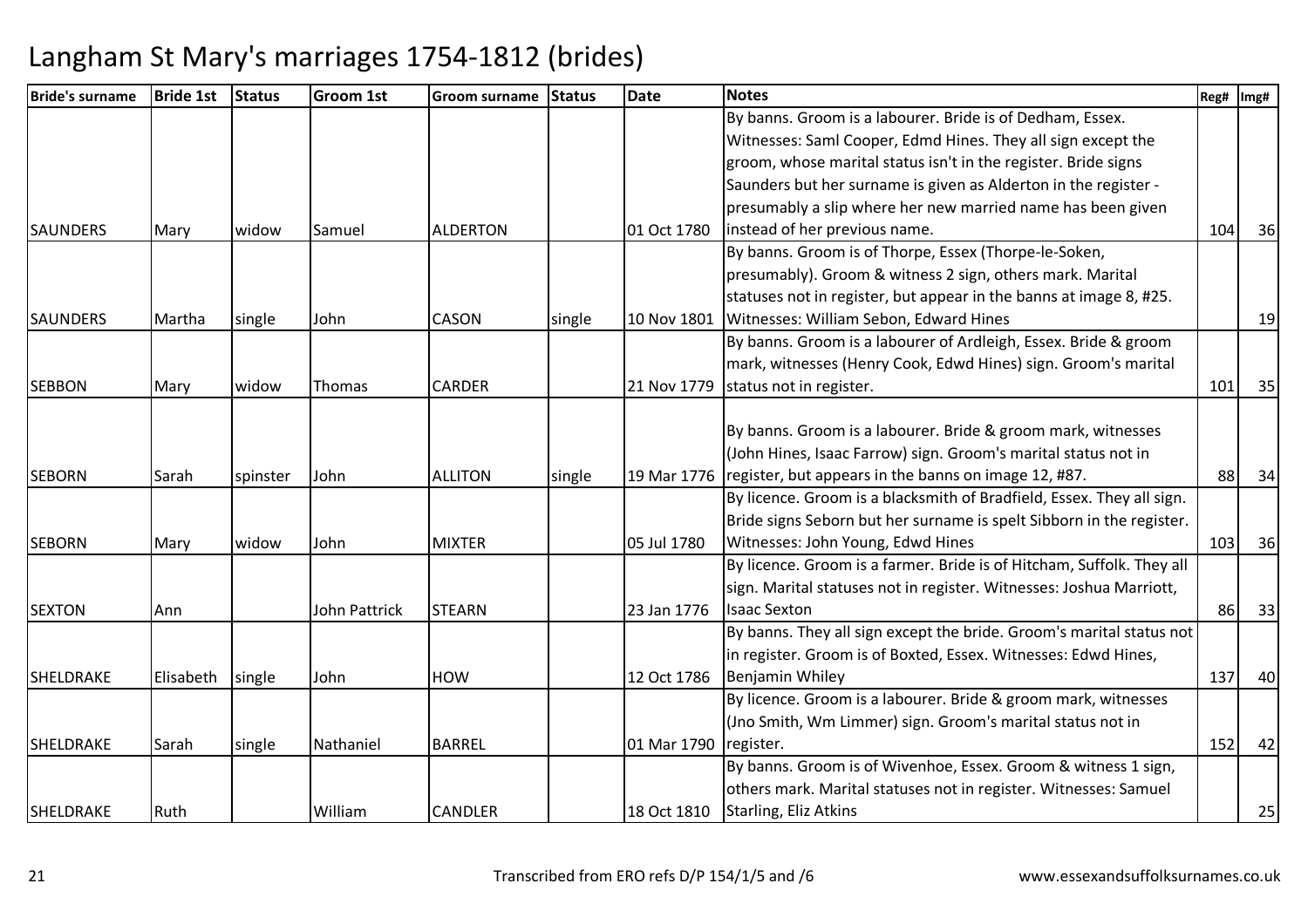| <b>Bride's surname</b> | <b>Bride 1st</b> | <b>Status</b> | Groom 1st | Groom surname  | <b>Status</b> | <b>Date</b> | <b>Notes</b>                                                           | Reg# | Img# |
|------------------------|------------------|---------------|-----------|----------------|---------------|-------------|------------------------------------------------------------------------|------|------|
|                        |                  |               |           |                |               |             |                                                                        |      |      |
|                        |                  |               |           |                |               |             | By licence. Groom is a butcher. They all sign. Marital statuses not in |      |      |
| <b>SIMPSON</b>         | Elizabeth        | single        | John      | <b>JOHNSON</b> |               | 03 Oct 1797 | register. Witnesses: Susannah King, Hugh Green                         | 192  | 16   |
|                        |                  |               |           |                |               |             |                                                                        |      |      |
| <b>SIMPSON</b>         | Elizabeth        | spinster      | William   | <b>FOX</b>     | bachelor      | 20 Apr 1809 | By licence. They all sign. Witnesses: Thos Simpson, Eliza Golding      |      | 25   |
|                        |                  |               |           |                |               |             | By banns. Groom is a labourer. Bride is of Stratford St Mary,          |      |      |
|                        |                  |               |           |                |               |             | Suffolk. Marital statuses not in register. Bride and groom mark,       |      |      |
|                        |                  |               |           |                |               |             | witnesses (P Davey, Hugh Green) sign, but appears in the banns on      |      |      |
| <b>SIMSON</b>          | Sarah            |               | William   | <b>GARDNER</b> | single        | 30 Sep 1784 | image 15, #117.                                                        | 127  | 39   |
|                        |                  |               |           |                |               |             | By licence. They all sign. The groom is James Blyth junr. Witnesses:   |      |      |
| <b>SLANN</b>           | Esther           | spinster      | James     | <b>BLYTH</b>   | bachelor      | 06 Oct 1795 | Danl Blyth, J R Halls                                                  | 177  | 14   |
|                        |                  |               |           |                |               |             |                                                                        |      |      |
|                        |                  |               |           |                |               |             | By banns. They all mark. Witnesses: Samuel Rudkin (marks with an       |      |      |
| <b>SMITH</b>           | Elizabeth        |               | Thomas    | LILLY          | widower       | 21 Jan 1755 | R), Martha Rudkin. Bride's marital status not in register.             |      | 20   |
|                        |                  |               |           |                |               |             | By banns. Groom is of Dedham, Essex. Bride's marital status not in     |      |      |
|                        |                  |               |           |                |               |             | register. They all sign except witness 2, who marks with an R.         |      |      |
|                        |                  |               |           |                |               |             | Bride's surname spelt Smyth in register, but she signs Smith.          |      |      |
| <b>SMITH</b>           | Lucy             |               | John      | <b>DEEVES</b>  | bachelor      | 12 Sep 1756 | Witnesses: Deborah Kemball, Samuel Rudkin                              | 12   | 21   |
|                        |                  |               |           |                |               |             | By banns. Groom & witness 2 sign, others mark. Witnesses: James        |      |      |
| <b>SMITH</b>           | Elizabeth        | single        | Isaac     | <b>FARRAR</b>  | single        | 18 Nov 1760 | Overet, Roger Munson                                                   | 14   | 24   |
|                        |                  |               |           |                |               |             | By banns. Groom is a labourer, of Dedham, Essex. Groom & witness       |      |      |
|                        |                  |               |           |                |               |             | 1 sign, others mark. Groom's marital status not in register.           |      |      |
| <b>SMITH</b>           | Elizabeth        | single        | William   | <b>SPARROW</b> |               | 01 Oct 1770 | Witnesses: John Hines, Ruben Smith                                     | 57   | 30   |
|                        |                  |               |           |                |               |             | By banns. Groom is a labourer. Bride & groom mark, witnesses           |      |      |
|                        |                  |               |           |                |               |             | (Thomas Blyth, James Candler) sign. Groom's marital status not in      |      |      |
| <b>SMITH</b>           | Mary             | spinster      | Abraham   | <b>POLLY</b>   |               | 12 Feb 1771 | register.                                                              | 63   | 31   |
|                        |                  |               |           |                |               |             | By licence. Groom is a labourer. Bridge & groom mark, witnesses        |      |      |
|                        |                  |               |           |                |               |             | (Saml Hudson, Isaac Ham) sign. Groom's marital status not in           |      |      |
| <b>SMITH</b>           | Mary             | spinster      | Joseph    | <b>VINCE</b>   |               | 16 Sep 1775 | register.                                                              | 84   | 33   |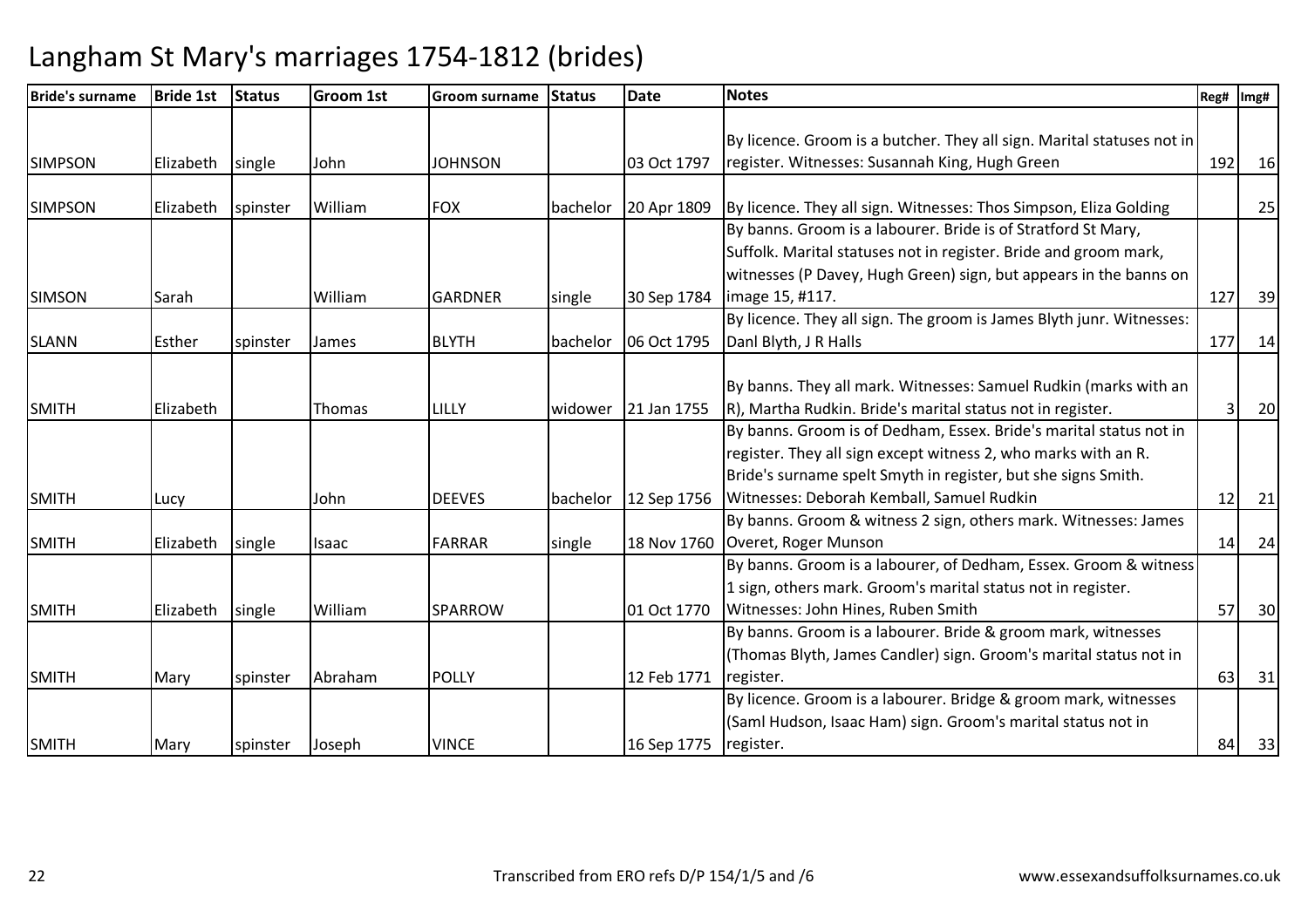| <b>Bride's surname</b> | <b>Bride 1st</b> | <b>Status</b> | <b>Groom 1st</b> | <b>Groom surname</b> | <b>Status</b> | <b>Date</b> | <b>Notes</b>                                                        | Reg# | Img# |
|------------------------|------------------|---------------|------------------|----------------------|---------------|-------------|---------------------------------------------------------------------|------|------|
|                        |                  |               |                  |                      |               |             |                                                                     |      |      |
|                        |                  |               |                  |                      |               |             | By banns. Groom is a labourer. They all mark except witness 1.      |      |      |
|                        |                  |               |                  |                      |               |             | Groom's marital status not in register, but appears in the banns on |      |      |
| <b>SMITH</b>           | Elisabeth        | spinster      | James            | <b>SADLER</b>        | single        | 01 Jan 1776 | image 12, #85. Witnesses: James Sadler, Thomas Ward                 | 85   | 33   |
|                        |                  |               |                  |                      |               |             | By banns. Groom is a farmer, of Boxted, Essex. Bride & groom        |      |      |
|                        |                  |               |                  |                      |               |             | mark, witnesses (Richard Godfree, Mary Whiley) sign. Groom's        |      |      |
|                        |                  |               |                  |                      |               |             | marital status not in register, but appears on image 12 of the      |      |      |
| <b>SMITH</b>           | Mary             | single        | John             | <b>APPLEBEE</b>      | single        | 04 Jun 1778 | banns, #92.                                                         | 94   | 34   |
|                        |                  |               |                  |                      |               |             | By banns. Groom & witness 2 sign, others mark. Groom's marital      |      |      |
|                        |                  |               |                  |                      |               |             | status not in register, but appears in the banns on image 13, #94.  |      |      |
| <b>SMITH</b>           | Mary             | spinster      | John             | <b>EVERETT</b>       | single        | 27 Sep 1778 | Groom is of Stoke, Suffolk. Witnesses: Reuben Smith, Edwd Hines     | 97   | 35   |
|                        |                  |               |                  |                      |               |             | By banns. Groom is a labourer. They all sign except the bride.      |      |      |
|                        |                  |               |                  |                      |               |             | Groom's marital status not in register. Witnesses: Thomas Webb,     |      |      |
| <b>SMITH</b>           | Martha           | single        | Henry            | <b>COOK</b>          |               | 03 Oct 1780 | <b>Rich Whellum</b>                                                 | 105  | 36   |
|                        |                  |               |                  |                      |               |             |                                                                     |      |      |
|                        |                  |               |                  |                      |               |             | By banns. Groom is a labourer. They all sign except the bride.      |      |      |
|                        |                  |               |                  |                      |               |             | Groom's marital status not in register, but appears in the banns on |      |      |
| <b>SMITH</b>           | Sarah            | single        | James            | SARGENT              | single        |             | 21 Nov 1784   image 15, #118. Witnesses: Joseph Sargent, Edwd Hines | 127  | 39   |
|                        |                  |               |                  |                      |               |             |                                                                     |      |      |
|                        |                  |               |                  |                      |               |             | By banns. Groom is a wheelwright. Bride is of Stratford, Suffolk.   |      |      |
|                        |                  |               |                  |                      |               |             | They all sign except the bride. Groom's marital status not in       |      |      |
| <b>SMITH</b>           | Sarah            | single        | Joseph           | <b>SARGENT</b>       |               | 02 Oct 1787 | register. Witnesses: James Sargent, Edwd Hines                      | 143  | 41   |
|                        |                  |               |                  |                      |               |             | By banns. Groom is a labourer. They all mark except witness 1.      |      |      |
|                        |                  |               |                  |                      |               |             | Groom's marital status not in register. Witnesses: Edwd Hines, John |      |      |
| <b>SMITH</b>           | Lucy             | single        | John             | SOUTHGATE            |               | 08 Nov 1789 | Nevard                                                              | 150  | 42   |
|                        |                  |               |                  |                      |               |             | By banns. Bride & groom mark, witnesses (Thomas Webb, John          |      |      |
| <b>SMITH</b>           | Ann              | widow         | John             | <b>BARREL</b>        | widower       | 12 Oct 1790 | Hines) sign.                                                        | 154  | 42   |
|                        |                  |               |                  |                      |               |             |                                                                     |      |      |
|                        |                  |               |                  |                      |               |             | By banns. Groom is a shoemaker. They all sign. Groom's marital      |      |      |
| <b>SMITH</b>           | Sarah            | single        | Thomas           | <b>WEBB</b>          |               | 25 Oct 1792 | status not in register. Witnesses: John Surry, James Hunt?          | 165  | 43   |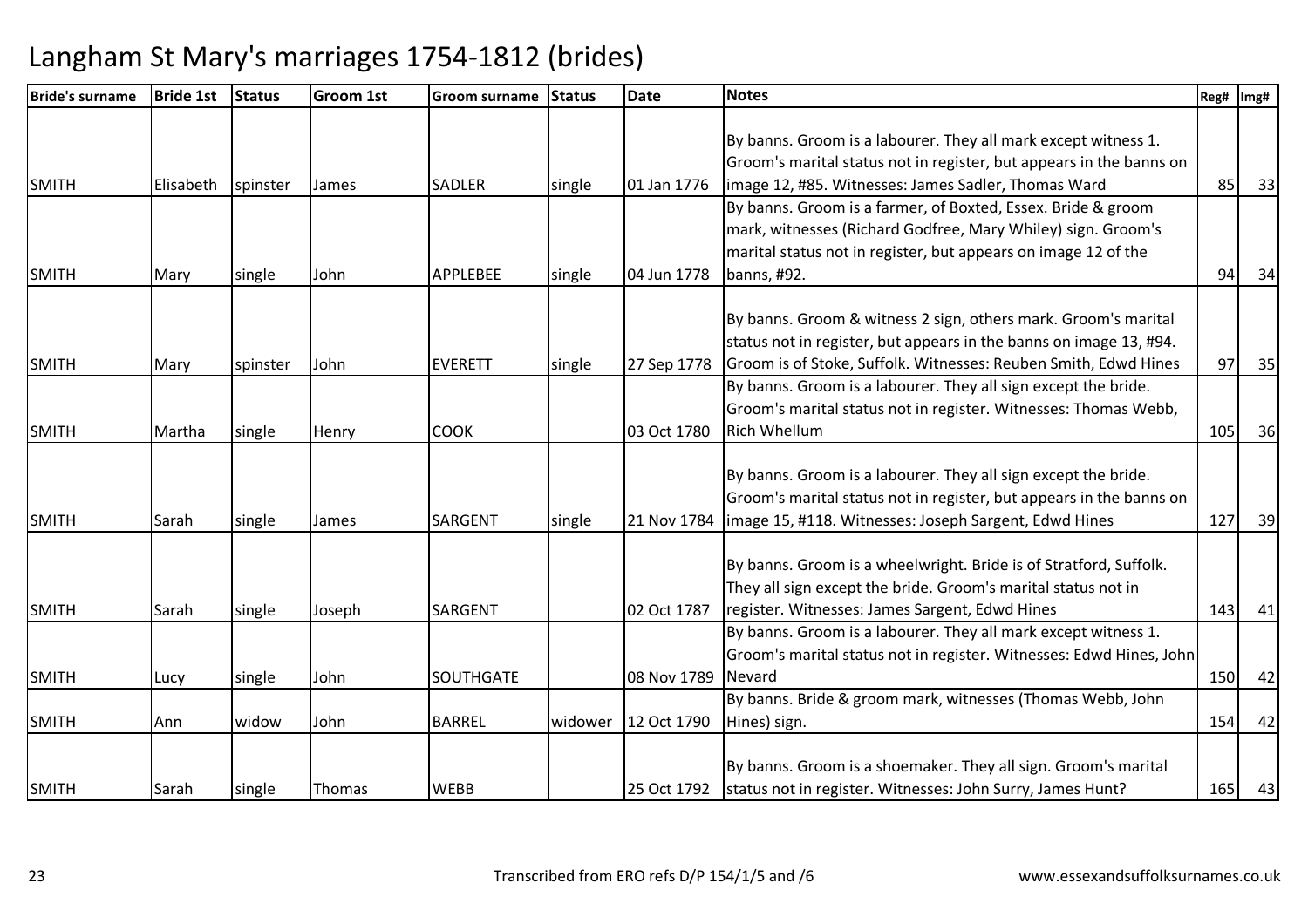| <b>Bride's surname</b> | <b>Bride 1st</b> | <b>Status</b> | <b>Groom 1st</b> | Groom surname   | <b>Status</b> | <b>Date</b>           | <b>Notes</b>                                                        | Reg# | Img# |
|------------------------|------------------|---------------|------------------|-----------------|---------------|-----------------------|---------------------------------------------------------------------|------|------|
|                        |                  |               |                  |                 |               |                       | By banns. Groom is a labourer. Bride is of Stratford St Mary,       |      |      |
|                        |                  |               |                  |                 |               |                       | Suffolk. Groom & witness 2 sign, others mark. Groom's occupation    |      |      |
|                        |                  |               |                  |                 |               |                       | appears in the banns on image 6, #9. Witnesses: Jacob Smith, Edwd   |      |      |
| <b>SMITH</b>           | Hannah           | single        | Samuel           | <b>APPLEBY</b>  | single        | 17 Oct 1797           | <b>Hines</b>                                                        | 193  | 16   |
|                        |                  |               |                  |                 |               |                       | By banns. Groom is a labourer. They all mark except witness 2.      |      |      |
|                        |                  |               |                  |                 |               |                       | Groom's marital status not in register, but appears in banns at     |      |      |
| <b>SMITH</b>           | Elisabeth        | single        | John             | <b>NEVARD</b>   | single        | 06 Oct 1798           | image 7, #16. Witnesses: James Smith, Edwd Hines                    | 201  | 17   |
|                        |                  |               |                  |                 |               |                       | By banns. They all mark except witness 2. Witnesses: John Rainer,   |      |      |
| <b>SMITH</b>           | Ann              | widow         | Henry            | <b>TODD</b>     | widower       | 14 Apr 1800           | <b>Edw Hines</b>                                                    |      | 18   |
|                        |                  |               |                  |                 |               |                       | By banns. Groom is of Ardleigh, Essex. Bride & groom mark,          |      |      |
|                        |                  |               |                  |                 |               |                       | witnesses (James Parr?, John Smith) sign. Marital statuses not in   |      |      |
| <b>SMITH</b>           | Hannah           |               | Abraham          | <b>CHAPLIN</b>  |               | 12 Jan 1804           | register.                                                           |      | 21   |
|                        |                  |               |                  |                 |               |                       | By banns. Groom & witness 2 sign, others mark. Witnesses: William   |      |      |
| <b>SMITH</b>           | Elizabeth        | widow         | John             | <b>ALDERTON</b> | single        | 18 Nov 1805           | Jennins, John Smith                                                 |      | 22   |
|                        |                  |               |                  |                 |               |                       | By licence. Groom is of Stoke by Nayland, Suffolk. They all sign.   |      |      |
|                        |                  |               |                  |                 |               |                       | Marital statuses not in register. Witnesses: Ann Smith, George      |      |      |
| <b>SMITH</b>           | Mary             |               | James            | <b>GARDENER</b> |               | 26 Apr 1807           | Willby                                                              |      | 23   |
|                        |                  |               |                  |                 |               |                       | By banns. Bride and groom mark, witnesses (Roger Munson,            |      |      |
| <b>SMYTH</b>           | Susan            |               | Benjamin         | <b>STARLING</b> | bachelor      | 06 Jul 1757           | Susannah Baines) sign. Bride's marital status not in register.      | 18   | 22   |
|                        |                  |               |                  |                 |               |                       | By licence. Groom is a labourer, of Ardleigh, Essex. Bride & groom  |      |      |
|                        |                  |               |                  |                 |               |                       | mark, witnesses (Isaac & Samuel Blyth) sign. Groom's marital status |      |      |
| <b>SOUTHGATE</b>       | Deborah          | spinster      | John             | <b>APPLEBY</b>  |               | 24 Sep 1770           | not in register.                                                    | 56   | 30   |
|                        |                  |               |                  |                 |               |                       | By banns. Groom is a labourer of West Mersea, Essex. They all       |      |      |
|                        |                  |               |                  |                 |               |                       | mark except witness 2. Groom's marital status not in register.      |      |      |
| <b>SOUTHGATE</b>       | Martha           | single        | Benjamin         | LILLY           |               | 29 Apr 1783           | Witnesses: William Starling, Edmd Hines                             | 117  | 37   |
|                        |                  |               |                  |                 |               |                       | By banns. Groom is a butcher. Groom & witness 1 sign, others        |      |      |
|                        |                  |               |                  |                 |               |                       | mark. Groom's marital status not in register. Witnesses: Edwd       |      |      |
| <b>SOUTHGATE</b>       | Mary             | single        | Edward           | <b>SURRY</b>    |               | 02 Jun 1787           | Hines, Matthew Edwards                                              | 140  | 40   |
|                        |                  |               |                  |                 |               |                       |                                                                     |      |      |
|                        |                  |               |                  |                 |               |                       | By banns. Groom is a labourer. Bride & groom mark, witnesses        |      |      |
|                        |                  |               |                  |                 |               |                       | (Edwd Hines, Sarah Parr) sign. Groom's marital status not in        |      |      |
| SOUTHGATE              | Mary             | widow         | William          | <b>DOBITER</b>  |               | widower   07 Apr 1793 | register, but appears in the banns at image 18, #155.               | 172  | 44   |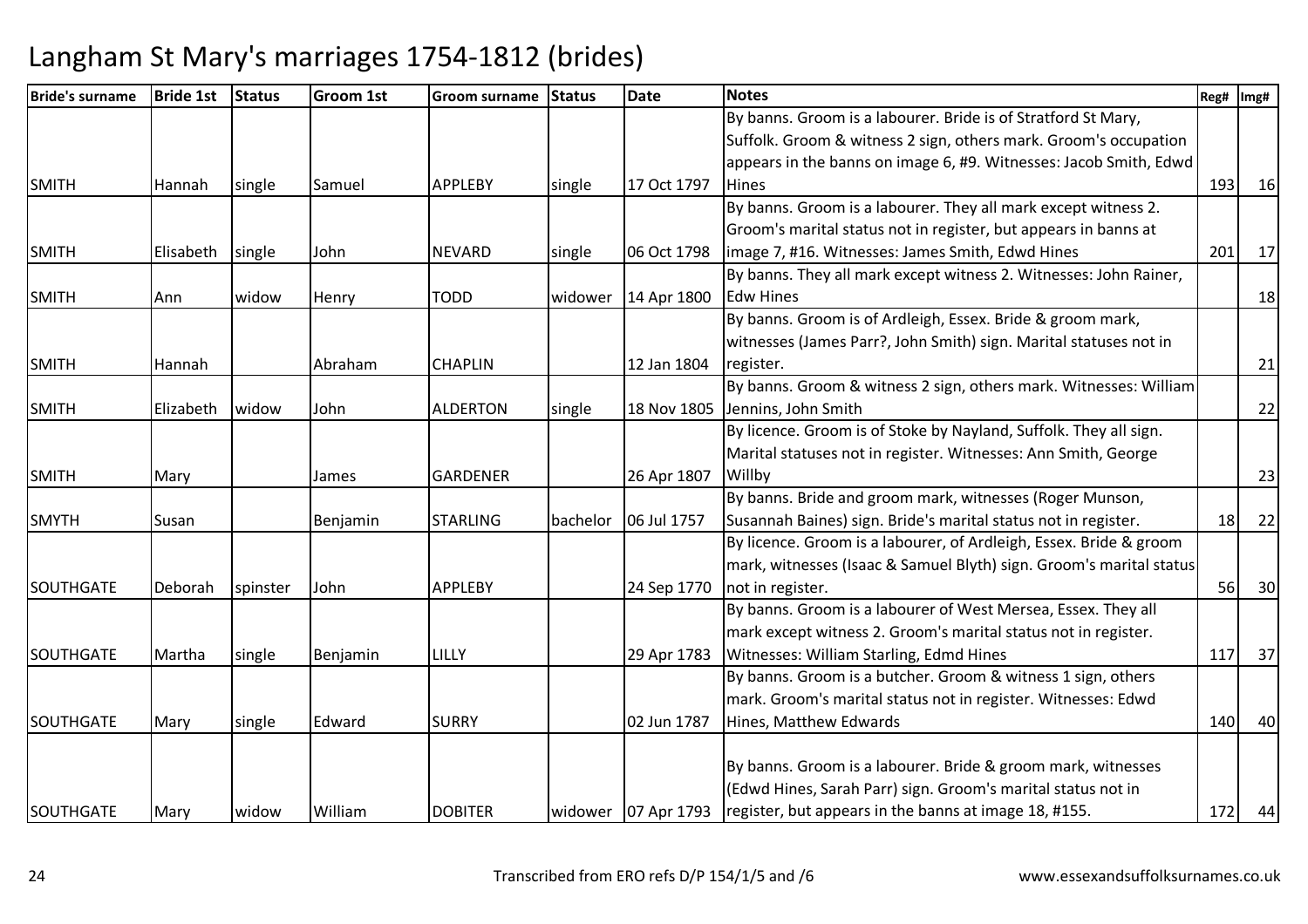| Bride's surname   | <b>Bride 1st</b> | <b>Status</b> | Groom 1st | <b>Groom surname</b> | <b>Status</b> | Date        | <b>Notes</b>                                                          | Reg# | Img# |
|-------------------|------------------|---------------|-----------|----------------------|---------------|-------------|-----------------------------------------------------------------------|------|------|
|                   |                  |               |           |                      |               |             | By banns. Groom is a labourer. They all mark except witness 2.        |      |      |
|                   |                  |               |           |                      |               |             | Groom's marital status not in register. Witnesses: Edmd Hines,        |      |      |
| <b>SOUTHGATE</b>  | Elisabeth        | single        | John      | <b>BARREL</b>        |               | 06 Mar 1796 | Sarah Southgate                                                       | 183  | 15   |
|                   |                  |               |           |                      |               |             | By banns. Groom is of St Peter's, Colchester. Groom & witness 2       |      |      |
|                   |                  |               |           |                      |               |             | sign, others mark. Marital statuses not in register. Witnesses:       |      |      |
| <b>SOUTHGATE</b>  | Sarah            |               | James     | <b>TOTMAN</b>        |               | 23 Jan 1805 | William Southgate, John Smith                                         |      | 21   |
|                   |                  |               |           |                      |               |             |                                                                       |      |      |
|                   |                  |               |           |                      |               |             | By banns. Groom is a labourer. Bride & groom mark, witnesses          |      |      |
|                   |                  |               |           |                      |               |             | (Thomas Blyth, Edwd Hines) sign. Marital statuses not in marriage     |      |      |
| <b>STARLING</b>   | Sarah            | single        | William   | SOUTHGATE            | single        | 30 Oct 1770 | register but appear in banns on image 10, #72                         | 62   | 30   |
|                   |                  |               |           |                      |               |             | By banns. Groom is a labourer. They all sign except the bride.        |      |      |
|                   |                  |               |           |                      |               |             | Groom's marital status not in register. Witnesses: Rob Forin, Edwd    |      |      |
| <b>STARLING</b>   | Mary             | single        | Samuel    | <b>RICE</b>          |               | 05 Oct 1791 | <b>Hines</b>                                                          | 157  | 42   |
|                   |                  |               |           |                      |               |             |                                                                       |      |      |
|                   |                  |               |           |                      |               |             | By banns. Groom is of Dedham, Essex. They all sign except the         |      |      |
|                   |                  |               |           |                      |               |             | bride. Marital statuses not in register, but they appear in the banns |      |      |
| <b>STEARNS</b>    | Mary             | single        | William   | <b>HOLBROW</b>       | widower       | 23 Jun 1789 | at image 17, #136. Witnesses: Robt Sorin, John Holbrow                | 147  | 41   |
|                   |                  |               |           |                      |               |             | By banns. Groom is a labourer. They all mark except witness 1.        |      |      |
|                   |                  |               |           |                      |               |             | Groom's marital status not in register. Witnesses: Edmd Hines,        |      |      |
| <b>SUDDENWOOD</b> | Mary             | single        | Abraham   | <b>LEE</b>           |               | 07 Oct 1783 | Daniel Suddenwood                                                     | 121  | 38   |
|                   |                  |               |           |                      |               |             | By banns. Groom is a brickmaker, of Ardleigh, Essex. Bride & groom    |      |      |
|                   |                  |               |           |                      |               |             | mark, witnesses (Mary Surry, Edwd Hines) sign. Groom's marital        |      |      |
| <b>SURRY</b>      | Mary             | single        | Peter     | <b>BACON</b>         |               | 02 Oct 1787 | status not in register.                                               | 144  | 41   |
|                   |                  |               |           |                      |               |             |                                                                       |      |      |
|                   |                  |               |           |                      |               |             | By banns. Groom is a labourer. They all mark except witness 1.        |      |      |
|                   |                  |               |           |                      |               |             | Groom's marital status not in register, but appears in the banns at   |      |      |
| <b>SURRY</b>      | Mary             | widow         | John      | <b>BARREL</b>        | widower       | 07 Jul 1794 | image 17, #157. Witnesses: Edmd Hines, Mary Digings                   | 176  | 45   |
|                   |                  |               |           |                      |               |             | By banns. They all mark except witness 1. Witnesses: John Smith,      |      |      |
| <b>SURRY</b>      | Susan            | spinster      | John      | LEE                  | bachelor      | 06 Jul 1808 | <b>Daniel Barrell</b>                                                 |      | 23   |
|                   |                  |               |           |                      |               |             | By banns. They all sign. Bride signs "Sutherwood" but her surname     |      |      |
|                   |                  |               |           |                      |               |             | is spelt "Southerwood" in the register. Groom is of Boxted, Essex.    |      |      |
| <b>SUTHERWOOD</b> | Frances          | single        | Samuel    | <b>HOW</b>           | single        | 15 Dec 1768 | Witnesses: Thomas Groves, Robert How                                  | 47   | 29   |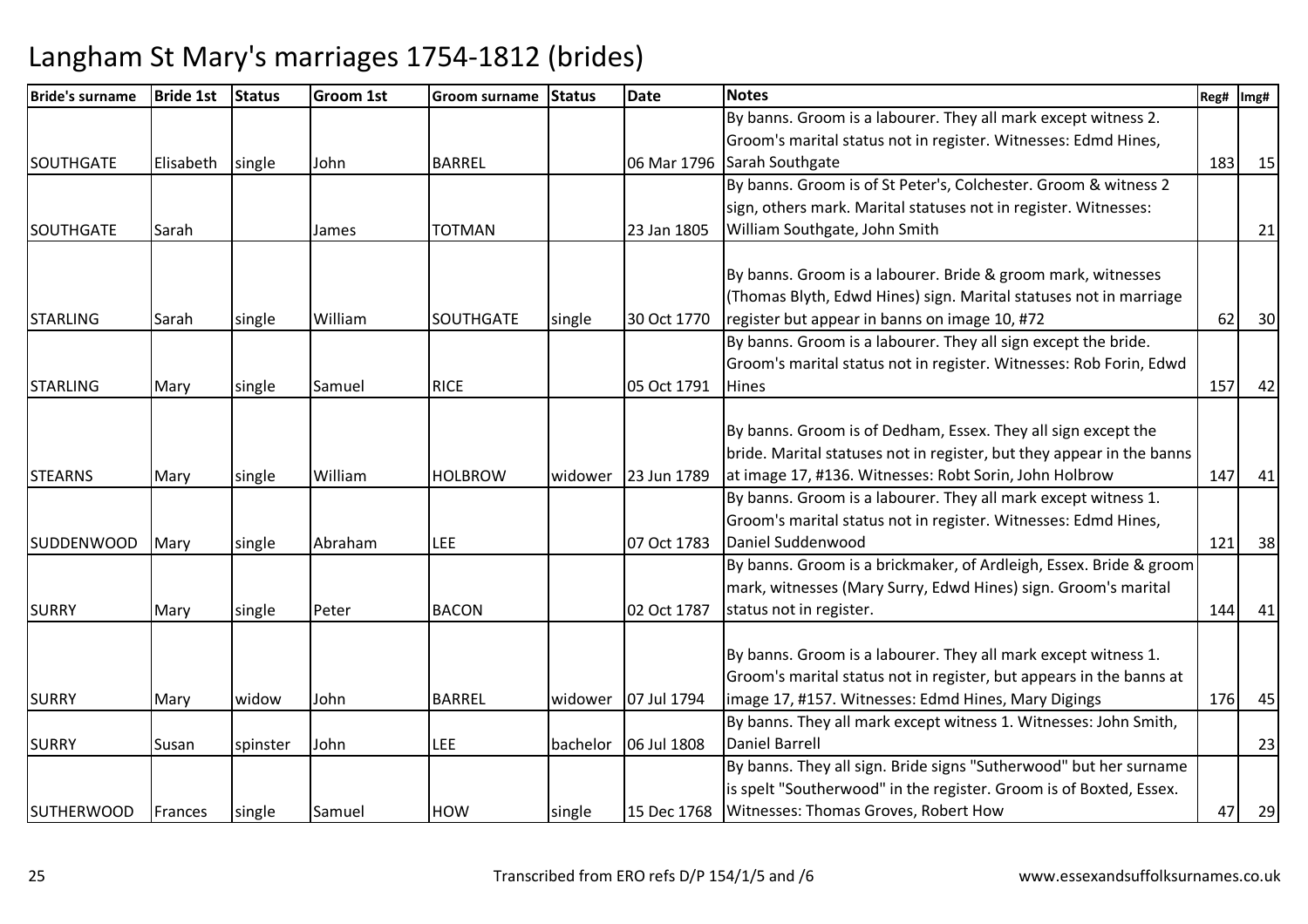| <b>Bride's surname</b> | <b>Bride 1st</b> | <b>Status</b> | <b>Groom 1st</b> | <b>Groom surname</b> | <b>Status</b> | <b>Date</b> | <b>Notes</b>                                                          | Reg# Img# |    |
|------------------------|------------------|---------------|------------------|----------------------|---------------|-------------|-----------------------------------------------------------------------|-----------|----|
|                        |                  |               |                  |                      |               |             |                                                                       |           |    |
|                        |                  |               |                  |                      |               |             | By banns. Groom is a labourer. They all mark except witness 1.        |           |    |
|                        |                  |               |                  |                      |               |             | Groom's marital status not in register, but appears in the banns on   |           |    |
| <b>SUTHERWOOD</b>      | Elizabeth        | single        | William          | <b>GODDEN</b>        | single        | 21 Sep 1784 | image 15, #116. Witnesses: Joseph Sargent, Elizabeth Biles            | 125       | 38 |
|                        |                  |               |                  |                      |               |             |                                                                       |           |    |
|                        |                  |               |                  |                      |               |             | By licence. Groom is a farmer. They all sign. Marital statuses not in |           |    |
|                        |                  |               |                  |                      |               |             | register. Bride's parish is "Beamont" - presumably Beaumont-cum-      |           |    |
| <b>SYMES</b>           | Sarah            |               | Robert           | <b>GREEN</b>         |               | 07 Nov 1797 | Moze, Essex. Witnesses: Robt Salmon, Hugh Green                       | 196       | 16 |
|                        |                  |               |                  |                      |               |             | By banns. Groom is a labourer. They all mark except witness 1.        |           |    |
|                        |                  |               |                  |                      |               |             | Groom's marital status not in register. Witnesses: John Hines,        |           |    |
| <b>TAYLOR</b>          | Grace            | spinster      | Samuel           | <b>WISBY</b>         |               | 01 Nov 1791 | <b>Philip Taylor</b>                                                  | 158       | 43 |
|                        |                  |               |                  |                      |               |             | By banns. Groom is a labourer. They all mark except witness 2.        |           |    |
|                        |                  |               |                  |                      |               |             | Groom's marital status not in register. Witnesses: John Foker, Edw    |           |    |
| <b>TAYLOR</b>          | Mary             | spinster      | William          | <b>FOKER</b>         |               | 07 Apr 1797 | <b>Hines</b>                                                          | 187       | 15 |
|                        |                  |               |                  |                      |               |             |                                                                       |           |    |
|                        |                  |               |                  |                      |               |             | By banns. Groom is of Washbrook, Suffolk. They all mark. Marital      |           |    |
| <b>TAYLOR</b>          | Sarah            |               | George           | <b>BROWN</b>         |               | 24 Jun 1798 | statuses not in register. Witnesses: Philip & Hannah Taylor           | 199       | 17 |
|                        |                  |               |                  |                      |               |             | By banns. Groom is of Boxted, Essex. They all mark except witness     |           |    |
| <b>TAYLOR</b>          | Hannah           | single        | Joseph           | <b>APPLEBY</b>       | single        | 07 Nov 1805 | 2. Witnesses: Jonas Cole, John Smith                                  |           | 22 |
|                        |                  |               |                  |                      |               |             | By banns. They all sign except the groom. Witnesses: Fanny            |           |    |
| THREADGAILL            | Martha           | single        | Edward           | <b>NEVARD</b>        | single        | 10 Nov 1801 | Threadgall, Edward Hines                                              |           | 19 |
|                        |                  |               |                  |                      |               |             | By banns. Groom is a farmer. They all sign except the groom.          |           |    |
|                        |                  |               |                  |                      |               |             | Groom's marital status not in register. Witnesses: John Atkins,       |           |    |
| THREADGALL             | Mary             | spinster      | Thomas           | <b>BLYTH</b>         |               | 31 Oct 1797 | <b>Edwd Hines</b>                                                     | 194       | 16 |
|                        |                  |               |                  |                      |               |             | By banns. Groom & witness 2 mark, others sign. Groom's marital        |           |    |
|                        |                  |               |                  |                      |               |             | status not in register, but appears in the banns at image 8.          |           |    |
| THREADGALL             | Sarah            | single        | Robert           | <b>STEGGALL</b>      | single        | 12 Oct 1802 | Witnesses: Fanny? Threadgaill, Michael Thredgall                      |           | 20 |
|                        |                  |               |                  |                      |               |             | By banns. They all sign except witness 1. Witnesses: Michael          |           |    |
| THREADGILL             | Fanny            | single        | Francis          | <b>GANT</b>          | single        | 06 Nov 1805 | Threadgill, John Smith                                                |           | 22 |
|                        |                  |               |                  |                      |               |             | By licence. Groom is a farmer, of Boxford, Suffolk. They all sign.    |           |    |
|                        |                  |               |                  |                      |               |             | Groom's marital status not in register. Witnesses: Elizabeth & Nat.   |           |    |
| <b>TIFFIN</b>          | Mary             | single        | William          | <b>TIFFIN</b>        |               | 19 Mar 1793 | Tiffin                                                                | 171       | 44 |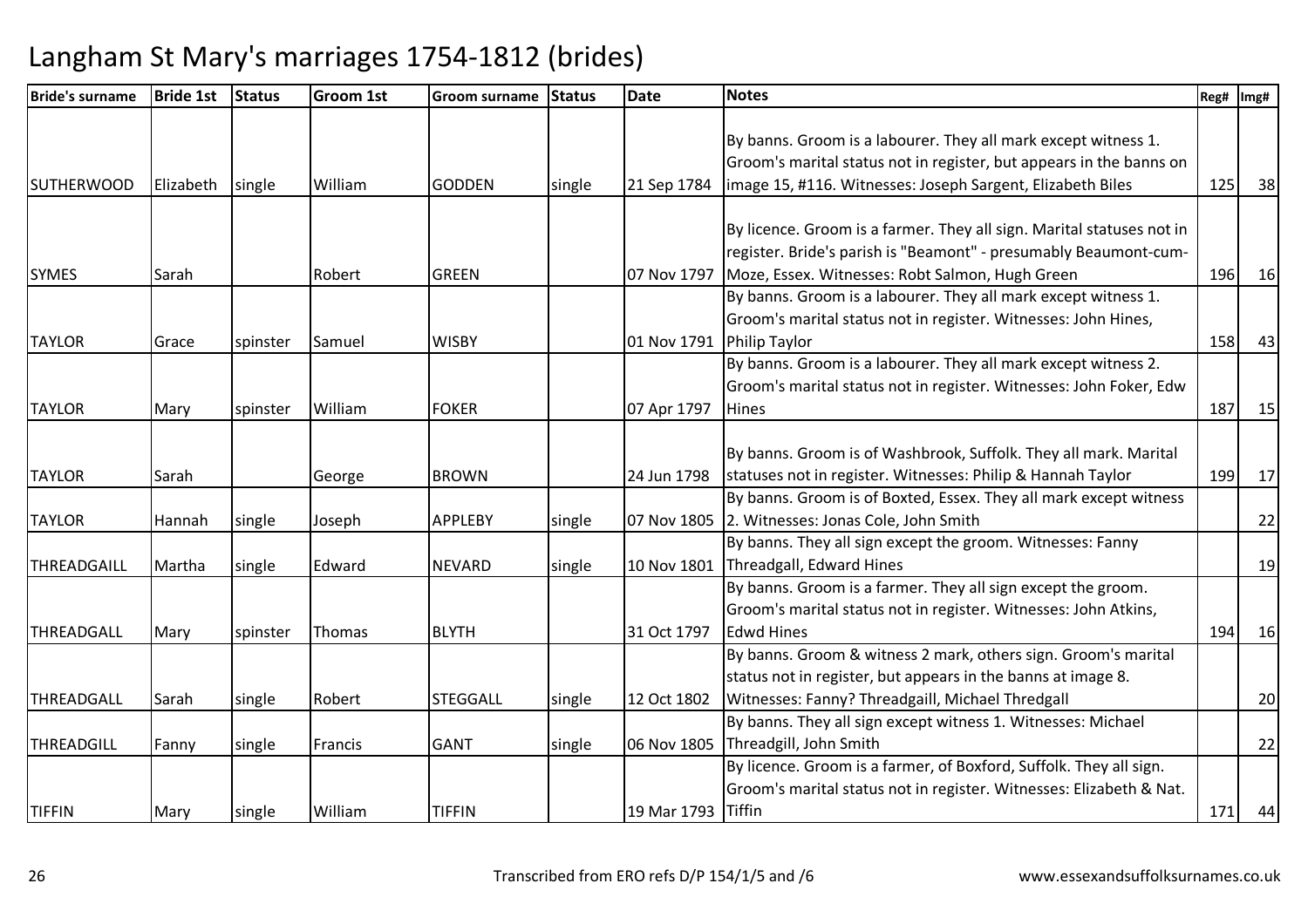| <b>Bride's surname</b> | <b>Bride 1st</b> | <b>Status</b> | <b>Groom 1st</b> | Groom surname    | <b>Status</b> | <b>Date</b>         | <b>Notes</b>                                                         | Reg# | Img# |
|------------------------|------------------|---------------|------------------|------------------|---------------|---------------------|----------------------------------------------------------------------|------|------|
|                        |                  |               |                  |                  |               |                     | By licence. Groom is a miller, of Lawford, Essex. They all sign.     |      |      |
|                        |                  |               |                  |                  |               |                     | Marital statuses not in register. Groom is John Blomfield junr.      |      |      |
| <b>TIFFIN</b>          | Sarah            |               | John             | <b>BLOMFIELD</b> |               | 23 Dec 1794         | Witnesses: John & Wm Blomfield                                       | 176  | 14   |
|                        |                  |               |                  |                  |               |                     | By banns. Bride & groom mark, witnesses (R Strutt, William           |      |      |
| <b>TOLLMASH</b>        | Martha           | spinster      | Joseph           | <b>SMITH</b>     | bachelor      | 07 Mar 1809         | Lemond) sign.                                                        |      | 24   |
|                        |                  |               |                  |                  |               |                     | By banns. Groom is a labourer. They all sign except the bride.       |      |      |
|                        |                  |               |                  |                  |               |                     | Groom's marital status not in register, but appears in the banns at  |      |      |
| <b>TURNER</b>          | Tabitha          | single        | Samuel           | <b>JARMAN</b>    | single        | 14 Jun 1802         | limage 8. Witnesses: Geo Turner, Edw Hines                           |      | 20   |
|                        |                  |               |                  |                  |               |                     | By banns. Bride and groom mark, witnesses (John Neavard, Martha      |      |      |
| <b>UNDERWOOD</b>       | Alice            |               | Joseph           | <b>PHILLIPS</b>  | bachelor      | 29 Sep 1758         | Phillips) sign. Bride's marital status not in register.              | 21   | 23   |
|                        |                  |               |                  |                  |               |                     | By banns. Groom is a labourer. They all sign except the bride.       |      |      |
|                        |                  |               |                  |                  |               |                     | Groom's marital status not in register. Witnesses: John Hines,       |      |      |
| <b>UNDERWOOD</b>       | Ann              | spinster      | Thomas           | <b>LEE</b>       |               | 11 Apr 1775         | Joseph Bromley                                                       | 81   | 33   |
|                        |                  |               |                  |                  |               |                     |                                                                      |      |      |
|                        |                  |               |                  |                  |               |                     | By banns. They all mark except witness 2. Bride's marital status not |      |      |
|                        |                  |               |                  |                  |               |                     | in register, but appears in the banns part of the register on image  |      |      |
| <b>VINCE</b>           | Sarah            | single        | Daniel           | <b>FRANCES</b>   | single        | 19 Oct 1760         | 6, banns #29. Witnesses: Samuel Rudkin, Willm Bigsby                 | 13   | 24   |
|                        |                  |               |                  |                  |               |                     | By banns. They all mark except the groom. Witnesses: Elizabeth       |      |      |
| <b>VINCE</b>           | Susannah         | single        | Benjamin         | <b>WHILEY</b>    | single        | 05 Jun 1764         | Dobbiter, Martha Whiley                                              | 31   | 27   |
|                        |                  |               |                  |                  |               |                     | By banns. Groom is a labourer. Bride & groom mark, witness (Edwd     |      |      |
|                        |                  |               |                  |                  |               |                     | Hines) signs. No second witness. Groom's marital status not in       |      |      |
| <b>VINCE</b>           | Susan            | widow         | Robert           | <b>WARREN</b>    | widower       | 12 Dec 1769         | register, but appears in banns on image 9, #64.                      | 53   | 29   |
|                        |                  |               |                  |                  |               |                     | By licence. Groom is of Boxted, Essex. They all mark except witness  |      |      |
|                        |                  |               |                  |                  |               |                     | 1. Marital statuses not in register. Witnesses: James Blyth, William |      |      |
| <b>VINCE</b>           | Mary             |               | Edmund           | <b>NEVERD</b>    |               | 30 May 1772 Dobiter |                                                                      | 68   | 31   |
|                        |                  |               |                  |                  |               |                     | By licence. Groom is of Wigborough, Essex. Bride and groom mark,     |      |      |
| <b>WARD</b>            | Mary             | single        | Abraham          | <b>TAYLOR</b>    | single        | 27 Mar 1764         | witnesses (Thos Cooper, Thos Woodgate) sign.                         | 29   | 26   |
|                        |                  |               |                  |                  |               |                     | Banns only, not a marriage. Read: 11, 18, 25 Nov 1787. Bride is of   |      |      |
| <b>WARNER</b>          | Martha           |               | Samuel           | SOUTHGATE        |               | * * 1787            | Boxted, Essex                                                        | 134  | 17   |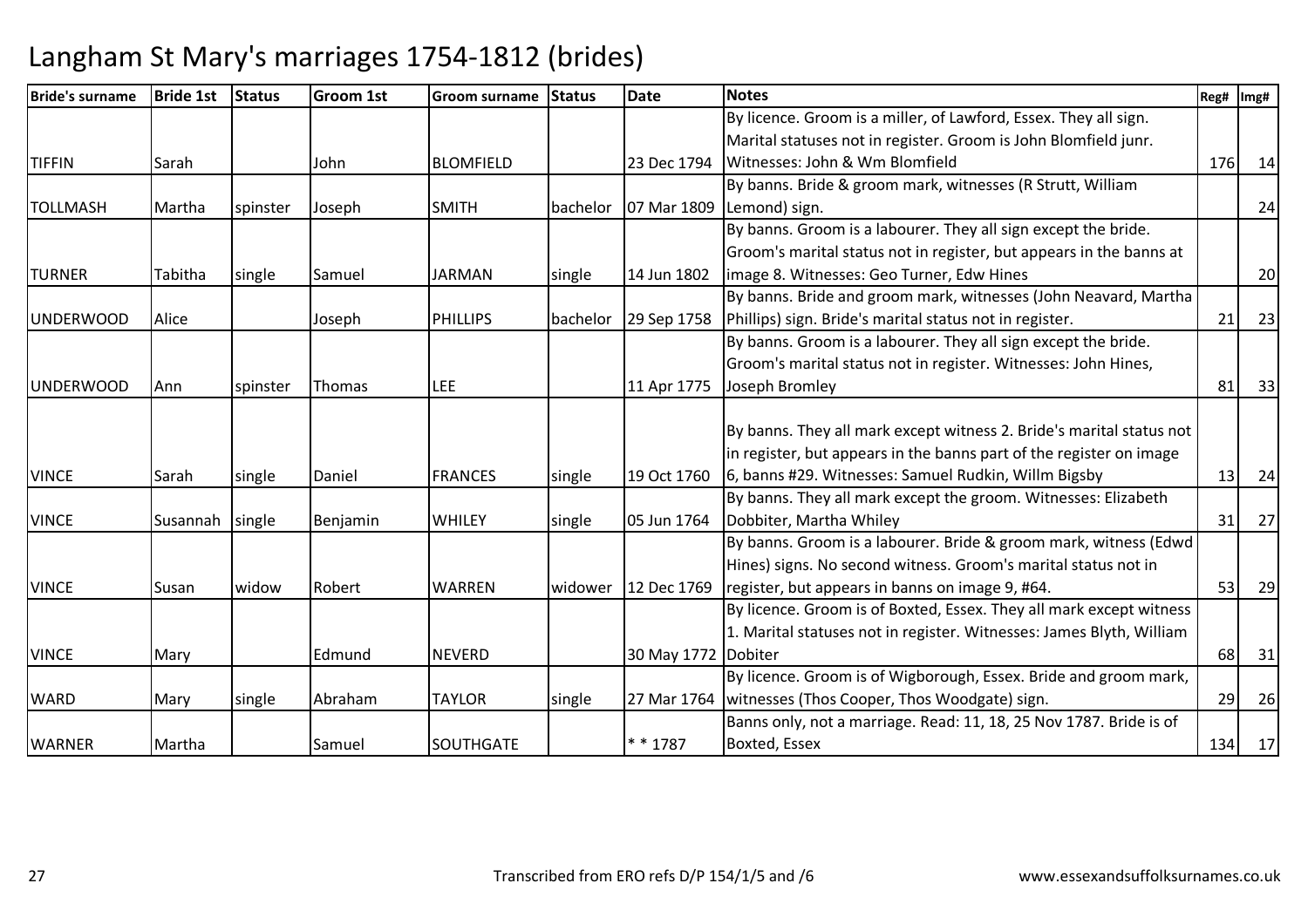| <b>Bride's surname</b> | <b>Bride 1st</b> | <b>Status</b> | <b>Groom 1st</b> | <b>Groom surname</b> | <b>Status</b> | <b>Date</b>         | <b>Notes</b>                                                         | Reg# | Img# |
|------------------------|------------------|---------------|------------------|----------------------|---------------|---------------------|----------------------------------------------------------------------|------|------|
|                        |                  |               |                  |                      |               |                     |                                                                      |      |      |
|                        |                  |               |                  |                      |               |                     | By banns. Bride and groom mark, witnesses (William Hart, Thomas      |      |      |
|                        |                  |               |                  |                      |               |                     | Webb) sign. Bride's marital status not in register, but can be found |      |      |
| <b>WEBB</b>            | Martha           | single        | John             | <b>SMITH</b>         | bachelor      | 06 Feb 1759         | on image 5 in the banns part of the register.                        | 24   | 23   |
|                        |                  |               |                  |                      |               |                     | By banns. Groom is a carpenter of Boxted, Essex. Bride & groom       |      |      |
|                        |                  |               |                  |                      |               |                     | mark, witnesses (Henry Cook, Thomas Webb) sign. Groom's marital      |      |      |
| <b>WEBB</b>            | Elisabeth        | single        | William          | <b>EAST</b>          |               | 05 Jun 1781         | status not in register.                                              | 107  | 36   |
|                        |                  |               |                  |                      |               |                     | By banns. Groom is a labourer. Bride & groom mark, witnesses         |      |      |
|                        |                  |               |                  |                      |               |                     | (Edwd Hines, John Smith) sign. Groom's marital status not in         |      |      |
| <b>WENLOCK</b>         | Keziah           | single        | Matthew          | <b>EDWARDS</b>       |               | 21 Aug 1790         | register.                                                            | 153  | 42   |
|                        |                  |               |                  |                      |               |                     | By licence. They all sign. Bride's marital status not in register.   |      |      |
| <b>WENT</b>            | Mary             |               | William          | <b>BRIANT</b>        | bachelor      |                     | 15 Aug 1756   Witnesses: Libbeus Sherman, Robert Went                | 11   | 21   |
|                        |                  |               |                  |                      |               |                     | By banns. They all sign. Bride's marital status not in register.     |      |      |
| <b>WENT</b>            | Elizabeth        |               | Thomas           | <b>WEBB</b>          | bachelor      | 19 Dec 1758         | Witnesses: William Briant, Nathanel Farrow                           | 23   | 23   |
|                        |                  |               |                  |                      |               |                     | By banns. Groom is of Boxted, Essex. Bride & groom mark,             |      |      |
| <b>WENT</b>            | Mary             | single        | Abraham          | <b>NEVARD</b>        | single        |                     | 05 Nov 1762   witnesses (Isaac Page, Arthur Nevard) sign.            | 24   | 26   |
|                        |                  |               |                  |                      |               |                     | By banns. They all mark except the groom. Witnesses: John            |      |      |
| <b>WENT</b>            | Elizabeth        | single        | William          | <b>COLE</b>          | single        |                     | 29 May 1764 Starling, Susan Farrow                                   | 31   | 26   |
|                        |                  |               |                  |                      |               |                     |                                                                      |      |      |
|                        |                  |               |                  |                      |               |                     | By banns. Groom is a butcher. They all sign. Groom's marital status  |      |      |
|                        |                  |               |                  |                      |               |                     | not in register but appears in the banns on image 11, #81. Bride     |      |      |
| <b>WENT</b>            | Sarah            | spinster      | Thomas           | <b>COLE</b>          | single        | 19 Jul 1774         | signs her name "Sary". Witnesses: William Went, Robert Seborn.       | 77   | 32   |
|                        |                  |               |                  |                      |               |                     | By banns. Groom is a labourer. Bride & groom mark, witnesses         |      |      |
|                        |                  |               |                  |                      |               |                     | (Stephen Sparling or Starling?, Edmd Hines) sign. Groom's marital    |      |      |
|                        |                  |               |                  |                      |               |                     |                                                                      | 124  |      |
| <b>WENT</b>            | Mary             | single        | Philip           | <b>TAYLOR</b>        | widower       | 27 Jul 1784         | status not in register, but appears in the banns on image 15, #115.  |      | 38   |
| <b>WENT</b>            | Lucy             | single        | James            | <b>ALSTON</b>        | single        | 24 Oct 1805         | By banns. They all mark. Witnesses: Isaac & Mary Atkins              |      | 21   |
|                        |                  |               |                  |                      |               |                     | By banns. Groom is a militia man, from Dedham, Essex. They all       |      |      |
|                        |                  |               |                  |                      |               |                     | mark except witness 2. Groom marital status not in marriage part     |      |      |
|                        |                  |               |                  |                      |               |                     | of the register, but appears in the banns at image 17, #156.         |      |      |
| <b>WHALE</b>           | Sarah            | single        | Robert           | PILCH                |               | widower 10 Jun 1793 | Witnesses: James Adcock, John Hines                                  | 173  | 44   |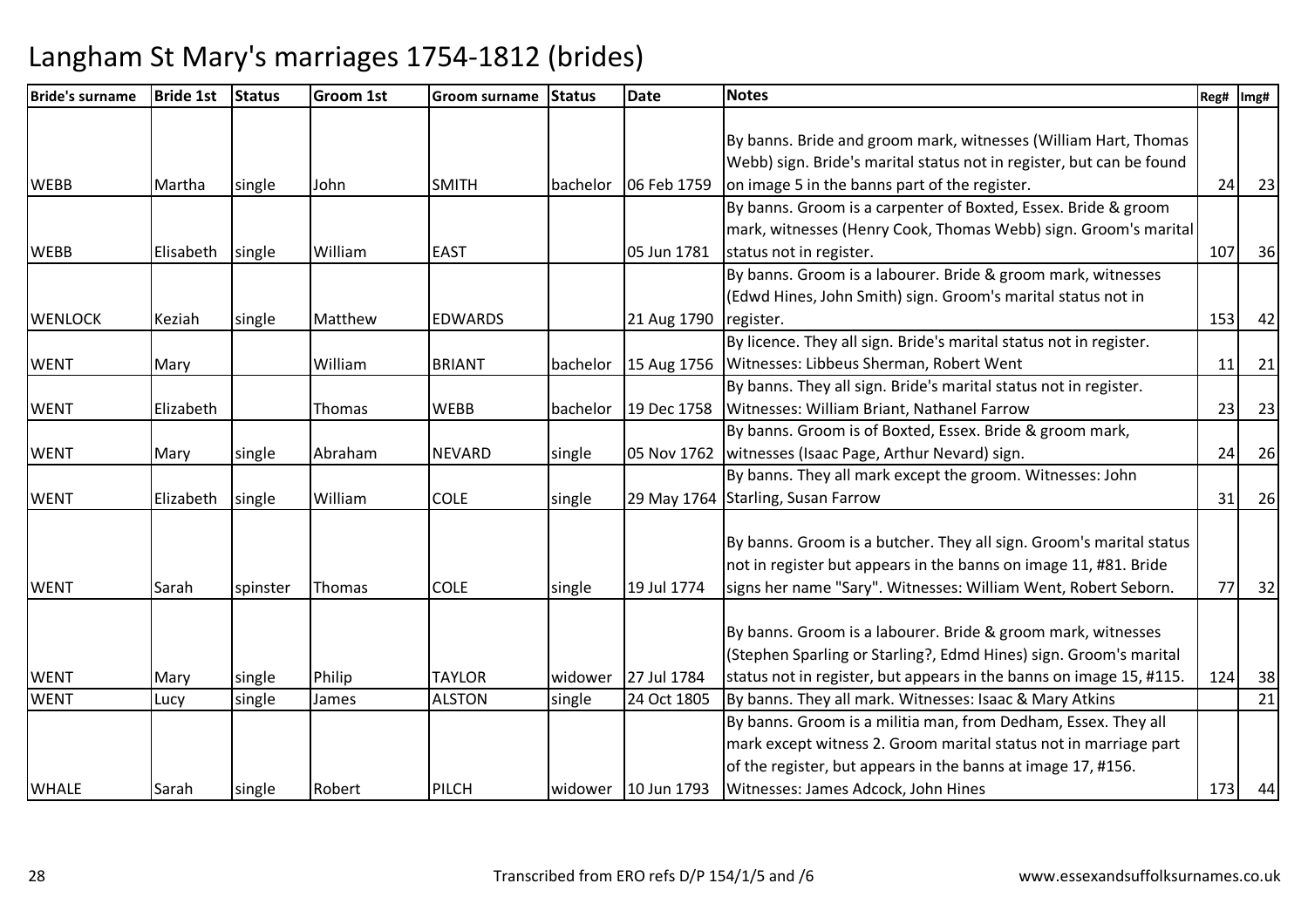| <b>Bride's surname</b> | <b>Bride 1st</b> | <b>Status</b> | <b>Groom 1st</b> | <b>Groom surname</b> | <b>Status</b> | <b>Date</b> | <b>Notes</b>                                                          | Reg# | Img# |
|------------------------|------------------|---------------|------------------|----------------------|---------------|-------------|-----------------------------------------------------------------------|------|------|
|                        |                  |               |                  |                      |               |             | By banns. Groom is of Boxted, Essex. Bride & groom mark,              |      |      |
|                        |                  |               |                  |                      |               |             | witnesses (Mary Gunn, John Smith) sign. Marital statuses not in       |      |      |
| <b>WHELLUM</b>         | Sarah            |               | Benjamin         | <b>COLE</b>          |               | 08 Nov 1810 | register.                                                             |      | 26   |
|                        |                  |               |                  |                      |               |             | By banns. Groom is a labourer. Bride & groom mark, witnesses          |      |      |
|                        |                  |               |                  |                      |               |             | (Rich Whellum, John Smith) sign. Groom's marital status not in        |      |      |
| <b>WHILES</b>          | Mary             | single        | Stephen          | <b>RUDKIN</b>        |               | 05 Nov 1792 | register.                                                             | 166  | 44   |
|                        |                  |               |                  |                      |               |             | By banns. Bride & groom mark, witnesses (Anthony Vince, Edward        |      |      |
| <b>WHILEY</b>          | <b>Susannah</b>  | widow         | James            | <b>DOBITER</b>       | single        | 11 Apr 1765 | Surry) sign.                                                          | 36   | 27   |
|                        |                  |               |                  |                      |               |             |                                                                       |      |      |
|                        |                  |               |                  |                      |               |             | By banns. Groom is a labourer. Bride & groom mark, witnesses          |      |      |
| <b>WHILEY</b>          | <b>Hannah</b>    | spinster      | Joseph           | <b>FARTHING</b>      |               | 20 Jan 1778 | (John Cole, John Hines) sign. Groom's marital status not in register. | 91   | 34   |
| <b>WHILEY</b>          | Ann              | spinster      | Joseph           | SARGENT              | bachelor      | 27 Apr 1809 | By banns. They all sign. Witnesses: Wm Adkinson, H Long               |      | 25   |
|                        |                  |               |                  |                      |               |             | By licence. They all sign. Groom is of Raydon, Suffolk. Witnesses:    |      |      |
| <b>WHITE</b>           | Susannah         | single        | Thomas           | <b>RATLIFF</b>       | single        | 31 Jan 1799 | Robt Baines, Jane Weatherly                                           | 207  | 18   |
|                        |                  |               |                  |                      |               |             |                                                                       |      |      |
|                        |                  |               |                  |                      |               |             | Banns only, not a marriage. Read: 14, 21, 28 Sep 1755. Bride's        |      |      |
| <b>WHITING</b>         | Martha           |               | Edward           | <b>MARSHAL</b>       | single        | * * 1755    | marital status not in register. Bride is of Great Horkesley, Essex    |      |      |
|                        |                  |               |                  |                      |               |             |                                                                       |      |      |
|                        |                  |               |                  |                      |               |             | By banns. They all mark. Witnesses: Robin Whiley, Samuel Rudkin       |      |      |
| <b>WILEY</b>           | Rose             |               | Joseph           | <b>SHILDRACK</b>     | bachelor      | 12 Oct 1756 | (marks with an R). Bride's marital status not in register.            | 15   | 22   |
|                        |                  |               |                  |                      |               |             | Banns only, not a marriage. Read: 9, 16, 23 Sep 1759. Bride's         |      |      |
| <b>WILLIS</b>          | Ann              | widow         | James            | <b>GOSLING</b>       | widower       | * 1759      | marital status not in register. Bride is of Stratford, Suffolk        | 22   | 5    |
|                        |                  |               |                  |                      |               |             | By banns. They all mark. Groom is of Little Bromley, Essex.           |      |      |
| <b>WILLOCK</b>         | Ann              | spinster      | Arthur           | <b>DOBBITER</b>      | single        | 29 Jun 1760 | Witnesses: William Bouchier?, Sarah Rudkin                            | 11   | 24   |
|                        |                  |               |                  |                      |               |             | By banns. Groom is a labourer. They all sign. Groom's marital         |      |      |
|                        |                  |               |                  |                      |               |             | status not in register, but appears in the banns at image 8.          |      |      |
| <b>WOODGATE</b>        | Mary             | spinster      | Joseph           | <b>BLYTH</b>         | single        | 09 Jun 1803 | Witnesses: Martha Cook, Edwd Hines                                    |      | 20   |
|                        |                  |               |                  |                      |               |             | By banns. Groom is a labourer. Bride is of Great Horkesley, Essex.    |      |      |
|                        |                  |               |                  |                      |               |             | Bride & groom mark, witnesses (Joseph Sargent, John Hines) sign.      |      |      |
| <b>WOODWARD</b>        | Priscilla        |               | Robert           | <b>CHURCH</b>        |               | 18 Feb 1793 | Marital statuses not in register.                                     | 169  | 44   |